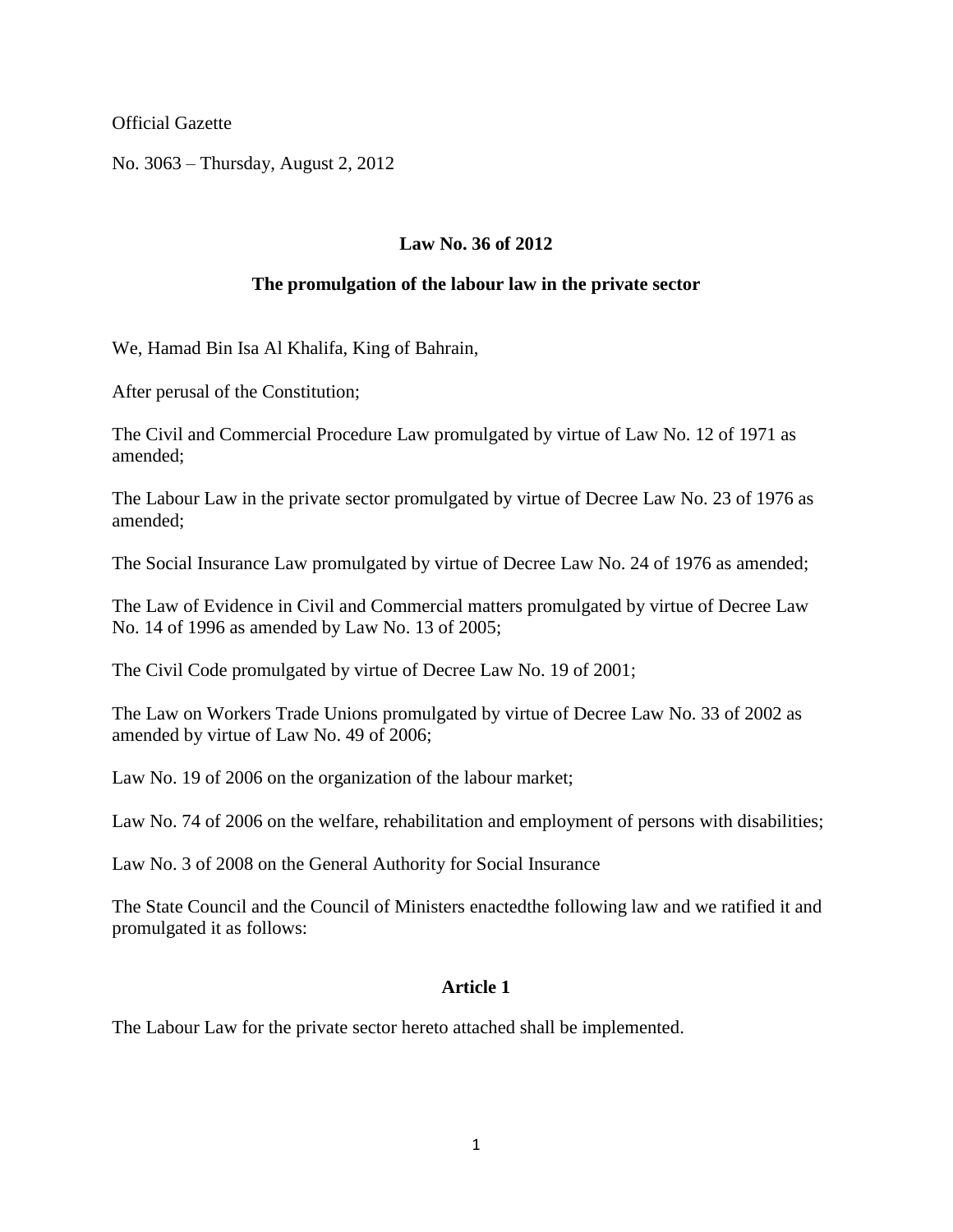The Ministerial decisions issued in implementation of the provisions of the Labour Law for the Private Sector promulgated by virtue of Decree Law No.23 of 1976 shall remain in force when not contrary to the provisions of the attached law, until the Minister in charge of labour-related matters in the private sector issues the necessary decisions for the implementation of its provisions within six month as of the date of its promulgation.

### **Article 3**

Subject to the provision of Article 2 of this Law, the Labour Law for the Private Sector promulgated by virtue Decree Law No. 23 of 1976 shall be repealed in addition to any text violating the provisions of the Law hereto attached.

#### **Article 4**

The Prime Minister and the Ministers, each within their respective area of jurisdiction, shall implement the provisions of this Law which enters into force one month as of the date of its publication in the Official Gazette.

King of Bahrain, Hamad Ben Issa Al Khalifa Promulgated in Rifa'a Palace On July 26, 2012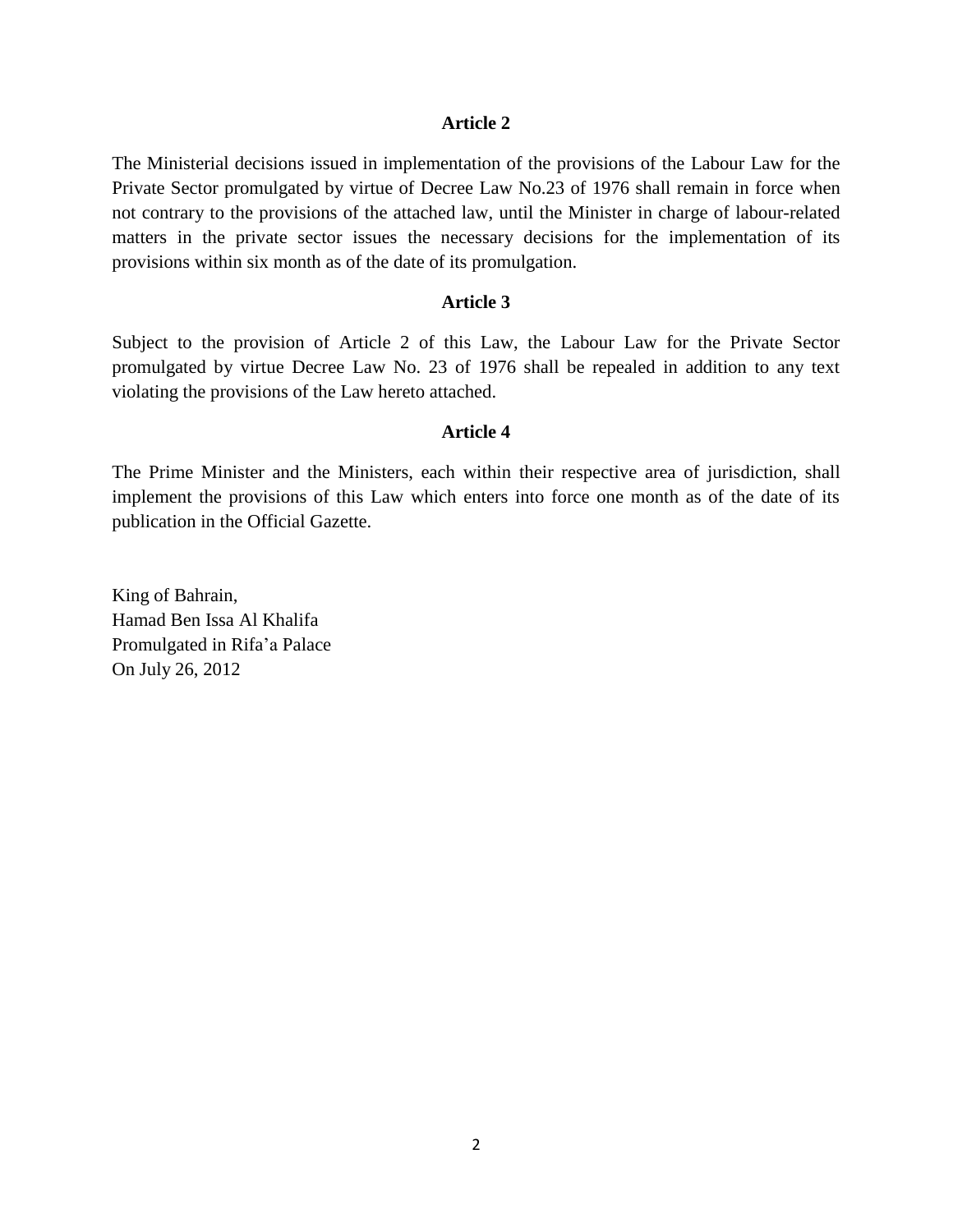### **The Labour Law for the Private Sector**

# **Title I Definitions and General Provisions**

### **Chapter I**

### **Definitions**

### **Article 1**

For the purpose of implementation of this Law, the following terms and expressions shall have the meaning ascribed to them, unless otherwise required by the context:

- **1- The Ministry**: The Ministry in charge of labour-related matters in the private sector.
- **2- The Minister**: The Minister in charge of labour-related matters in the private sector.
- **3- The Worker**: Every natural person working in return for a wage for an employer and under the latter's management and supervision.
- **4- The Employer**: Every natural person or legal entity employing one or more worker in return for a wage.
- **5- The Basic Wage**: The remuneration specified in the labour contract paid to the worker on a periodical basis in additional to the possible increments if any.
- **6- The Wage**: All what the worker receives in return for his work of any kind whatsoever, whether fixed or variable, in cash or in kind, including the basic wage and its accessories such as gratuities, allowances, grants,rewards, commissions, and other benefits.
- **7- The Labour contract**: The agreement between an employer and a worker by virtue of which the worker undertakes to perform a specific work to the employer under the latter's management and supervision and in return for a wage. The contract is deemed for a definite period if concluded for a definite period or for the completion of a specific work.
- **8- Labour Action**: The action arising from the individual labour contract.
- **9- The Judge in charge of labour actions**: any member of the Office in charge oflabour actions specified in Article 120 of this law.
- **10- Work Injury**: This expression shall have the meaning specified in Article 4, paragraph 7 of the Social Insurance Law promulgated by virtue of Decree Law No. 24 of 1976.
- **11- The Notice Period**: The period specified in Article 99,paragraph (a) of this Law.
- **12- Night**: The period between 7:00 pm and 7:00 am.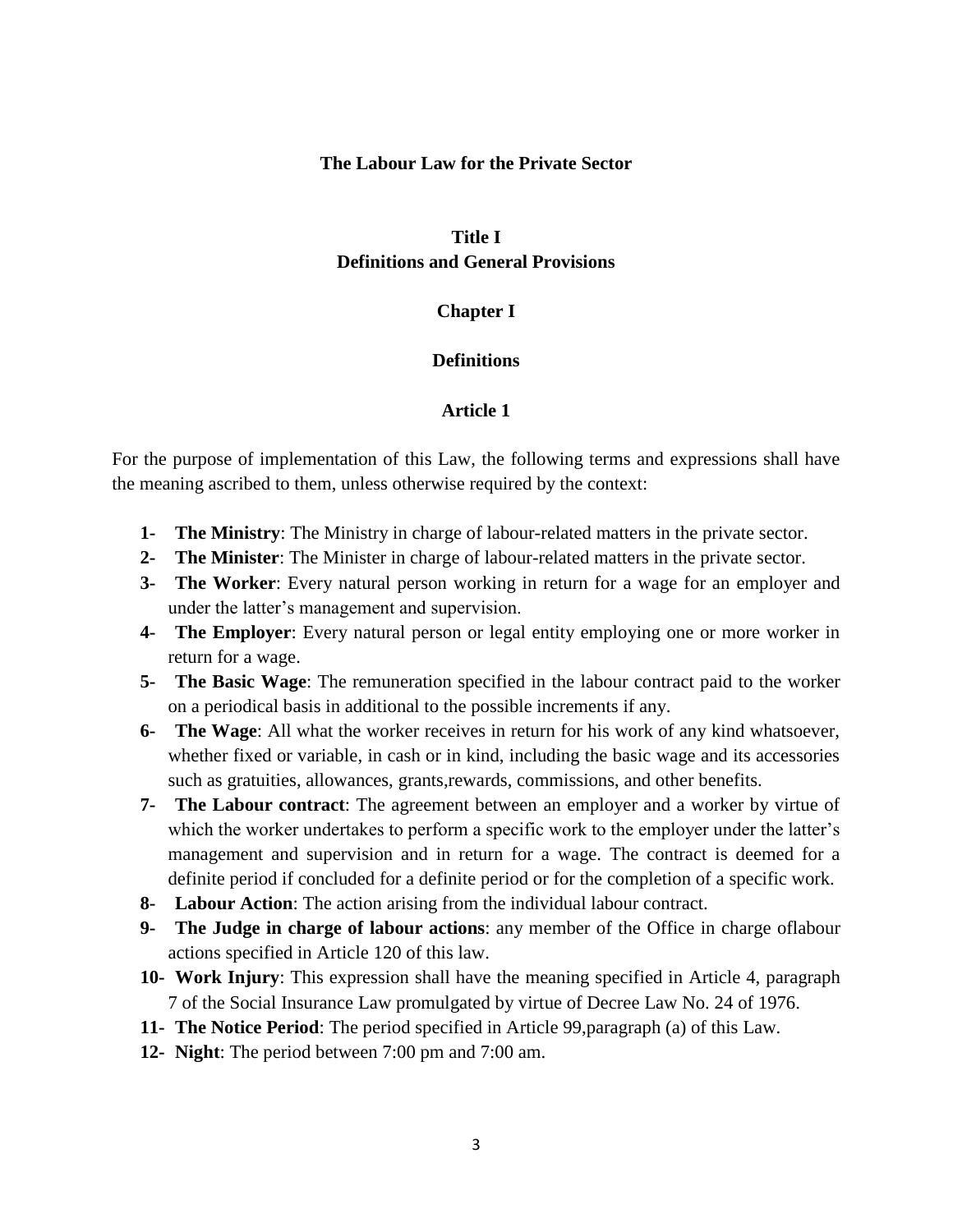# **Chapter II General Provisions**

# **Article 2**

- **a-** The provisions of this Law shall not be applicable to civil servants and public legal entitiesthat are subject to the Civil or Military Service Regulations or to a special legal regulation governing the job relationship.
- **b-** Except for the provisions specified in Article 6, 19, 20, 21, 37, 38, 40, 48, 49, 58, 116, 183 and 185 and in Titles XII and XIII of this Law, the provisions of this law shall not be applicable to:
	- 1. Domestic servants and persons regarded as such, including agricultural workers, security house-guards, nannies, drivers and cooks performing their works for the employer or his family members;
	- 2. Members of the employer's family effectively dependent on him, such as his husband, wife, ascendants and descendants.

# **Article 3**

The Gregorian calendar shall be retained for the calculation of the time-limits specified in this Law.

### **Article 4**

Any condition or agreement in violation of the provisions of this Law shall be deemed null and void even ifits date precedes the date of enforcement of this Law, if it prejudices the rights of the workers specified in it.

The better benefits or conditions, which are decided or to be decided by virtue of individual or collective labour contracts, labour regulations at the establishment or other, or by virtue of a custom shall remain applicable.

### **Article 5**

Any conciliation implying a derogation or discharge fromthe worker's rights arising from the labour contract during its validity period or within three month as of the date of its expiry shall be deemed null if contrary to the provisions of this Law.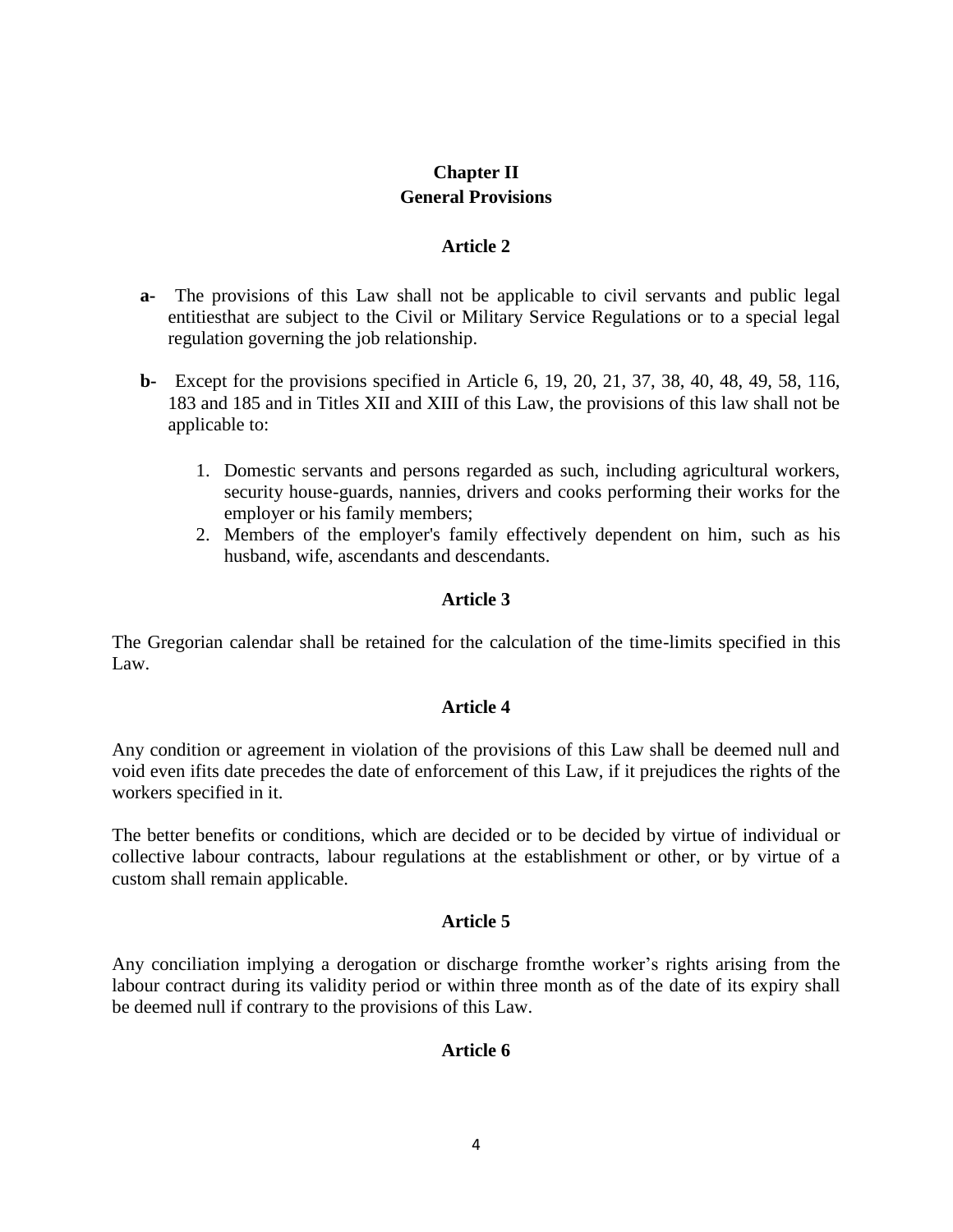All labour-related actions instigated by workers or their heirs shall be exempted from the judicial fees.

The Court shall order the party instigating the action to pay all or part of the expenses in case the action was rejected without prejudice to the provisions of the Civil and Commercial Code of Procedure.

Moreover, the workers or their heirs shall be exempted from all of the fees on certificates and copies they request as well as on the complaints and claims they submit in accordance with the provisions of this Law.

# **Article 7**

The dissolution, liquidation, partial or total closing of the establishment, the downsizing of its activities or its bankruptcy shall not hinder the fulfillment of all of the obligations by virtue of the law.

The merger of the establishment, its transfer by means of inheritance, will, donation, sale, even if through public auction, lease or other acts shall not entail termination of the labour contracts at the establishment. The successor shall be jointly liable with the previous employers for the fulfillment of all of the obligations arising from these contracts.

# **Article 8**

The workers shall have the right to strike to defend their interests in accordance with the controls set forth by virtue of the law. The exercise by the worker of this right shall entail the suspension of the labour contract throughout the strike period.

### **Article 9**

Every citizen capable of work and wishing to work shall submit a request to registerhis name at the Ministry or any of its affiliated centers, indicating his age, the time of submittal of the request, his qualifications, occupation and previous experiences if any. The Ministry shall record such requestsin a special register under serial numbers immediately following their submittal and shall issue to the party submitting the request a certificateto this effect, free of charge.

The data to be included in the certificate mentioned in the previous paragraph shall be determined by virtue of the Minister's decision.

The Ministry, in cooperation and coordination with the concerned authorities shall take the appropriate procedures for employing the parties submitting these requests.

### **Article 10**

The employer must provide his workers with appropriate means of transportations in the work regions, as determined by virtue of the Minister's decision.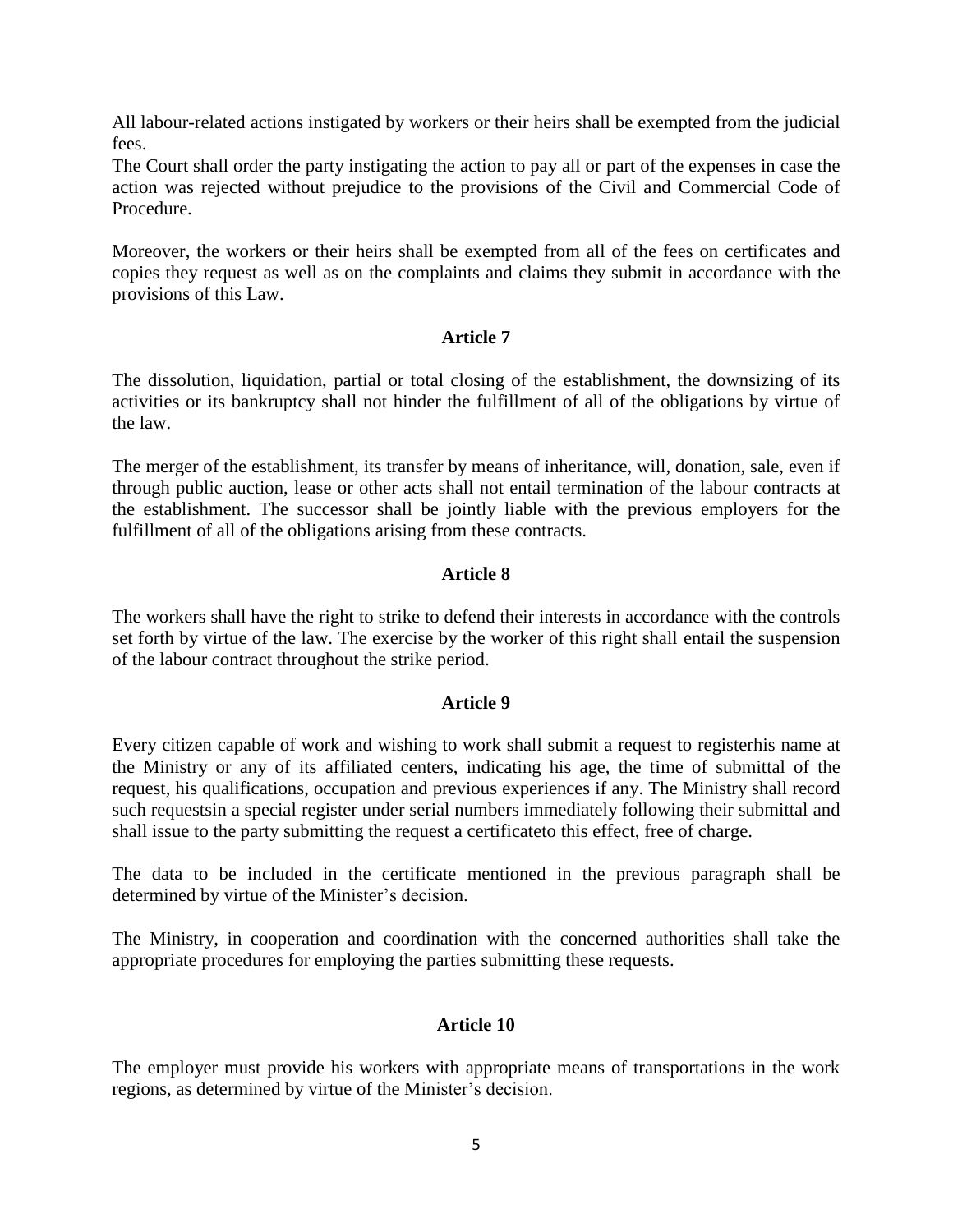The employer employing workers in regions far from urban regions as determined by virtue of the Minster's decision must provide them with the appropriate meals and adequate accommodation.

The Minister shall issue, after taking the opinion of the concerned ministries, the Bahrain Chamber of Commerce and Industry and the General Confederation Workers Trade Unions in Bahrain, a decision determining the accommodation'sconditions and specifications and determining the types and quantities of food offered to the worker in each meal as well as the monetary allowance paid by the employer instead of said meals.

### **Article 12**

The employer shall hand over to the worker a receipt with respect to all papers, certificates or tools deposited by the latter with him.

The employer undertakes to return to the worker upon the termination of the labour contract all what the latter may have deposited with him, immediately upon his request.

### **Article 13**

The employer shall give the worker – during the validity period of the labour contract or upon its termination and free of charge – a certificate including the requested data on the date of employment, the type of work performed, the wage and other benefits he obtained, his experience, occupational competency, and the date and reason for termination of the labour contract.

### **Article 14**

The worker shall be deemed aware of any regulations, decisions, by-laws or other, which must be posted in an apparent location at the workplace by virtue of the law, if the employer handed over to the worker a copy thereof in return for the latter's signature as an acknowledgment of receipt.

### **Title II Occupational Apprenticeship**

### **Article 15**

An occupational apprentice shall be deemed to be every person who concludes a contract with an employer for the purpose of learning a craft, occupation or industry for a definite period of time during which the apprentice shall work under the supervision or management of the employer in return for a compensation or wage.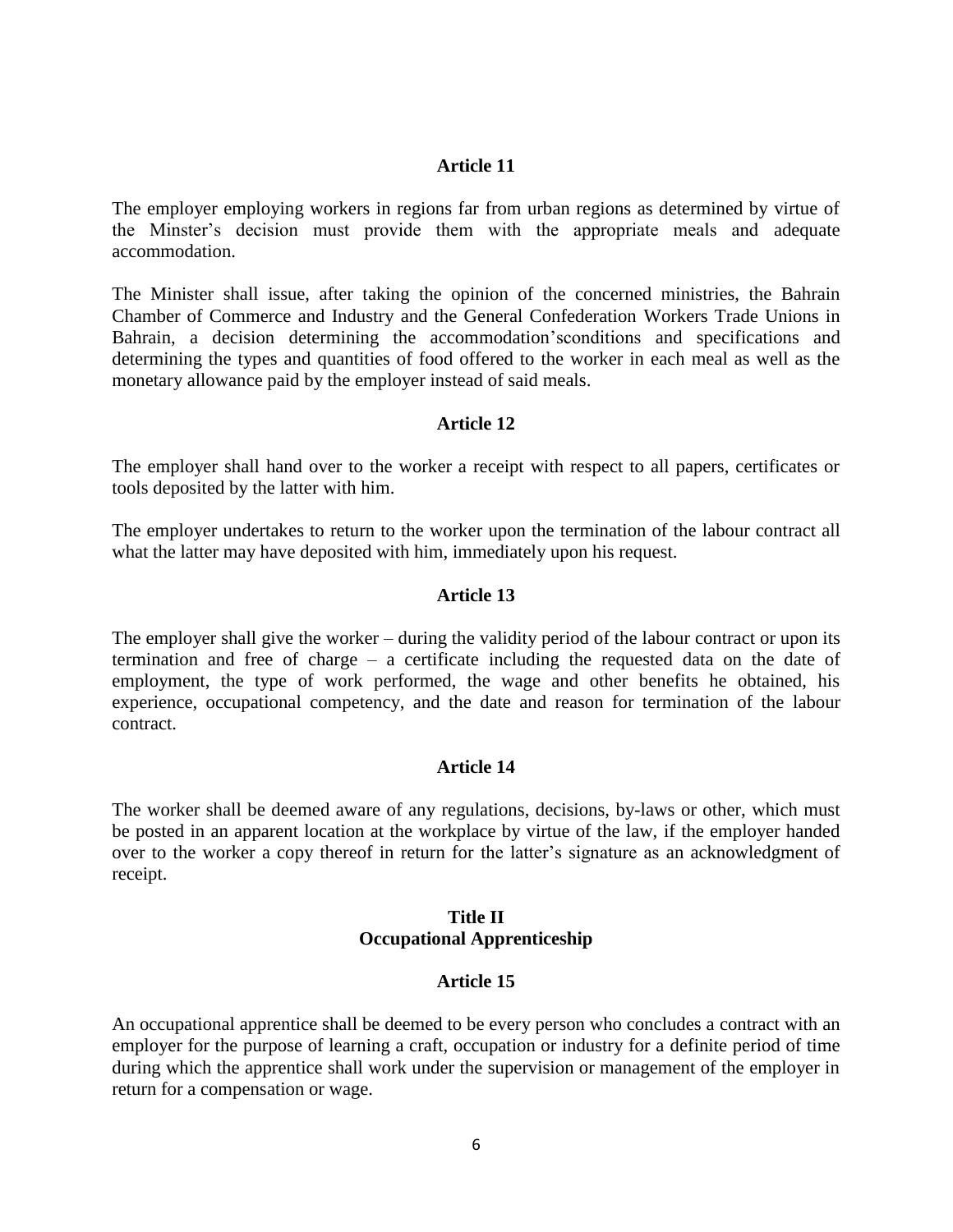The Minister shall, after taking the opinion of the Bahrain Chamber of Commerce and Industry and the General Confederation of Workers Trade Unions in Bahrain issue a decision determining the procedures and rules governing occupational apprenticeship.

### **Article 16**

The contract of occupational apprenticeship shall be in writing in the Arabic language. It shall determine the learning period of the craft, occupation or industry, its successive stages and the graduated reward or wage of each stage, provided that said wage or reward in the final stagedoesnot fall below the amount fixed for similar work in the craft, occupation or industry subject to apprenticeship.

### **Article 17**

The employer may terminate a contract of apprenticeship if he is satisfied that the apprentice is incompetent or not willing to learn the craft, occupation or industry in a proper manner.

The apprentice may terminate the contract or any reason whatsoever.

In all cases, the party wishing to terminate the contract shall notify the other party at least seven days before the determined date of termination.

### **Article 18**

The provisions of Titles VII and VIII of this law shall apply to the apprentice.

### **Title III**

## **Individual Labour Contract**

### **Article 19**

The labour contract shall be made in writing in the Arabic language in two copies; each party shall receive a copy. If drafted in a foreign language, a translated version shall be attached. If the contract includes references to by-laws, said by-laws shall be attached to the labour contract and signed by the parties and retained as evidence. In cased of inexistence of a written labour contract, the worker may solely prove all of his rights through all means of proof.

### **Article 20**

The labour contract shall include the essential data of the parties, in particular the following data:

- 1- The employer's name, the address of the workplace and the trade register number;
- 2- The worker's name, his date of birth, qualifications, job or occupation, residential address, nationality and the necessary personal identification documents;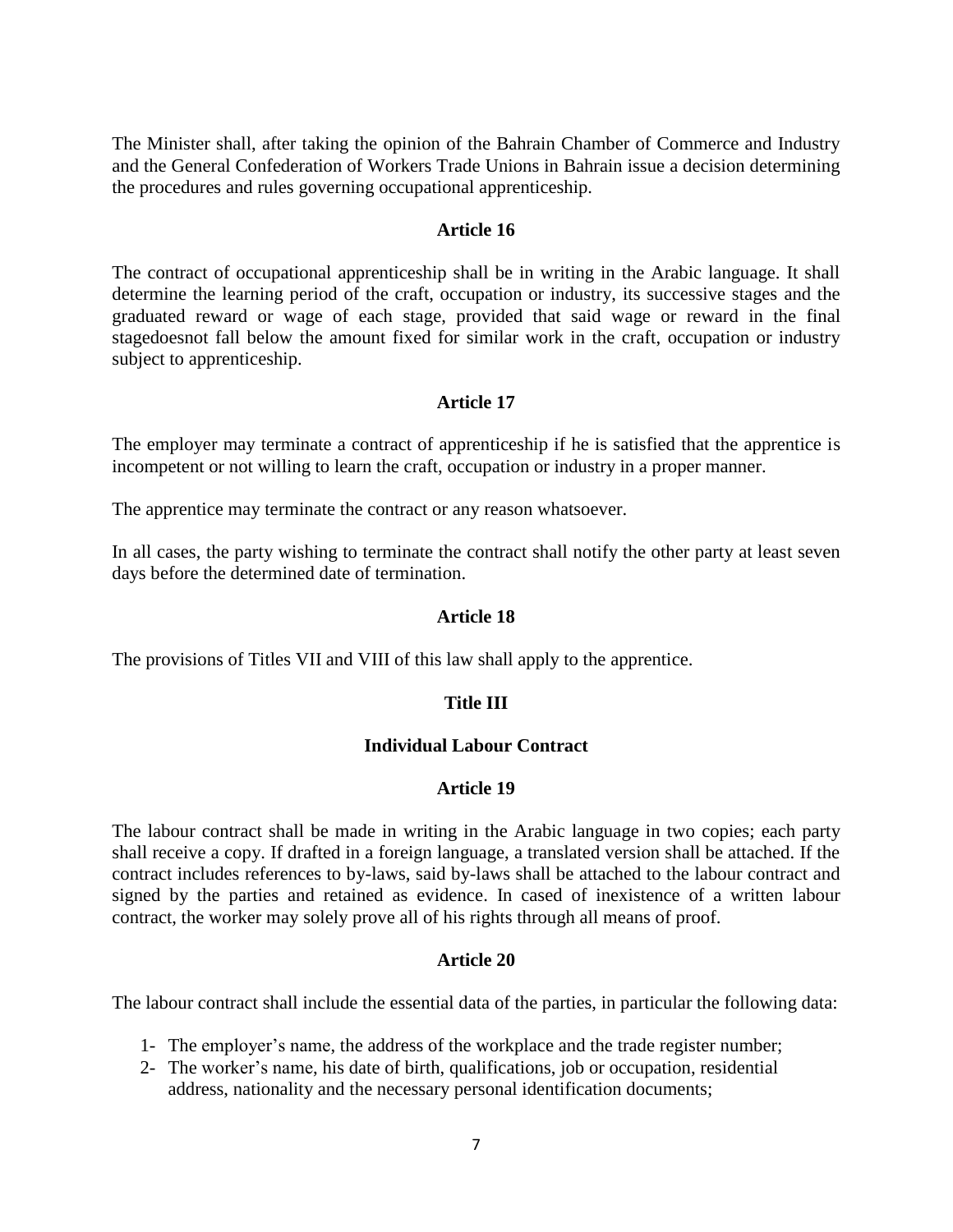- 3- The nature, type and duration of the contract if for a definite period;
- 4- The wage agreed upon, method and time of payment, and all of the benefits in cash or in kind agreed upon;
- 5- The other data determined by virtue of the Minister's decision.

- a) The worker may be employed under a probation period if expressly specified in the labour contract, provided said period does not exceed three months. Nevertheless, the probation period may be increased in the occupations to be determined by virtue of the Minister's decision, provided said period does not exceed six month. The probation condition shall only be retained if expressly specified in the labour contract.
- b) Either party may terminate a labour contract during the probation period if said party finds that its continuance is not appropriate, provided that the party terminating the contract notifies the other party at least one day before the date of termination.
- c) The same employer shall employ no worker under probation more than once.

### **Article 22**

The employer may not depart from the conditions agreed upon in the individual or collective labour contract or entrust the worker with a work not agreed upon unless necessary in order to prevent the occurrence of an accident, for the remedy of any act made by said worker or in case of force majeure, provided this is temporary. The employer may entrust the worker with a work not agreed upon if said work is not essentially different from his initial work and provided the worker's rights are not prejudiced.

The employer may train the worker and qualify him to execute a work different from the work agreed upon in line with the technological development at the establishment provided the competent Ministry and the concerned trade union are notified.

### **Title IV Employment of minors**

### **Article 23**

For the purpose of implementation of the provisions of this Law, a minor shall be every person who is of fifteen years of age but who has not yet attained the age of eighteen years.

### **Article 24**

It shall be prohibited to employ any minor who has not yet attained the age of fifteen years.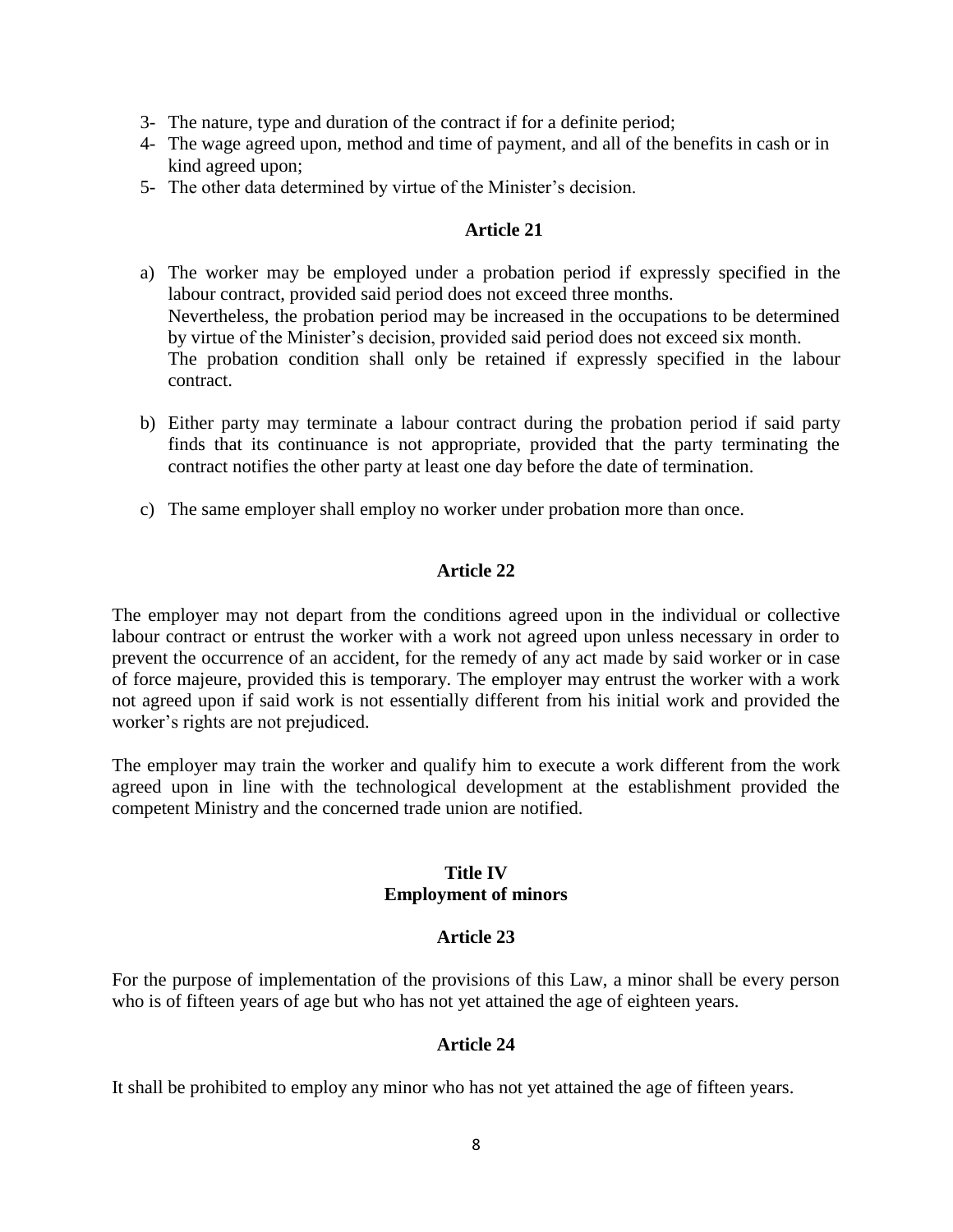Minors shall not be employed effectively for a period exceeding six hours a day. They shall not be permitted to remain in the workplaces for more than seven consecutive hours. The working hours shall be interrupted by one or more intervals, the total of which shall be not less than one hour for rest and a meal. Such interval or intervals shall be so arranged in such a way as a minor shall not work for more than four consecutive hours.

### **Article 26**

Minors shall not be employed during the night period or on weekly rest days or official holidays.

### **Article 27**

- a- The employer, shall prior to the employment of any minor, verify:
- That thecustodian or guardian approve the minor's employment;
- That the minor has undergone a medical examination to ascertain his physical fitness to exercise the work;
- That the minor is not employed in hazardous or dangerous worksor works endangering his health or ethical behavior;
- That the Ministry is notified all of the data related to the minor.
- b- An employer shall, following the employment of the minor:
- 1. Post in an apparent location at the workplace a copy of the provisions on the employment of minors specified in this Title and a declaration retained by the Ministry on the determination of the working hours, the rest periods and weekly rest dates;
- 2. Draft a statement clarifying the names of minors working for him, their age, the works entrusted to them and the date of their employment;
- 3. Subject the minor to a periodical medical examination to verify his physical fitness on the dates set by virtue of the Minister's decision following consultation with the employers and workers' representatives.

### **Article 28**

Subject to the provisions of this Title, the Minister shall issue a decision determining any other conditions, cases or circumstances governing the employment of minor, and determining the occupations, industries and arduous and hazardous works in which minors may not be employed or which may be harmful to their health, safety or ethical behavior in accordance with the various age stages. These occupations shall be re-examined periodically orwhen necessary.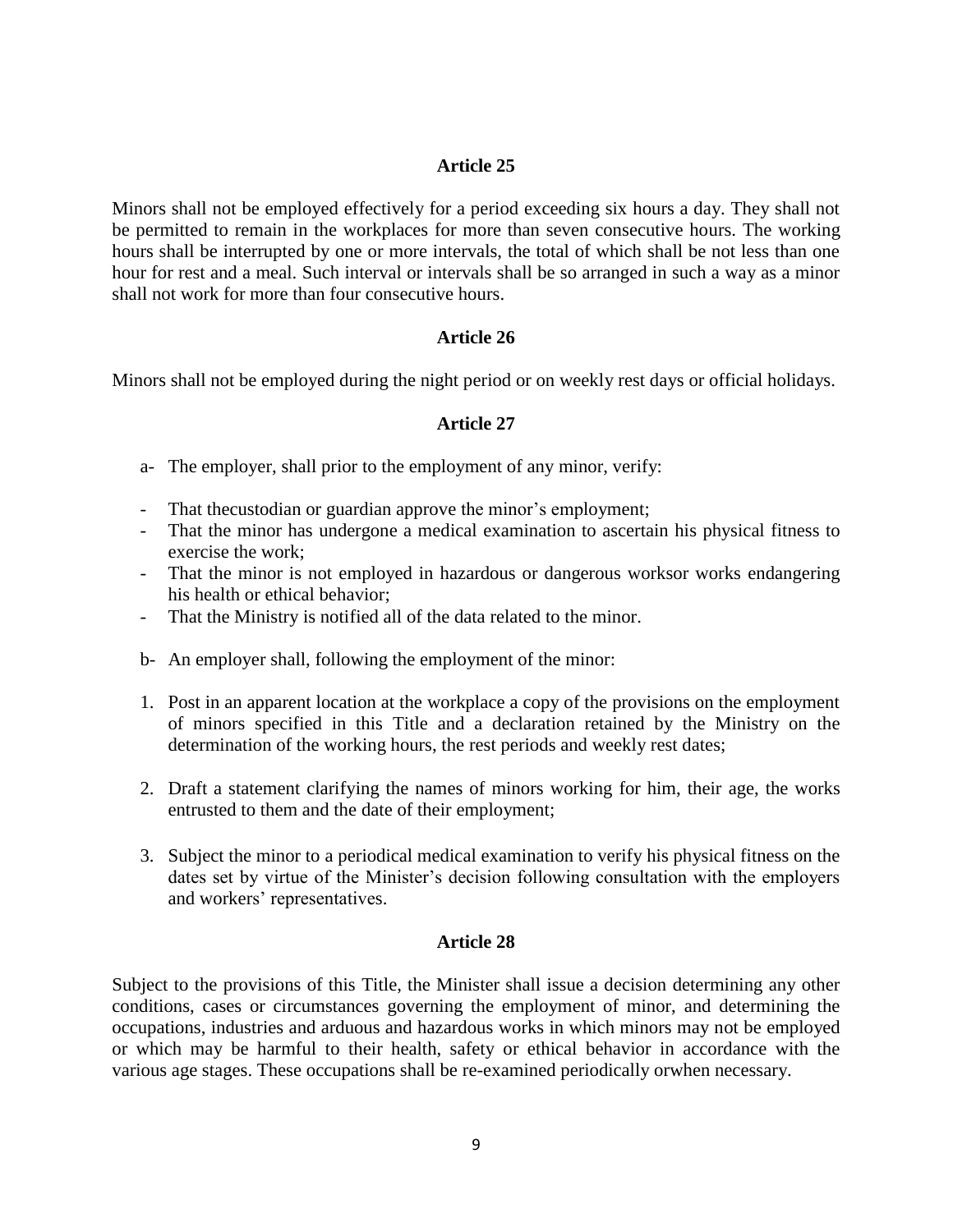## **Title V Employment of women**

### **Article 29**

Subject to the provisions of this Title, female workers shall be subject to all of the provisions governing the employment of male workers without discrimination in similar situations.

### **Article 30**

The Minister shall issue a decision determining the cases, works and occasions in which women may not be employed at night.

### **Article 31**

The Minister shall issue, after taking the opinion of the concerned authorities, a decision determining the works in which the employment of women is prohibited.

### **Article 32**

a- A female worker shall be entitled to a maternity leave on full pay for sixty days including the period before and after delivery provided she produces a medical certificate retained by one of the governmental health centers or one of the clinics retained by the employer, indicating the expected delivery date.

The female worker may obtain an unpaid maternity leave for fifteen days in addition to the abovementioned leave.

b- The female worker shall not be employed during the forty days following the delivery. In case said female worker works for another employer during the maternity leave, she shall be subject to the provisions of Article 62 of this law.

### **Article 33**

The employer shall not dismiss or terminate the labour contract of the female worker as a result of her marriage or during her maternity leave.

### **Article 34**

The female worker shall be entitled to an unpaid leave for taking care of her child not exceeding six years of age, of maximum six month each time and for three times throughout the period of her service.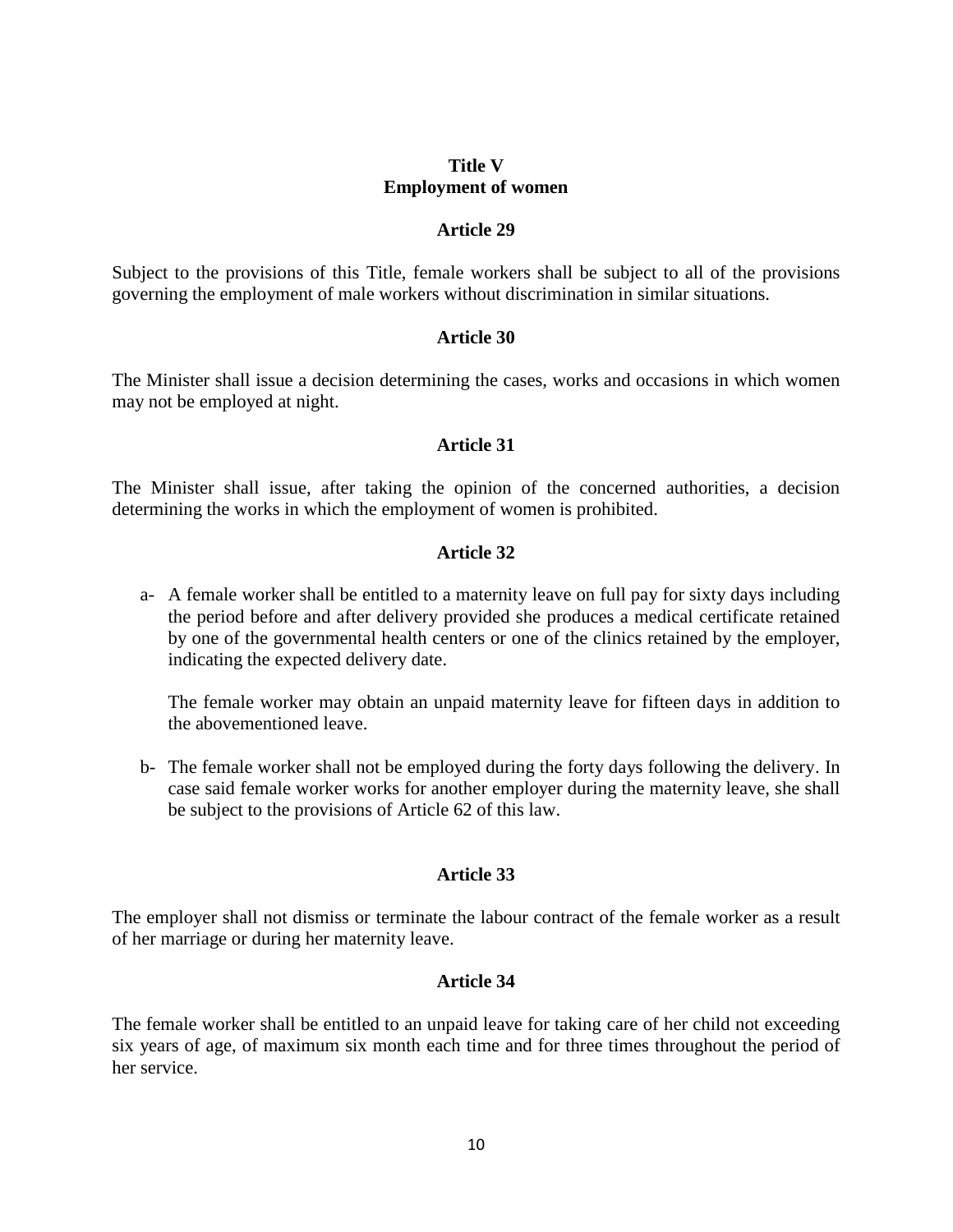The female worker shall be entitled after the end of her maternity leave and until her child reaches six month of age to two breastfeeding periods of not less than one hour each. The female worker shall also be entitled to two period of half an hour to provide care for her child each until her child reaches one year of age. The female worker shall be entitled to join these two periods and these two additional periods shall be deemed part of the working hours and shall not entail any wage deduction. The employer shall determine the timing of the abovementioned period the female worker takes to provide care for her child in accordance with the female worker's circumstances and the interest of the work.

### **Article 36**

The employer employing women shall post in an apparent location at the workplaces or in the places of gathering of workers a copy of the regulations governing the employment of female workers.

# **Title VI**

### **Wages**

### **Article 37**

The worker's wage shall be determined in accordance with the individual or collective labour contract or the work regulations at the establishment. In case the wage is not determined in such manners,the worker shall be entitled to a wage calculated for the work performed of the same nature if any.

Where no such wage exists, it shall be calculated in accordance with the business practiceretained in the occupation in the relevant sector. If no such practices exist, the competent court shall estimate the wage due to the worker in accordance with the requirements ofequity.

This method shall be retained in determining the type of the service to be performed by the worker.

### **Article 38**

Wages may be calculated by the hour, day, week, month, on a piece-rate or per production.

Wages shall not be deemed to be calculated on a piece-work or production basis unless expressly specified in the labour contract.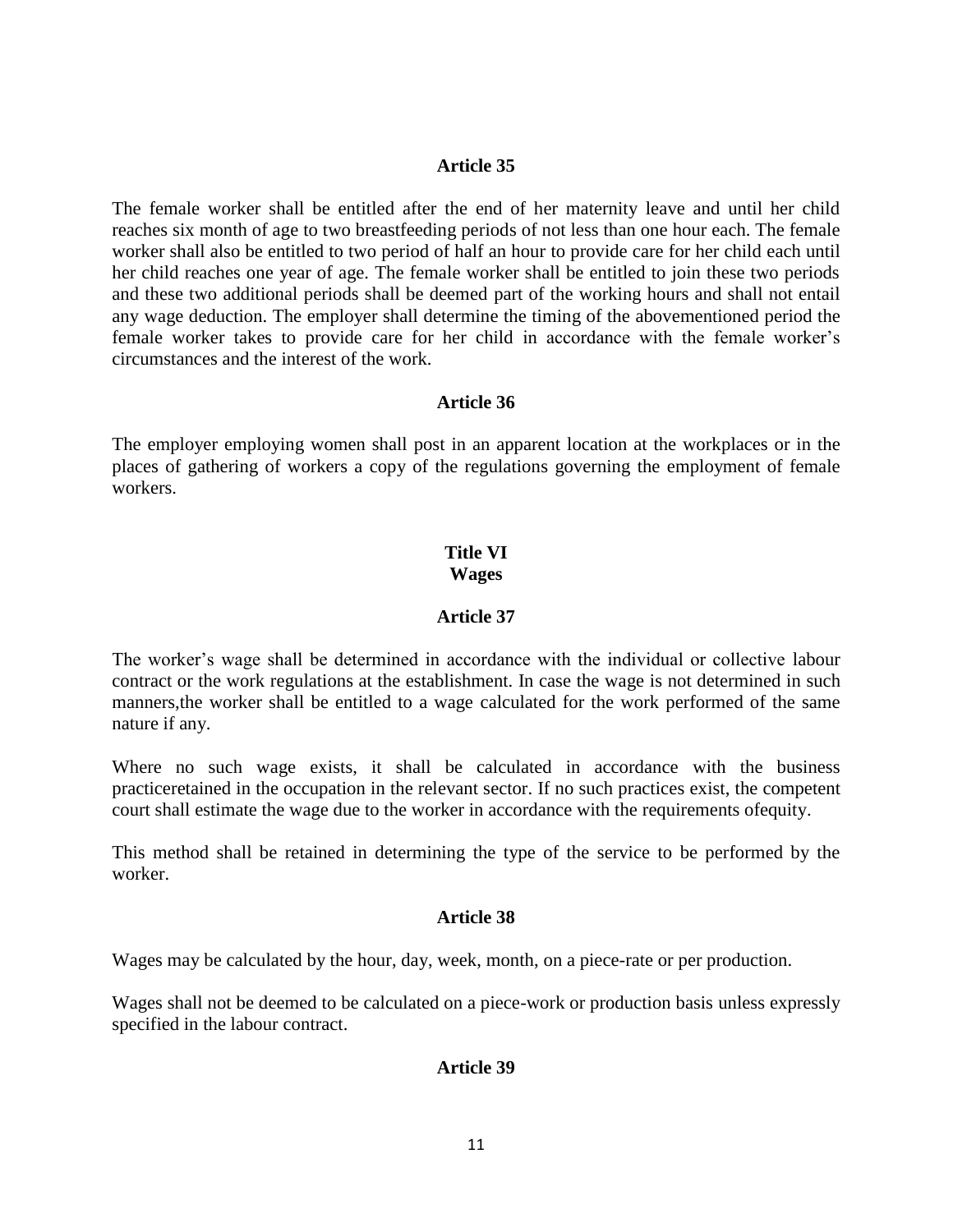Discrimination in wages based on sex, origin, language, religion or ideology shall be prohibited.

# **Article 40**

- a- Wages and other amounts due to the worker shall be paid in the Bahraini currency and an agreement may be concluded for their payment in a legal tender currency;
- b- Wages shall be paid on one of the working days at the workplace, subject to the following:
	- 1- Workers appointed with a monthly wage shall be paid at least once a month;
	- 2- If the wage is paid per production and the work required a period exceeding two weeks, the worker shall receive each week an advance payment in accordance with the completed work, provided the remaining amount is paid during the week following the completion of the entrusted work;
	- 3- The workers' wages in cases other than those mentioned in the two previous paragraphs shall be paid once each week at most, unless otherwise agreed upon;
	- 4- Upon termination of employment, a worker shall be immediately paid his wages and all of the amounts due to him. However, should he terminate his employment of his own accord, the employer is required in this event to pay the worker's wage and all of his entitlements within a period not exceeding seven days as of the date on which the worker left his work.
- c- Subject to the provision of the previous paragraph, if the employer shows delay in the disbursement of the worker's wage, said employer shall pay to the worker an annual compensation equivalent to 6% of the wage in respect of which a delay was shown during six months or less as of the date of payment of the wage. This rate shall be subject to a 1% increase for each month of delay after said period without exceeding 12% of the wage per year.

# **Article 41**

The employer shall not transfer a worker employed on monthly basis to a worker employed on a daily, weekly, piece-work or hourly basis, without the worker's written consent and without prejudice in this case to all of his rights acquired during the period in which he received a monthly wage in accordance with the provisions of this Law.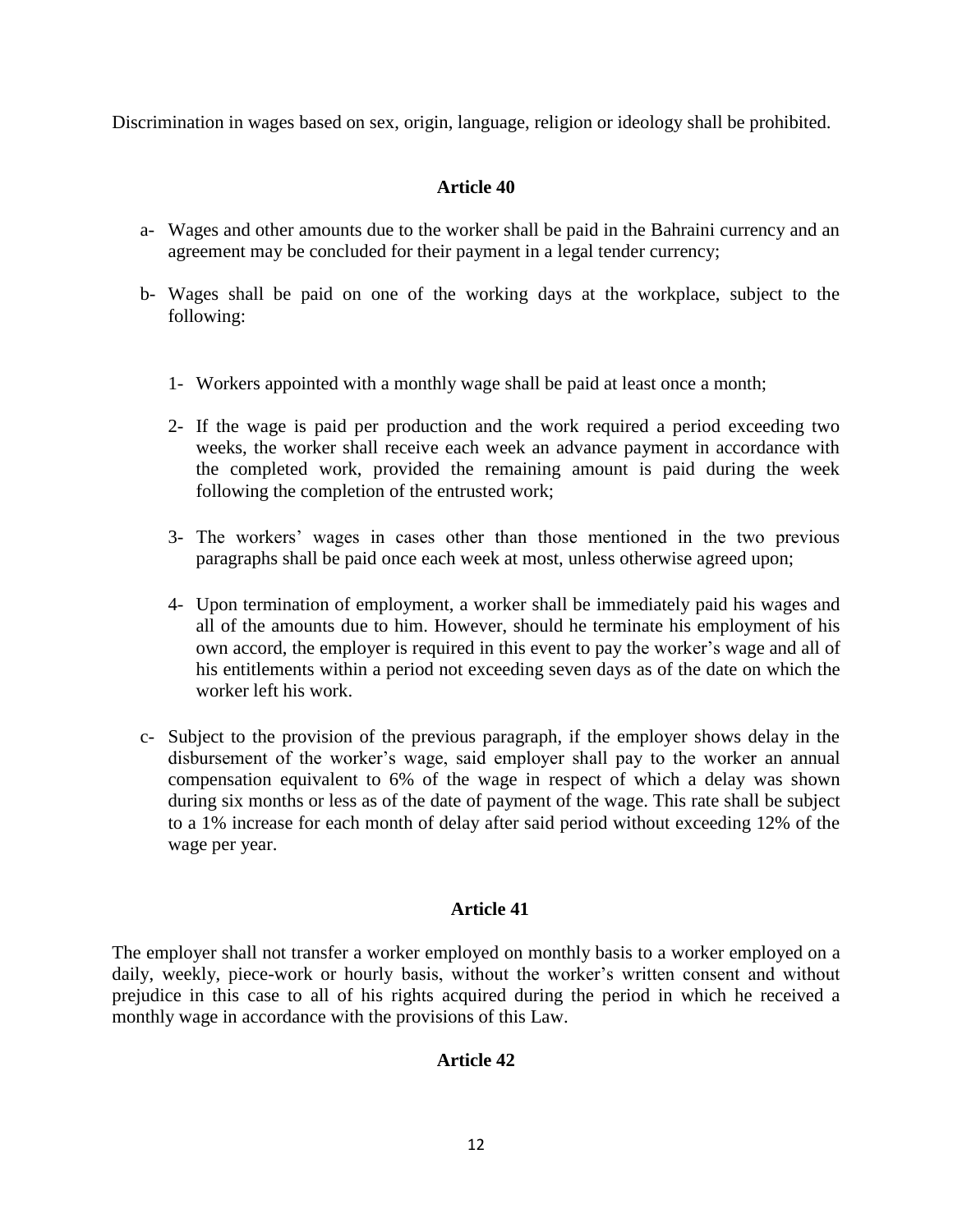The employer shall not force the worker to purchase foodstuffs, goods or services from specified establishments owned by him or by a third party or which are produced or offered bythe employer.

## **Article 43**

When a worker shows up at the workplace during the specified work period showing readiness to exercise his work during the said period and is prevented from doing do so for reasons attributed to the employer, he shall be deemed as having effectively worked and shall be entitled to his full wage.

However, if the worker showed up at the workplace and was prevented from executing his work for reasons of force majeure beyond the employer's control, the worker shall be entitled to half his wage.

### **Article 44**

a- An employer shall not deduct more than ten percent of the worker's wage in repayment of any amounts loaned to the worker during the validity period of the contract. The employer shall not charge any interest for such loans. This provision shall be applicable to wages paid in advance.

However, with respect to loans granted for building houses, such deduction from the wage may be increased to a proportion which shall not exceed 25% of the wage, subject to the worker's written consent in this respect.

- b- The employer may make the worker bear the real administrative expenses incurred on the loan, and the payment of said expenses shall be subject to the rules retained for the payment of the loan.
- c- If a worker leaves his work before repayment of the loan owed by him, the employer shall be entitled tocarry out the off-setting between the amounts borrowed by the worker against the sums due to him by the employer.

### **Article 45**

The wage due to the worker may not be attached and no portion of it may be assigned or deducted as payment of a debt except to the extent of 25%. This proportion may be increased to 50% for the payment of alimony.

In the event of the payment of multiple debts, alimony shall receive first priority, followed by any amounts to be paid to the employer as a result of any destructed tools or non-executed missions by the worker, or any amount unrightfully disbursed to the latter, or any monetary fines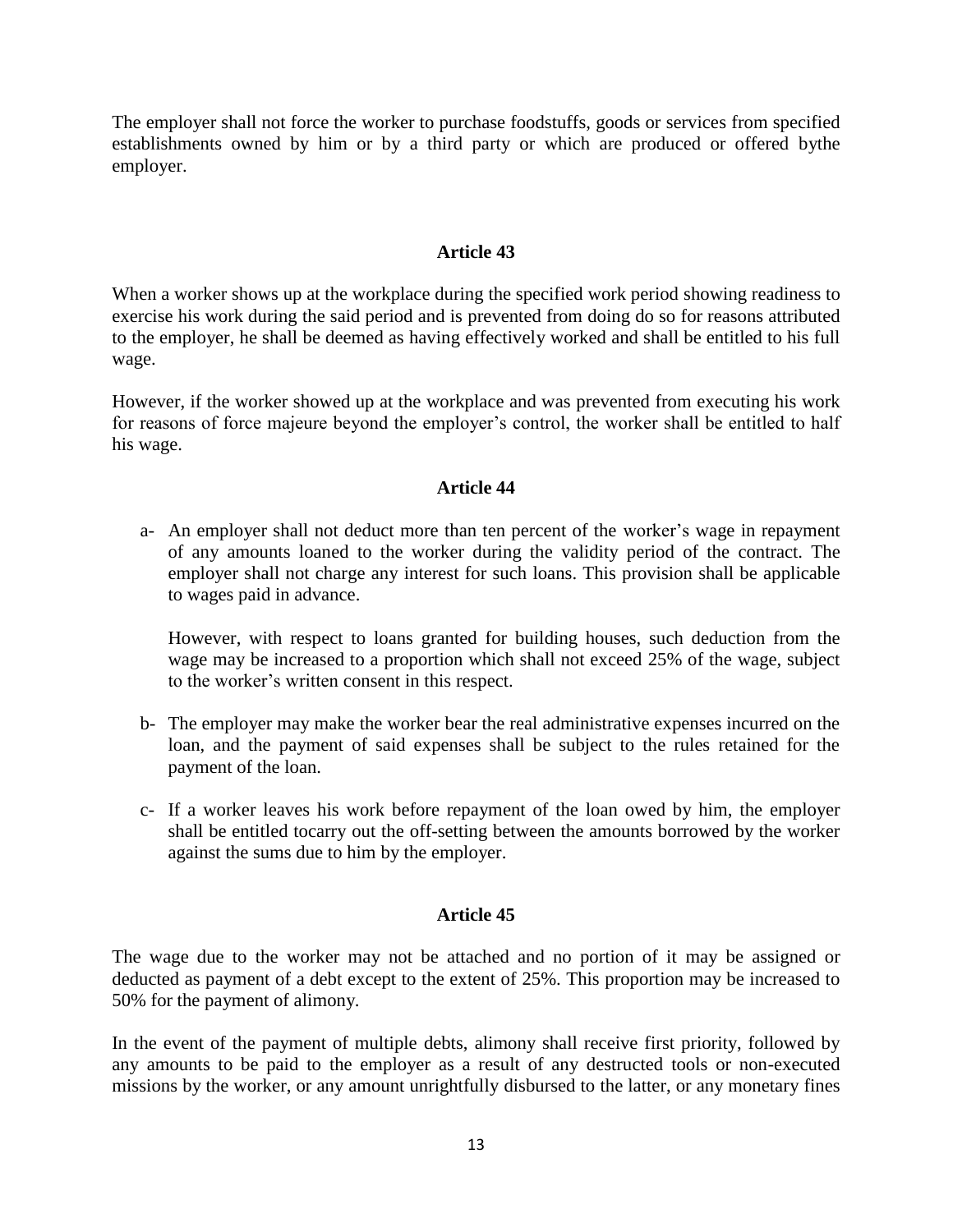imposed on him. The validity of the assignment of any portion of the wage, within the limit of the percentage specified in the first paragraph, is subject to the worker's written consent.

#### **Article 46**

The employer shall be granted quietus in respect of the wage only when the worker signs the register evidencing his receipt of the wage, the statement of wages, or a receipt given for this purpose or by the completion of the transfer of his wage to an account in one of the banks at the worker's request.

#### **Article 47**

The worker's rights related to the end of service indemnity and the compensation for the annual leaves balance specified in Article 59 as well as the compensation due in accordance with the provisions of Article 99 paragraph b and Article 111 of this Law, shall be calculated on the basis of the last basic wage of the worker in addition to the social gratuity if any. If the worker is employed by piece-work or per production or receives a fixed wage plus a commission or percentage, the average wage of the worker during the last three month shall be retained in the calculation of these rights.

#### **Article 48**

The wages and amounts due to the worker or his heirs shall have in accordance with the provisions of this law a privilege over all of the employer movable and immovable properties and shall be settled before any other debt including state debts.

#### **Article 49**

Subject to the provisions of Article 136 of this Law, when denied, the action for the payment of a wage instigated by the worker or his heirs may not be heard five years after the date of payability of said wage.

### **Title VII Working hours and rest periods**

#### **Article 50**

Night shift workers and workers under the occupational confinement system shall receive a compensation for the nature of their job.

#### **Article 51**

a- Subject to the provisions of Articles 53 and 54 of this Law, a worker may not be effectively employed for more than forty eight hours per week;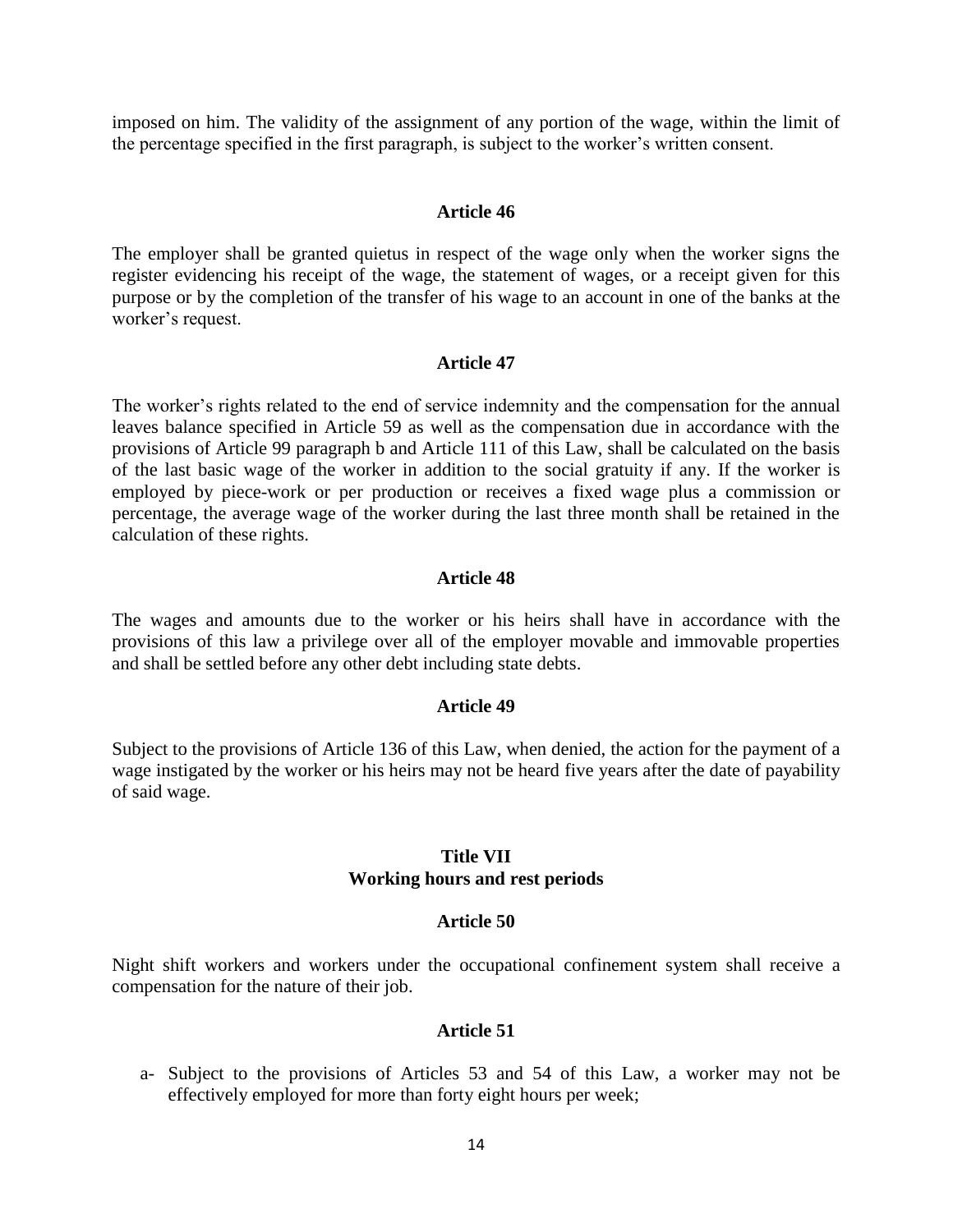- b- Except for the cases specified in this Law, the Muslim worker may not be employed during the month of Ramadan for more than six hours per day, or thirty six hours per week;
- c- The Minister may issue a decision increasing the minimum working hours for certain categories of workers or for certain industries or worksif the circumstances and the nature of the work so require.

- a- Subject to the provision of paragraph b of this Article, the working hours shall be interrupted by one or more intervals for prayer, meals or rest, whose total is not less than half an hour, taking into consideration upon their determination that the worker may not be employed for more than six consecutive hours. Moreover, rest periods shall not be calculated as part of the effective working hours.
- b- The Minister may issue a decision determining the works or cases which, for technical reasons or for circumstances of the work, require the continuance of work without a rest period. The Minister may also determine the difficult or arduous works in which the worker is entitled to a rest period calculated as part of the effective working hours.

# **Article 53**

- a- Subject to the provision of Article 51 paragraph a of this Law,the worker may not be effectively employed for more than eight hours per day unless otherwise agreed upon, provided the effective working hours do not exceed ten hours per day.
- b- The working hours and rest periods shall be regulated in such a way that no worker shall be present at the workplace for more than eleven hours a day calculated from the time of entering said place until the departure therefrom. The rest period shall be calculated as part of the hours during which the worker is present at the workplace in case the work requires him to be present in the workplace.
- c- Shall be excluded from the provision of the previous paragraph, workers practicing interrupted works due to their nature, which shall be determined by virtue of the Minister's decision, provided the period during which they are present at the workplace does not exceed twelve hours per day.

# **Article 54**

The employer may employ the worker for additional hours if so required by the circumstances of the work.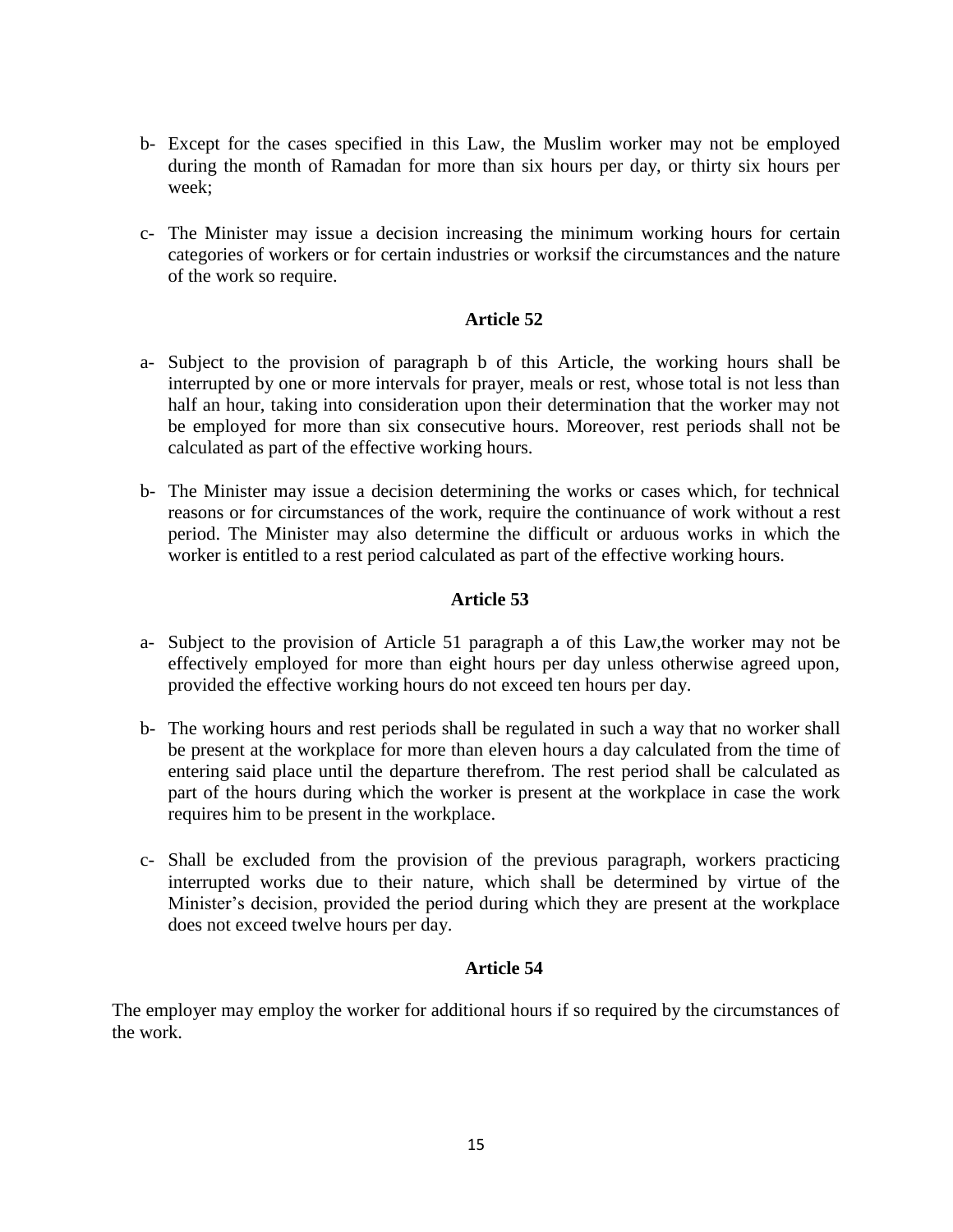The worker shall receive for each additional working hour a wage equivalent to his due wage plus at least25 % for hours worked during the day, and at least 50% for hours worked during the night.

# **Article 55**

The employer shall post at an apparent location in the workplace the schedule clarifying the weekly rest day, the working hours and the rest periods of each worker, in addition to any modifications to this schedule.

# **Article 56**

The provisions of Articles 51, 52 and 53 of this law shall apply to:

- 1- The employer's authorized representatives;
- 2- Workers in equipment and complementary works to be completed before or after the end of the official working hours;
- 3- Guardianship and cleaning workers.

The Minister of Labour shall issue a decision determining the maximum effective working hours and additional working hours as well as the additional wage due to the two categories specified in paragraph 2 and 3 of this Article provided this wage is not less than the wage specified inArticle 54 of this Law.

### **Article 57**

a- The work at the establishment must be regulated in such a way that the worker receives a weekly day of rest of not less than 24 complete hours.

Friday shall be deemed to be a weekly day of rest. Subject to the Muslim prayer's time on Friday, an employer may replace this day by any other day of the week for some of his workers.

An employer may grant the worker, a weekly rest period of more than 24 consecutive hours provided the working hours during the week do not exceed 48 hours.

b- An employer may require a worker to work on his weekly day of rest if so required by the circumstances of the work and in this case the worker shall have the choice between receiving an additional wage equivalent to 150% of his normal wage or another day for rest.

No worker shall be employed on his weekly day of rest more than two consecutive times unless by virtue of his written consent.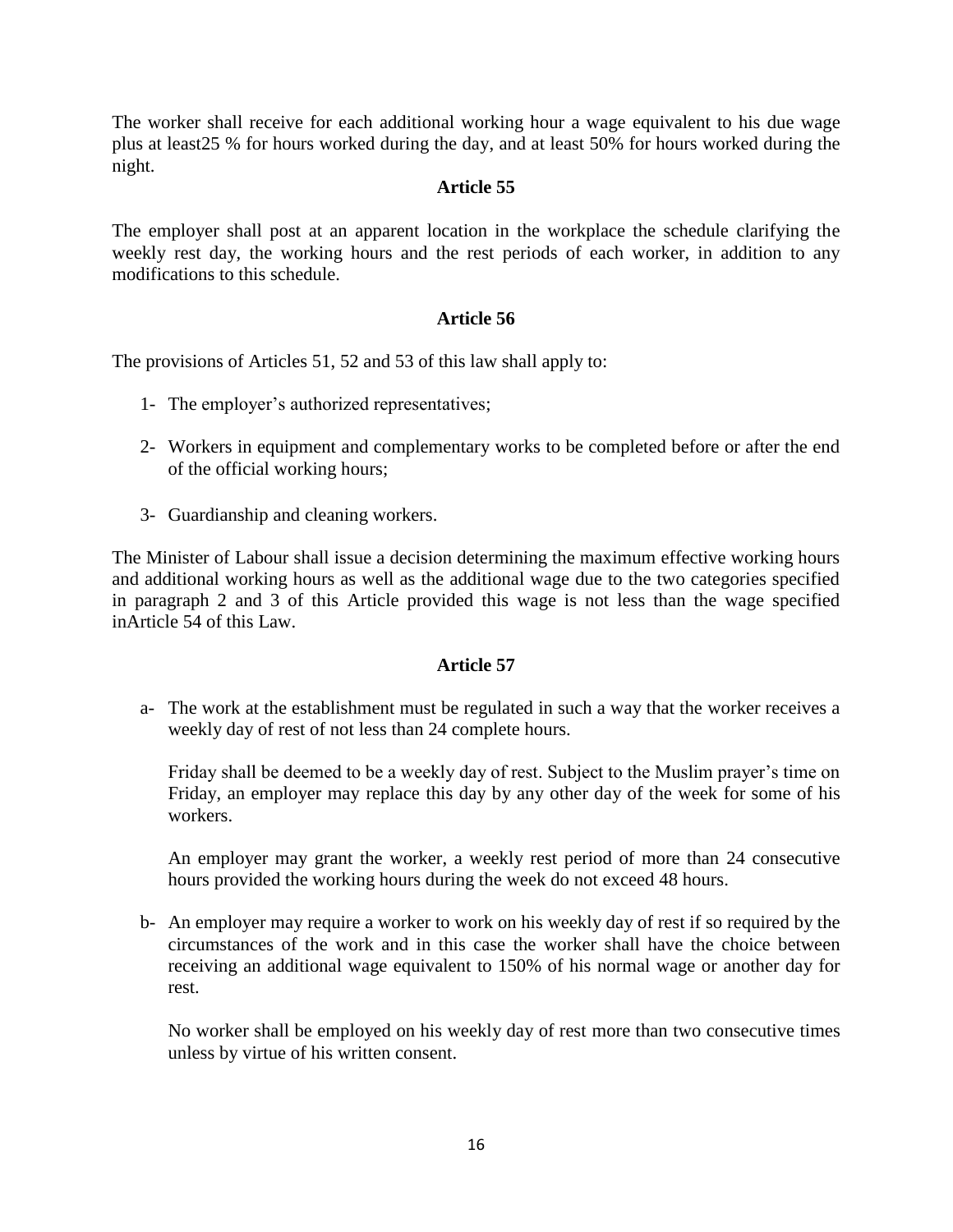# **Title VIII**

### **Leaves**

## **Article 58**

Subject to the provision of Article 60 of this Law, the worker who spent in the service of the employer at least one year shall be entitled to a paid annual leave not less than thirty days, with an average of two and a half day for each month.

If the period spent in the service of the employer is less than one year, the worker shall be entitled to a leave corresponding to the period of his work.

The worker may not waive his right to the leave, and may receive monetary compensation in return for said leave in accordance with the provision of Article 59 paragraph b of this law.

### **Article 59**

a- Subject to the provision of Article 61 of this law, the employer shall set the dates of the annual leaves in accordance with the requirements and circumstances of the work. The worker shall take his leave on the date and for the period set by the employer.

In all cases, the worker mustenjoy an annual leave of fifteen days, including at least six consecutive days.

- b- The worker may interrupt his work due to a contingent event for a period not exceeding six days per year and for a maximum of two days each time. Said contingent leave shall be deemed part of the annual leave granted to the worker.
- c- The employer undertakesto carry out the off-setting between the balance of the leaves against the wage corresponding to said balance each two years at most and if the employment relationship is terminated before the exhaustion by the worker of the balance of his annual leaves, he shall be entitled to the wage corresponding to said balance.
- d- As an exception to the provision of the previous paragraph, the worker's right to receive a cash consideration for the balance of the leaves determined by the employer shall forfeit if the worker's refusal to take the leave is evidenced in writing.

### **Article 60**

The minor's annual leave may not be divided, joined or interrupted.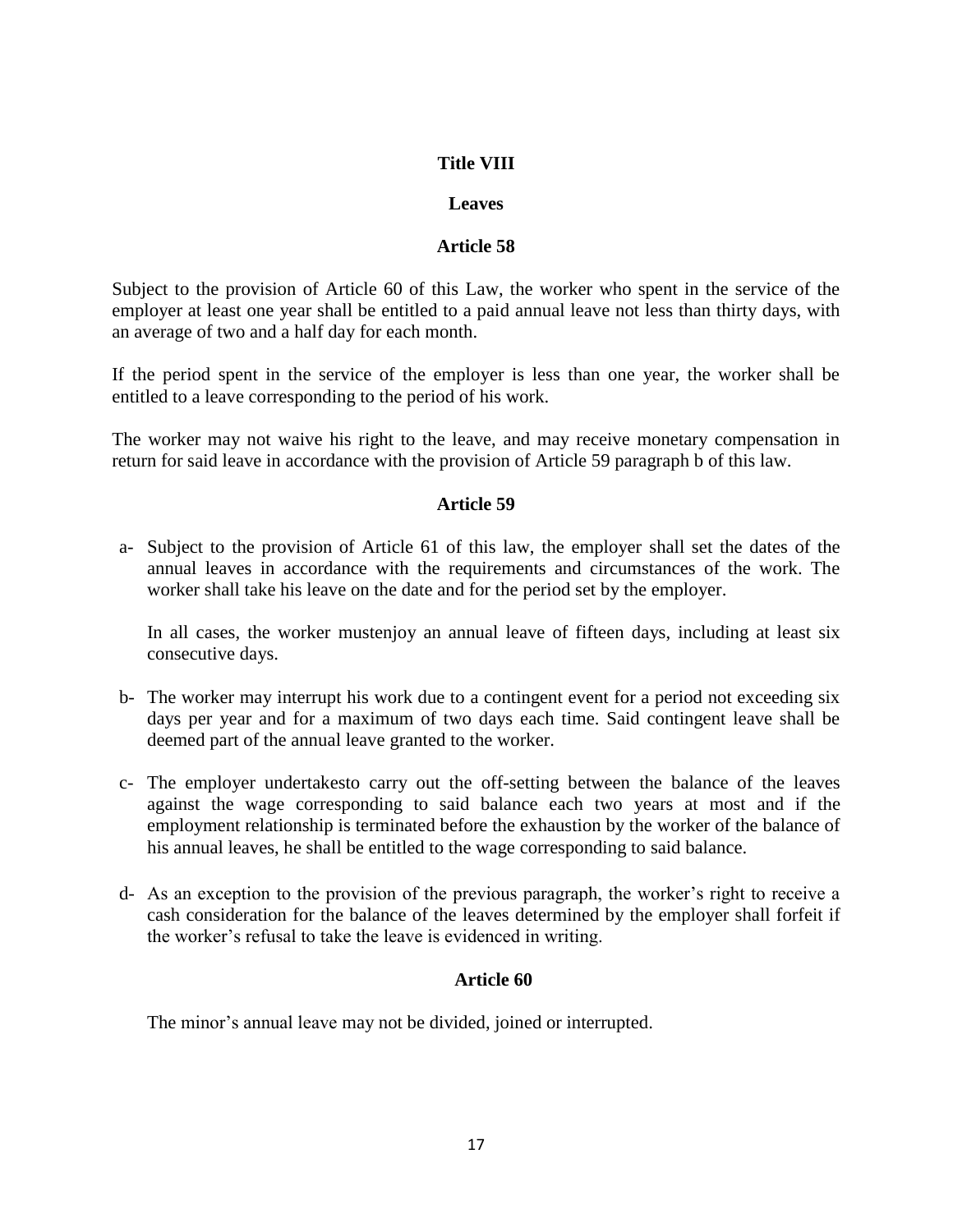The worker may determine the date of his annual leave in case he is applying for an exam in any of the educational stages provided the employer is notified within a time-limit of not less than thirty days before the date on which the worker intends to take his annual leave.

# **Article 62**

The employer may deprive the worker from his wage due during his annual leave or restitute the wage paid in consideration thereof if it is evidenced that the worker was employed by another employer during said leave, without prejudice to the disciplinary liability in this respect.

# **Article 63**

- a- The worker shall be entitled to a three day leave on full pay in the following cases:
	- In the event of his marriage for one time;
	- In the event of the death of his/her spouse or any of his/her relatives to the fourth degree of kin;
	- In the case of death of his/her spouse's relatives to the second degree of kin.
- b- The worker shall be entitled to a one day leave on full pay upon the birth of his child.
- c- The Muslim female worker shall be entitled to a one month paid leave in the event of death of her spouse, moreover she is entitled to complete the *Idda*period of three months and ten days from her annual leave, and in the event the balance of her annual leave is insufficient she may take an unpaid leave.
- d- The employer shall be entitled to request the worker to submit the documents evidencinganyof the events specified in the previous paragraphs.

# **Article 64**

The worker may obtain a leave with full pay on holidays and official holidays determined by virtue of the Council of Ministers' decision based on the Minister's proposal.

The employer may employ the worker on any of these days if so required by the circumstances of the work,and in this case the worker shall have the choice between receiving his wage for the day in addition to an additional wage equivalent to 150% of his normal wage or another day for rest.

If a Friday or any official holiday coincides with any one of these days, the worker shall be granted another day instead.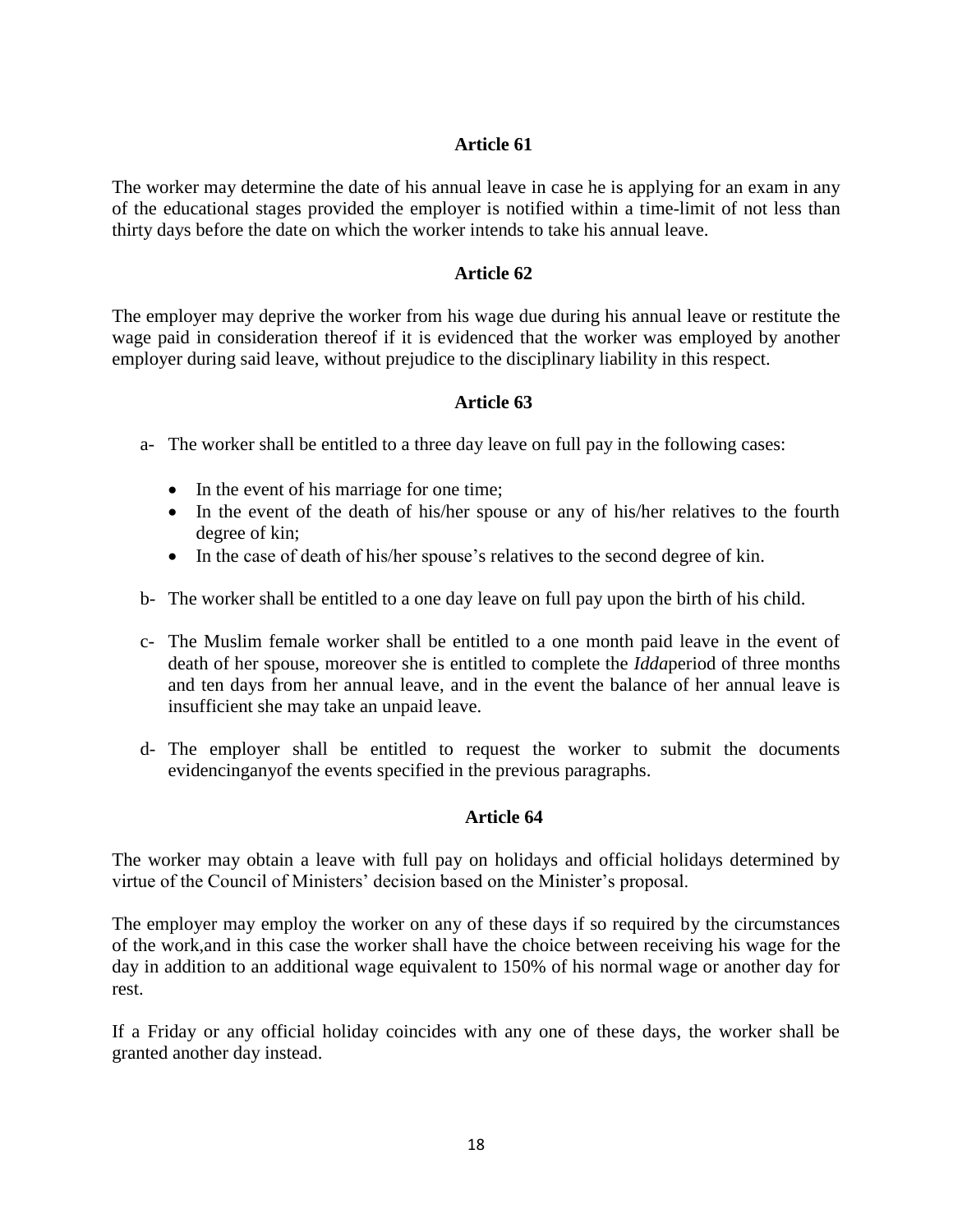The worker completing three consecutive months in the employer's service, whose sickness and entitlement to a sick leave are evidenced by virtue of a certificate issued by any of the Government Medical Centers or any of the clinics retained by the employer, shall be entitled to the following sick leaves during the same year:

- 1. Fifteen days on full pay.
- 2. Twenty days on half pay.
- 3. Twenty days without pay.

In case of a disagreement as to the determination of the duration of the medical treatment, the Medical Committee specified in Article 89 of this Law shall determine this period.

The worker may accumulate the balance of the sick leaves on full or partial pay to which he is entitled for a period not exceeding two hundred and forty days.

### **Article 66**

The sick worker may benefit from the balance of his annual leaves in addition his sick leave entitlement.

### **Article 67**

The Muslim worker who spent in the service of his employer five consecutive years shall be entitled to a fourteen day leave with full pay to perform his Hajj (Pilgrimage) obligation. This leave shall be granted once to the worker during his period of service unless he benefited from it from during his service for another employer.

The employer shall determine the number of workers to be granted such leave of absence in each year in accordance with working requirements, provided priority is given to the worker who has achieved the longest period of continuous employment.

### **Title IX Regulation of the work**

### **Article 68**

An employer shall maintain a special file for each worker including all of the data related to saidworker, in particular:

- The worker's name, age, housing number, marital status, residential address, and nationality;
- Job or occupation and qualification and experiences;
- Date of employment, current wage, and all modifications to this wage;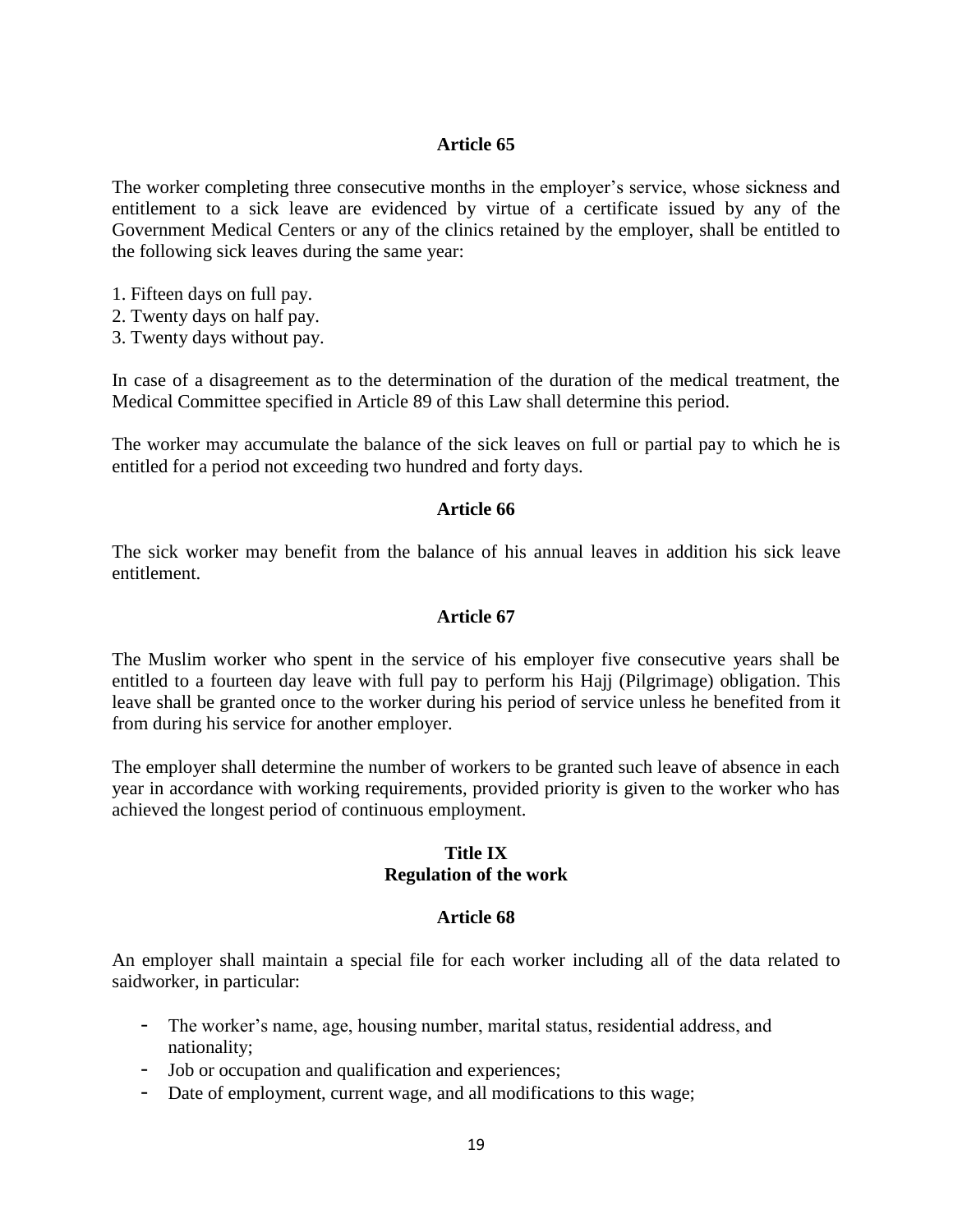- The leaves taken and sanctionsimposed;
- The date of termination of service and the reasons thereof.

The employer shall keep in the worker's file the minutes of investigations conducted with the worker, his supervisors' reports on the level of his performance of the work in accordance with the work regulations at the establishment and any other papers related to the worker's service.

The employer shall keep the worker's file for at least for two years as of the date of expiry of the labour contract.

### **Article 69**

The employer shall evidence in the file of the worker not subject to the Social Insurance Law, any infirmity prior to the commencement of his employment, any injury he sustained during or as a result of work and the degree of disability resulting from every injury, if any.

### **Article 70**

The data included in the worker's file shall only be perused by a party legally authorized to do so.

# **Title X**

### **The worker's duties and accountability**

### **Article 71**

The worker shall:

- 1- Perform himself the duties entrusted to him with accuracy and trust in accordance with the labour contract, the provisions of the law and decisions issued in implementation thereof and the work regulations at the establishment, and he must deploy in this respect the care of an average man;
- 2- Execute the orders and instructions of the employer or his representative with respect to the performance of the work unless this is contrary to the labour contract, the provisions of thelaw or its implementing decisions, the work regulations at the establishment or public morality or when compliance with such orders or instructions exposes the worker to danger;
- 3- Abide by the work schedule and apply the procedures decided in the event of absence or incompliance with the work schedule;
- 4- Preserve the tools, equipment, registers, documents or other handed over to him by the employer,undertake all that is necessary for their safe keeping and deploy in this respect the care of an average man;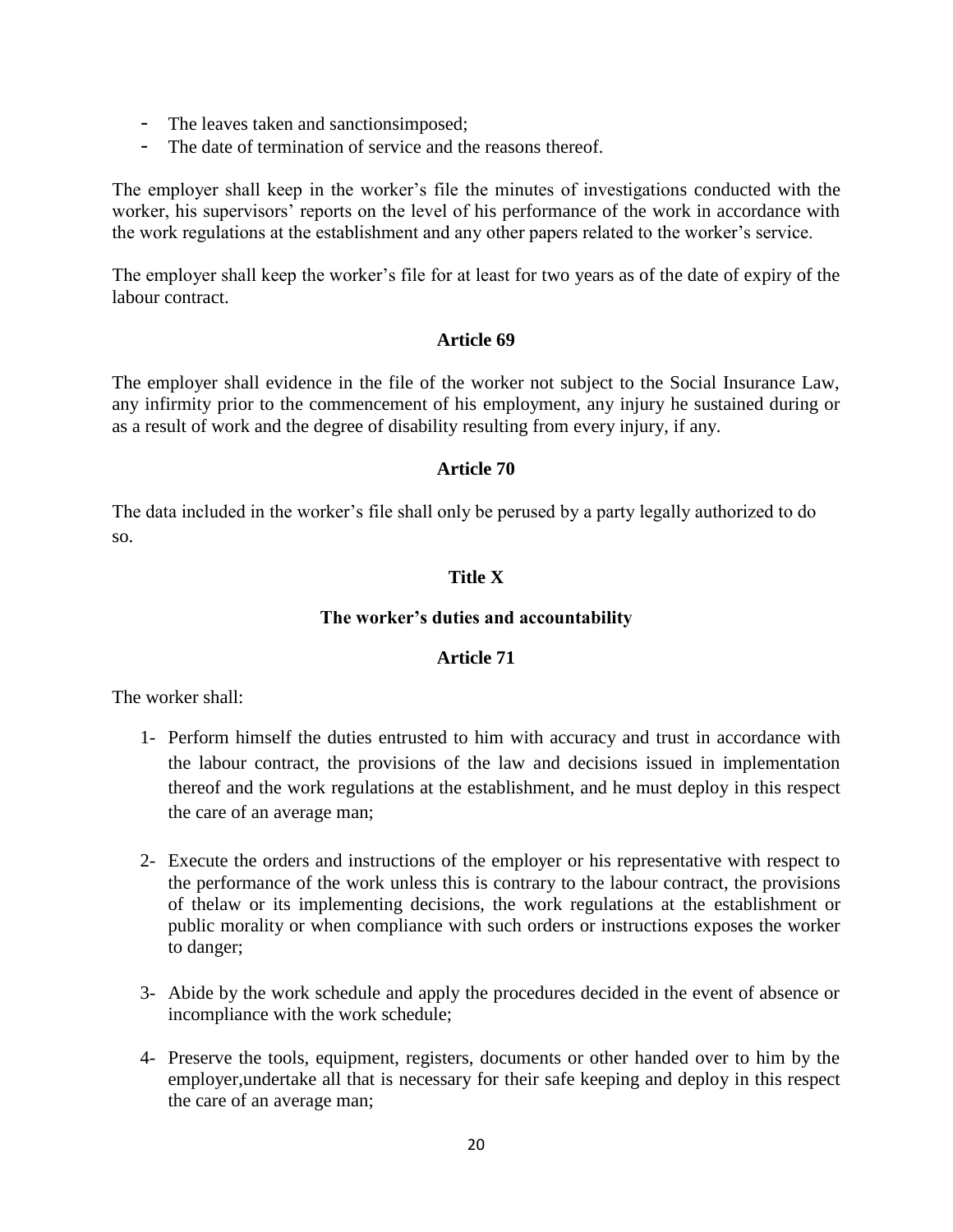- 5- Respect his superiors, colleagues and subordinated workers and cooperate with them in order to achieve the best interest of the work;
- 6- Deal in an appropriate manner with the employer's clients;
- 7- Preserve the dignity of the work and have an adequate behavior;
- 8- Abide by the regulations set forth for the preservation of the establishment's safety and security;
- 9- Abide by the regulations set forth for the preservation of the establishment's safety and security;
- 10- Keep the secrets of the work, and not disclose work-related information when said information are secret by their nature or by virtue of the employer's written instructions;
- 11- Notify the employer the correct data related to his place of residence, marital status and all of the other information that must be included in his personal file in accordance with the provisions of the law or the applicable regulations and notify him on the specified dates any possible modification to these data.
- 12- Abide by the regulations set by the employer for the development and advancement of the worker's occupational skills and experiences or for qualifying him to execute a work in line with the technological development at the establishment.
- 13- Return all tools, equipment, registers, documents papers or otherunused materials related to the work which are placed under his control,upon the termination of the labour contract.

The employer shall not execute himself or through others any of the following works or acts:

- 1- Keep possession of any work-related registers, documents or papers.
- 2- Work for a third party whether in return for a wage or not, without the employer's consent.
- 3- Borrow money from the employer's clients or from any party exercising an activity similar to that of the employer.This prohibition does not apply to banking institutions.
- 4- Accept any commission, gift, reward, amounts or other things in any quality whatsoever for the occasion of the performance of his duties, without the employer's consent.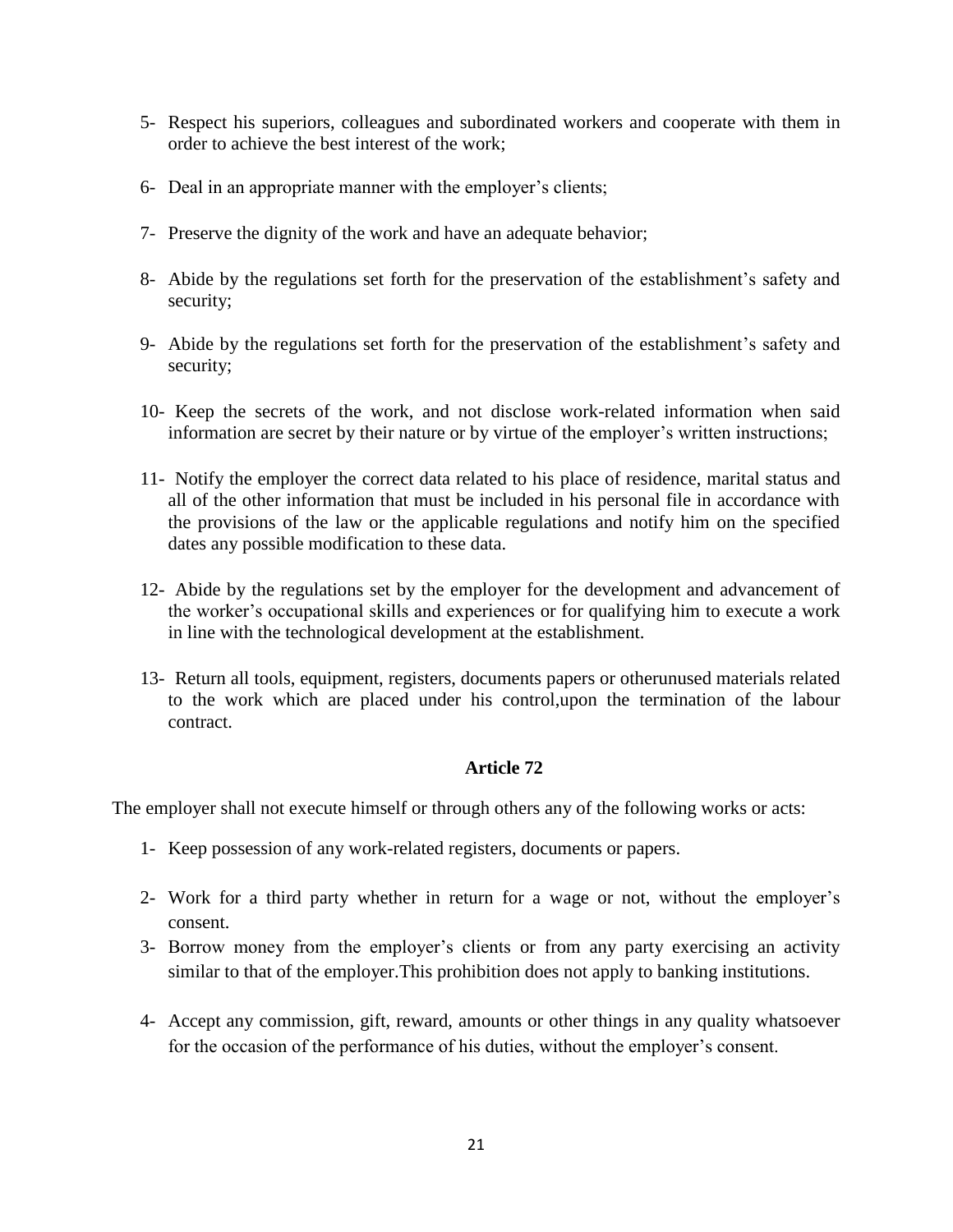5- Collect monies or contributions, distribute publications or collect signatures or hold meetings at the workplace without the employer's consent and in violation of the provisions of the Law.

# **Article 73**

If the nature of the work executed by the worker allows him to know the employer's clients or to peruse the secrets of the work, the parties may agree that the worker shall not be authorized after termination of the contract to compete with the employer and to participate in any competing project.

However, it is required for the validity of said agreement:

- 1- That the worker completed eighteen years of age upon the conclusion of the agreement;
- 2- That the restriction be limited in time to a period not exceeding one year following the termination of the labour contractand limited in terms of the place and type of work to the extent necessary for the protection of the employer's legitimate interests;

The employer may not invoke this agreement if the contract is terminated or not renewed without any fault justifying this being attributed to the worker.Moreover this agreement may not be invoked by the employer if he commits any fault justifying the termination by the worker of the contract.

# **Article 74**

The employer employing ten or more workers shall post in anapparent location at the workplaces a copy of the work regulations and the regulation pertaining to sanctions.

Such regulations and the sanctions regulation shall be enforceable if approved by the Ministry. If within one month as of the date of their submission, the Ministry does not approve them or raise any objection thereto, they shall be deemed enforceable as of the date of expiry of said timelimit.

The Minister shall issue a decision approving the models of the work regulations and the sanctions regulation at the establishments subject to the provision of this Law.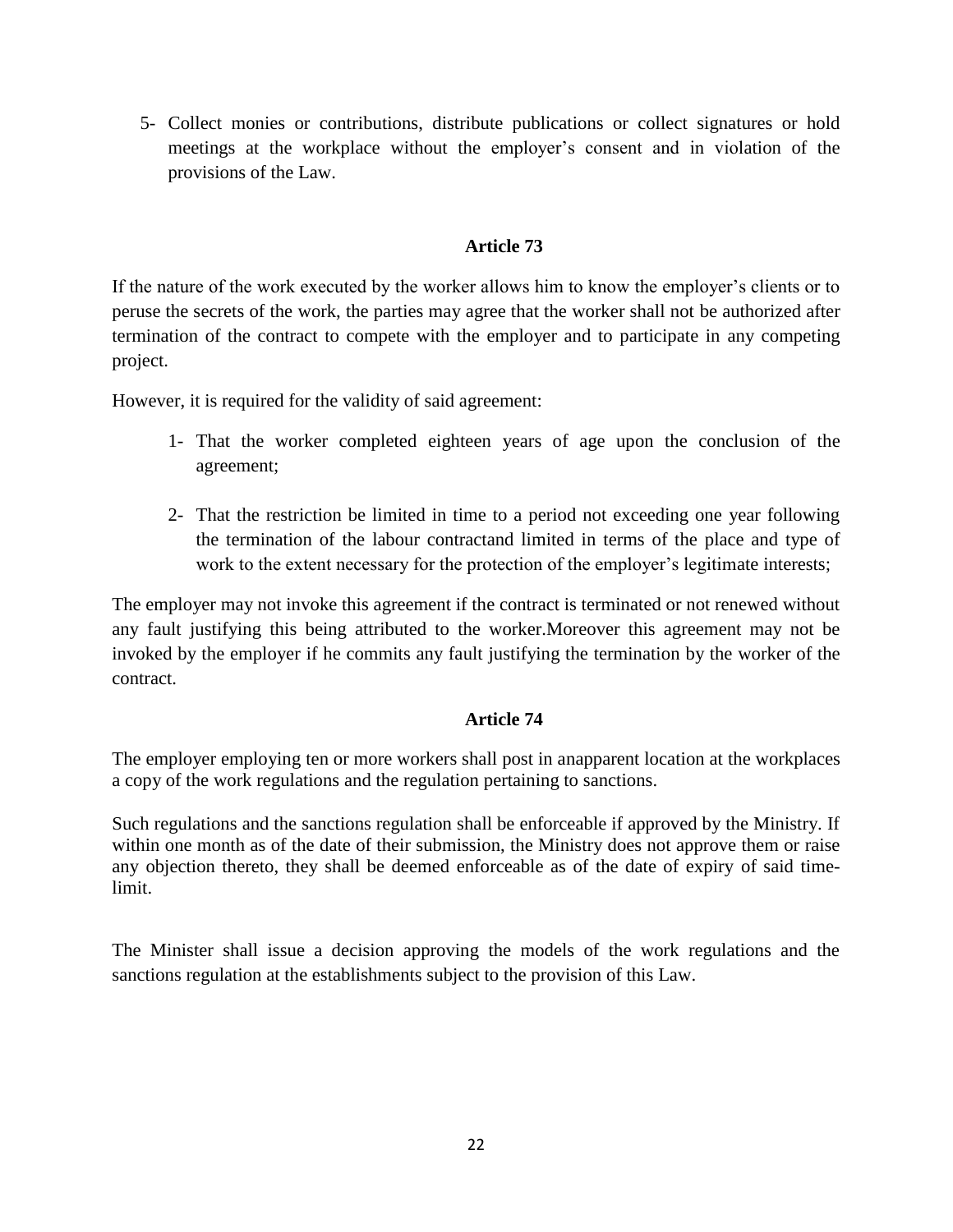The disciplinary sanctions that may be imposed on the worker in accordance with the work regulations and the sanctions regulation at the establishment are:

- 1- Verbal warning.
- 2- Written notice.
- 3- Postponement of the date of the annual bonus for a period not exceeding three months.
- 4- Work suspension with salary deduction for a period not exceeding one month per year and five days each time.
- 5- Postponement ofthe promotion for a period not exceeding one year;
- 6- Dismissal from service in accordance with the provisions of this Law.

The sanction specified in paragraph 3 shall be applied in establishment retaining the bonus system.

# **Article 76**

a- The employer may only impose a sanction on the worker following his written notification of the faults attributed to him and after hearing him and investigating his defense and evidencing this in the minutes of the investigations, provided the investigation starts within seven days at most as of the date of discovery of the violation. The trade union to which the worker is affiliated may delegate a representative to attend the investigation following the notification by the worker of the employer in this respect.

The investigation of violations sanctioned by a verbal warning or written notice or work suspension for one day with wage deduction may be an oral investigation provided its content is evidenced in the decision imposing the sanction.

In all cases, thedecision imposing the sanction must be justified.

- b- The employer may investigate with the worker himself or entrust another person enjoying experience in the subject of the violation or one of the workers at the establishment with conducting the investigation provided the occupational position of the investigator is not lower than that of the worker subject to investigation.
- c- The worker must be notified in writing of any sanctions imposed on him, their type, extent and the sanction to which he is liable in case of repeated violation. If the worker refuses to receive the notice a registered letter with acknowledgment of receipt shall be sent to his address specified in his personal file.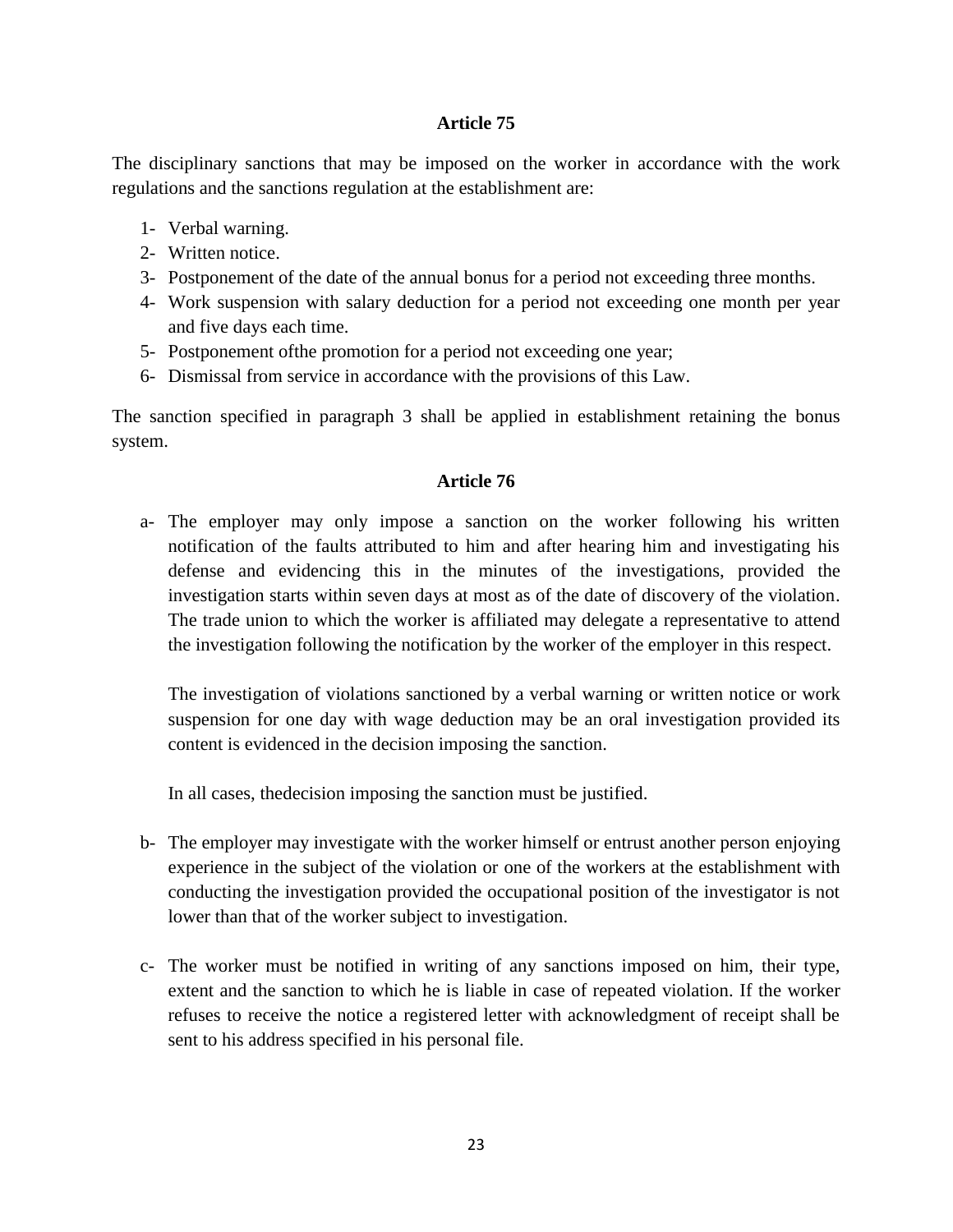- d- The worker shall have the right to submit a written grievance against the decision imposing the sanction on him within seven working days as of the date of his notification of this decision. The grievance shall be submitted to the party issuing the decision.
- e- The employer must register the monetary sanctions imposed on the workers in a special register, specifying the reason for their imposition, the name of the worker and the amount of his wage. The employer must allocate for these sanctions a special account and said sanctions shall be disposed of in accordance with the Minister's decision in agreement with the General Federation of Workers Trade Unions in Bahrain.

The disciplinary sanctions imposed on the worker shall be lifted by the expiry of the following periods:

- a) Six month in case of written notice or verbal warning;
- b) One year in the cases of work suspension with salary deduction, the postponement of the date of the annual bonus and the postponement of the promotion.

The sanctions shall be lifted if it appears that the worker's behavior and work performance are satisfactory. If a sanction is lifted it shall be deemed as not having been imposed. The sanction papers shall be removed as well as any reference thereto or anything related to it from the worker's file.

### **Article 78**

Upon the imposition of any sanction on the worker, the employer shall,

- 1- Not hold the worker disciplinary liable for an act he has nothing to do with;
- 2- Make sure that the sanction corresponds to the violation;
- 3- Not impose more than one sanction for one violation;
- 4- Not increase the amount of the finewith respect to the same violation to more than the wage of five days and the total of the amount deducted from the worker's wage in settlement of the fines during one single monthmay not exceed the wage of five days;
- 5- Not increase the work suspension sanction for the same violation to more than five days, and the period or periods of suspension in the same month to more than five days;
- 6- Not hold the worker responsible for a violation the employer has been aware of for more than thirty days, except for the violations involving criminal offences, where the worker may be held liable until said violation is forfeited by virtue of the criminal law;
- 7- Not impose a sanction on the worker for a violation committed by him fifteen days as of the date on which it was evidenced.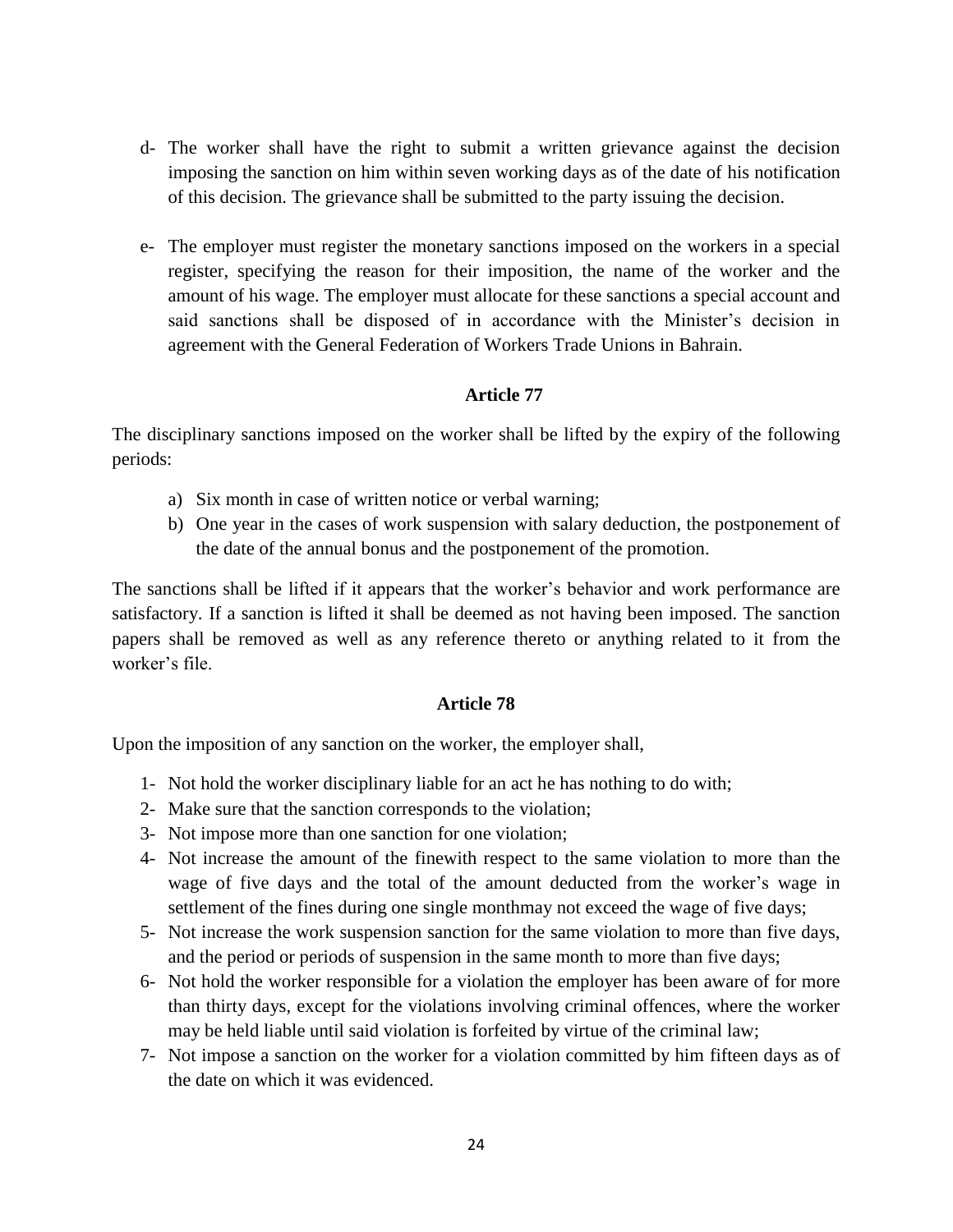The employer may tighten the sanction if the worker committed a new violation of the same type of the violation he has been sanctioned for when the new violation is committed within six month as of the date of his notification of the imposition of the previous sanction.

### **Article 80**

If any violation is attributed to the worker the employer may temporarily suspend him from work for a period not exceeding sixty days with the disbursement of his wage if this is required for the interest of the work or of the investigation.

### **Article 81**

If an offence or a misdemeanor prejudicing honor, trust or public ethics or an offence within the labour department is attributed to the worker, the employer may temporarily suspend him from work until the issuance of a decision by the Public Prosecutor Office in his respect, and if said Office decides to close the investigation or orders that the instigation of the criminal action is not based on any legal ground, or if the competent court finds the worker to be innocent for reasons related to the denial of the attribution of the crime to him the worker must be returned to work.

If it is evidenced that the accusation of the worker was arranged by the employer or his representative, the worker must receive his wage corresponding to the suspension period and the Public Prosecutor's Office and the competent court - if this is evidenced- shall mention this in their decision or judgment.

### **Article 82**

If the worker caused in the occasion of his work the loss or destruction of tools, machines or products owned by the employer or placed under the latter's custody, and this was due to the deliberate act or the gross negligence of the worker, he shall pay the value of what was lost or destroyed.

The employer may after conducting the investigation and notifying the worker deduct the mentioned amount from the worker's wage provided the amount deducted forthis purpose does not exceed the wage of five days per month.

The worker may submit his grievance with respect to the employer's estimation before the competent court within one month as of the date of his notification the said estimation.If the Court does not order to the employer the amount he estimated or orders a lesser amount, the latter must return the amount unrightfully deducted within seven days as of the date on which the judgment becomes final. The employer may not collect the value of what was lost or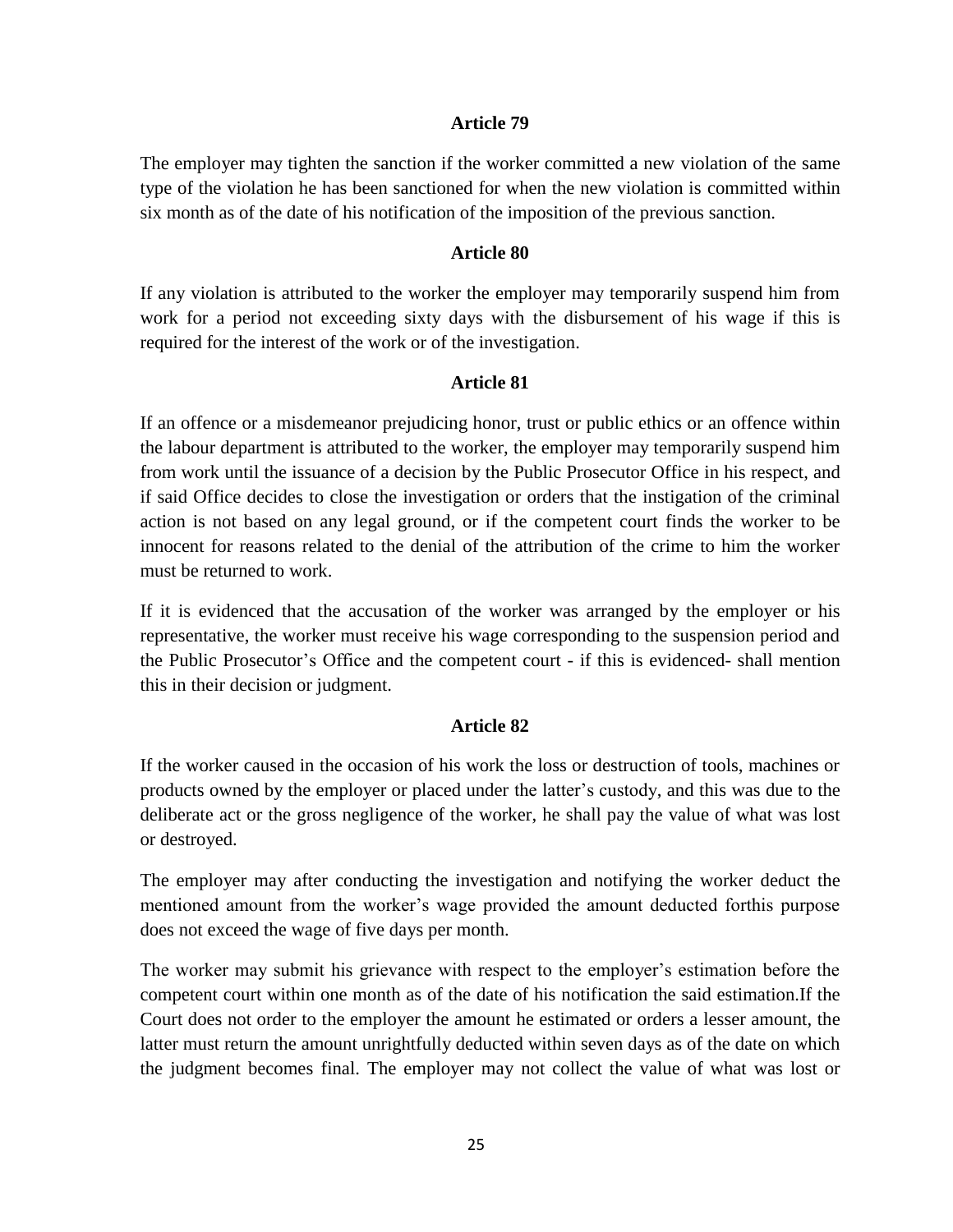destroyed by way of deduction from the worker's wage if said value exceeds the wage of two month.

# **Article 83**

Subject to the provision of Article 81 of this Law, any worker provisionally imprisoned shall be suspended from work by force of law and deprived of his wage throughout his imprisonment period.

The abovementioned provision shall not prejudice the employer's right to terminate the labour contract if the other termination conditions are met.

# **Article 84**

The provisions of this Title shall not prejudice the guarantees decided by the law to the members of the Board of Directors of trade unions.

# **Title XI**

# **Compensation for work injuries and occupational diseases**

# **Article 85**

The provisions of this Title shall apply to workers not subject to the provisions of the Social Insurance Law.

# **Article 86**

If the worker is dead or sustains an injury as a result of an accident during or as a result of his work necessitating his work suspension, the employer must notify the police station located within the jurisdiction of the place of the accident, the Ministry of Labour and the Ministry of Health of the accident upon its occurrence within 24 hours as of the time on which the accident was brought to his knowledge.

The mentioned notification must include the name of the injured worker, his occupation, address, nationality and a brief description of the accident and its reasons as well as the procedures taken to rescue or treat this worker.

# **Article 87**

The injured worker shall have the right to receive treatment at one of the governmental health institutions or other adequate treatment institutions according to the employer's discretion.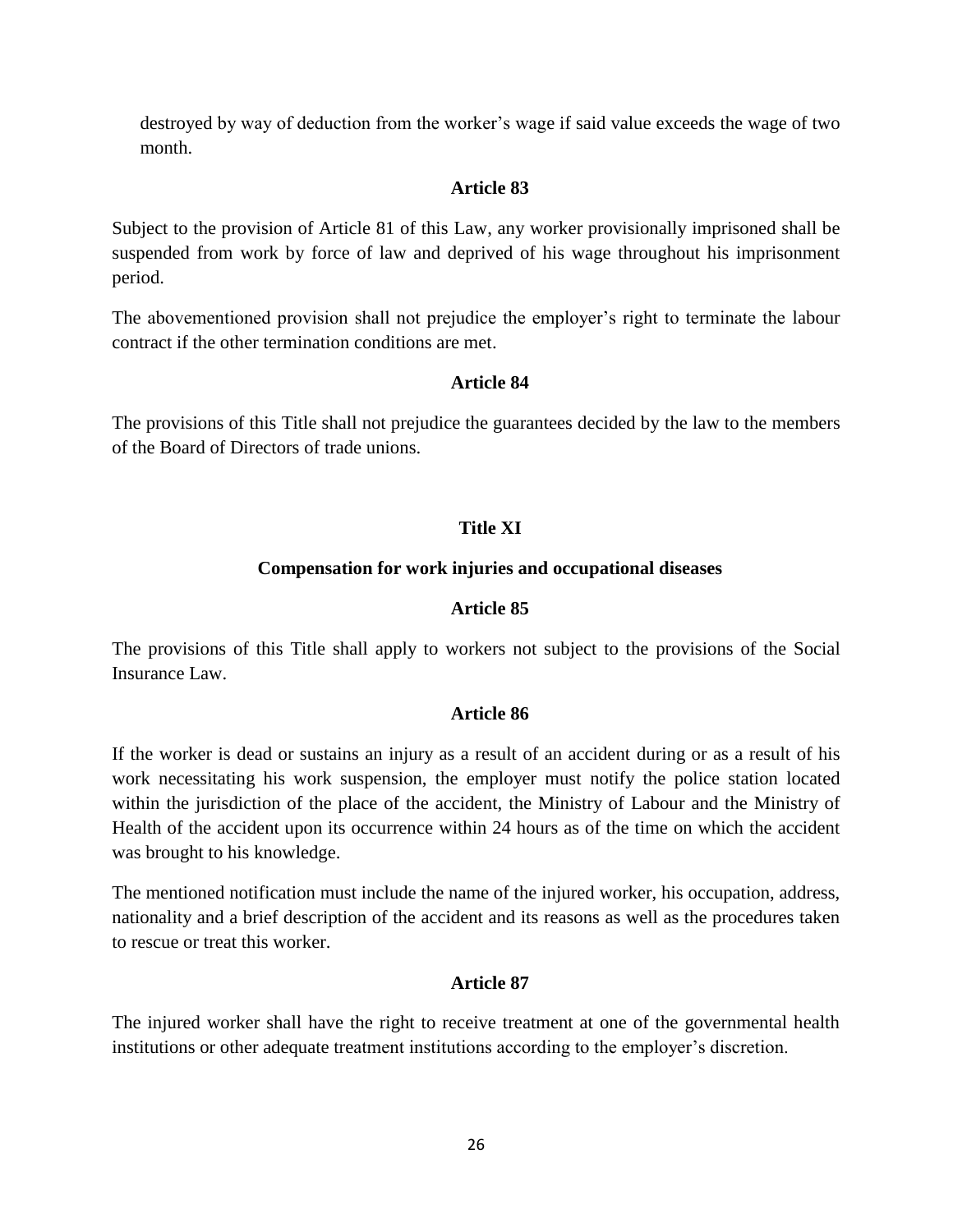The employer shall bear the entire treatment costs including the medications, the transportation expenses, the rehabilitation services and the costs of the necessary prosthetics as decided by the treating physician.

# **Article 88**

In case of disagreement on the determination of the costs of treatment of the injured worker, the Medical Committee specified in Article 89 of this Law shall determine said costs.

# **Article 89**

The Minister of Health in agreement with the Minister shall issue a decision on the formation of a Medical Committee in charge of deciding the following:

- 1- Whether the worker suffers from an occupational disease or not;
- 2- The injured worker's disability and the percentage of said disability;
- 3- The completion of the injured worker's treatment;
- 4- The settlement of the disagreement on the determination of the duration and cost of treatment of the worker.

The decision on the formation of this Committee shall determine its work procedures and regulation.

The worker may submit a grievance against any decision issued by this Committee before the Appellate Medical Committee specified in Article 90 of this Law, within fifteen days as of the date on which he was notified this decision in writing.

### **Article 90**

The Minister of Health in agreement with the Minister shall issue a decision on the formation of an Appellate Medical Committee in charge of examining the grievances submitted against the issued decisions in accordance with the provision of Article 89 of this Law.

The decision on the formation of this Committee shall determine its work procedures and regulation as well as the procedure retained for the submittal of the grievances and the documents that must be attached thereto.

### **Article 91**

The injured worker shall receive his wage during his treatment period. If the treatment duration exceeds six month, said worker shall receive half of his wage until his recovery or until his disability is evidenced.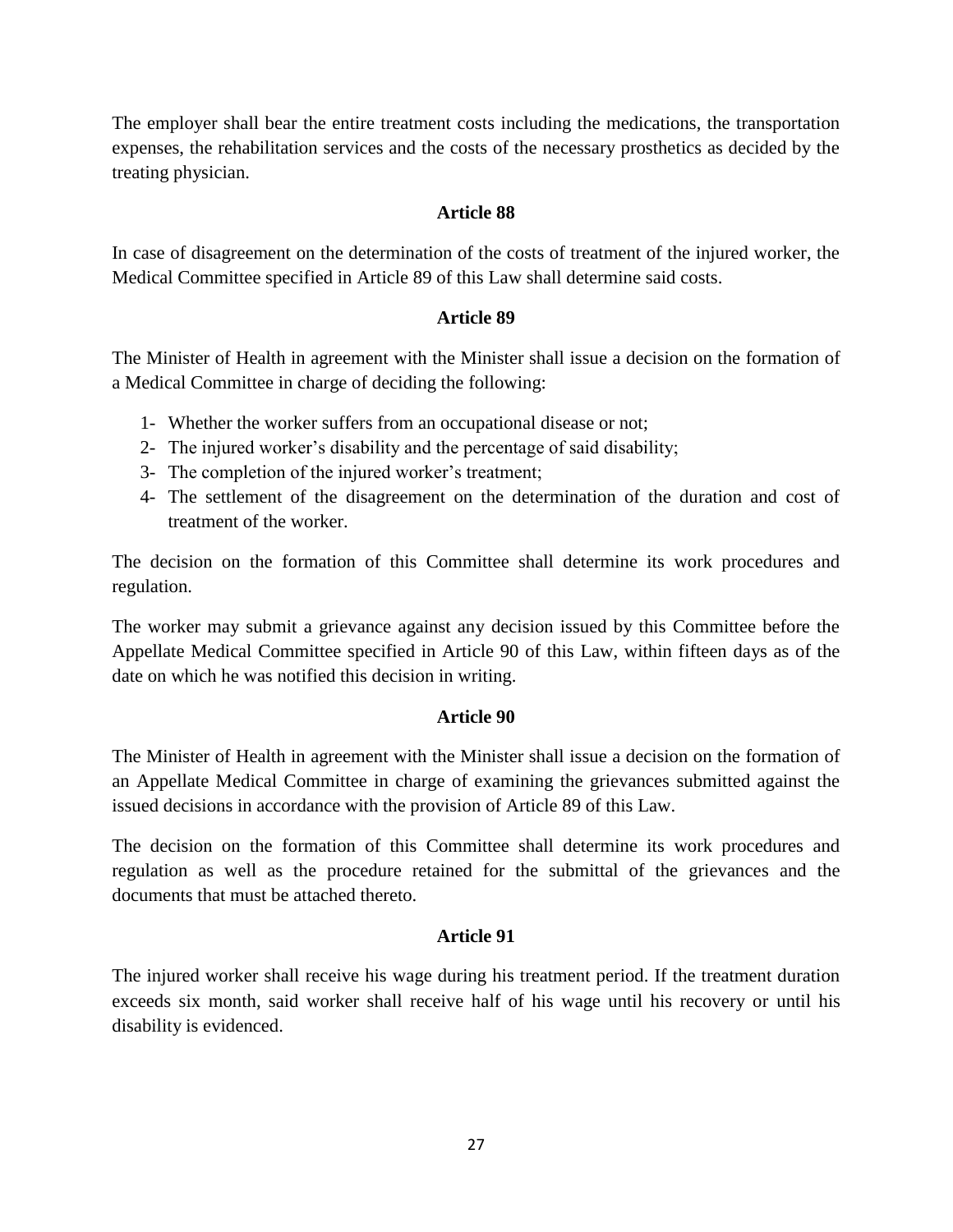The worker having sustained an injury by an accident arising out of or during his work or his heirs upon his death, shall be entitled to compensation for injury to be determined as set forth in a Table issued by virtue of the Minister's decision.

### **Article 93**

The provisions of Articles 87, 91, and 92 of this Law shall not apply in any of the following cases:

- a) When the worker injures himself deliberately;
- b) When the injury is attributable to serious and willful misconduct by the worker and which shall include all acts committed by the injured worker under apparent influence of alcohol or drugs;
- c) When the worker violates the employer occupational health and safety instructions or commits a gross negligence in the implementation of these instructions.

The employer shall bear the burden of proof of any of the abovementioned cases.

### **Article 94**

If the worker dies as a result of an occupational injury, compensation shall be distributed over his heirs in accordance with the Shariaa inheritance rules.

### **Article 95**

The provisions on occupational injuries specified in this Title shall apply to the cases of occupational diseases included in the Table of occupational diseases attached to the Social Insurance Law.

### **Title XII**

### **The expiry of the labour contract**

### **Article 96**

- a) The labour contract for a definite period shall expire by the expiry of its term.
- b) If the labour contract for a definite period expires by the expiry of its term, it may be renewed for another term or other terms by virtue of the express agreement between its parties.

### **Article 97**

a) If the labour contract is concluded for the completion of a specific work, it shall expire upon the completion of the work.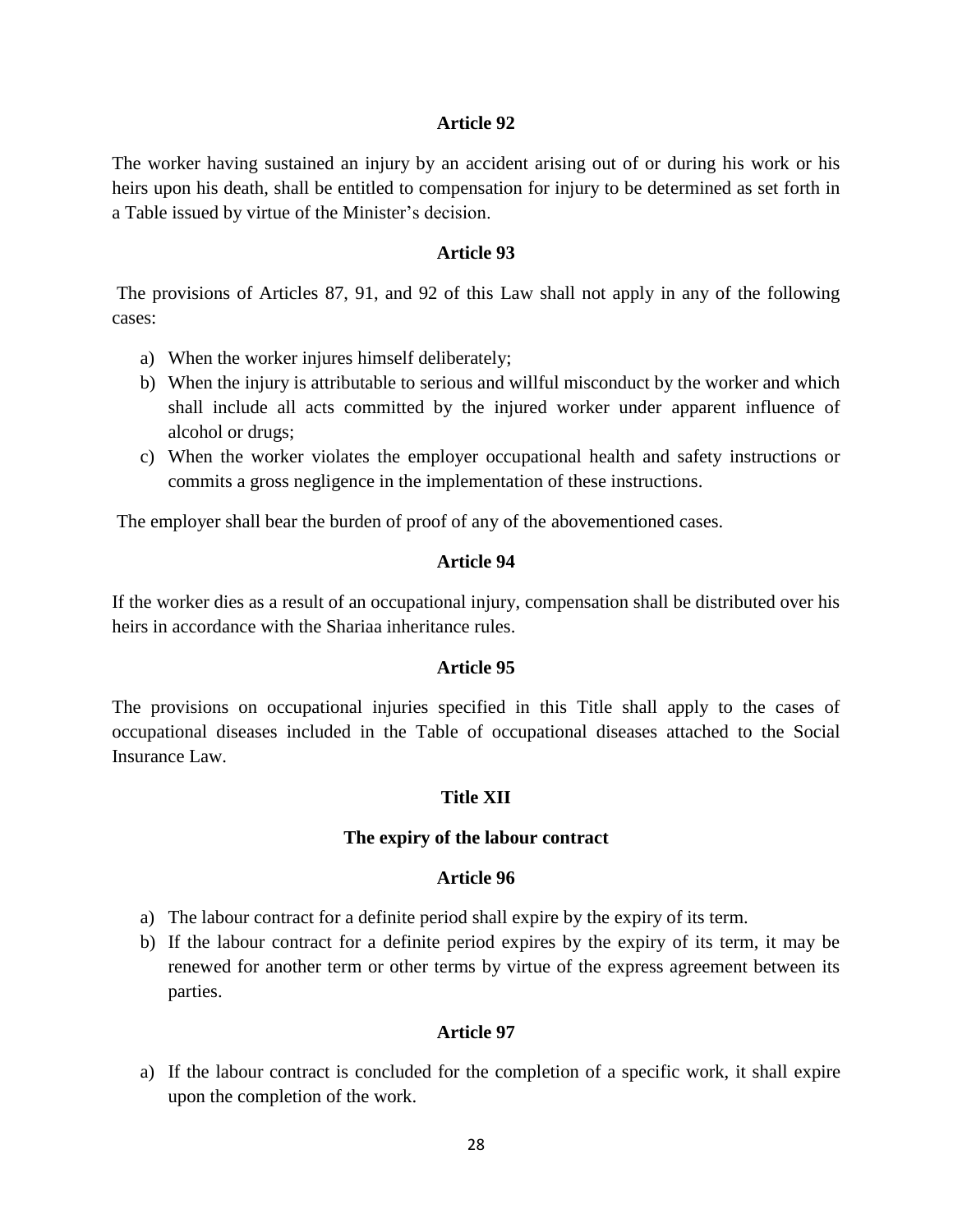b) If the labour contract concluded for the completion of specific work expires, it may be renewed by virtue of the express agreement between its parties for the completion of any other work(s).

### **Article 98**

The contract shall be deemed for an indefinite period in the following cases:

- 1- If the contract is concluded without the determination of its term;
- 2- If the contract is concluded for a period of more than five years;
- 3- If the initial and renewed term of the contract are more than five years;
- 4- If the parties of the contract for a definite period keep executing it after the expiry of its term without an express agreement on its renewal;
- 5- If the labour contract is concluded for the completion of a specific work and this requires a period of more than five years;
- 6- If the labour contract concluded for the completion of a specific work is renewed and the period required for the completion of the initial work and the works for which the contract is renewed exceeds five years;
- 7- If the labour contract concluded for the completion of a specific work expired and its parties keep executing it after the completion of said work without an express agreement on its renewal.

# **Article 99**

a- Either party to the contract may terminate this contract following the notification of the other party at least thirty days before the date of the termination. The labour contract remains in force during the notice period and its parties shall execute all of the obligations arising from it.

If the labour contract is terminated by the employer, an agreement may be made for increasing the notice period to more than thirty days.

b- If the labour contract is terminated without abiding by the notice period, the party terminating the contract shall give the other party compensation for this period equivalent to the worker's wage corresponding to all or part of said period as the case may be.

If the labour contract is terminated by the employer, the notice period or the remaining part thereof shall be calculated as part of the worker's service period. If the labour contract is terminated by the worker the contract shall be deemed terminated as of the date of abandonment of the work by the worker.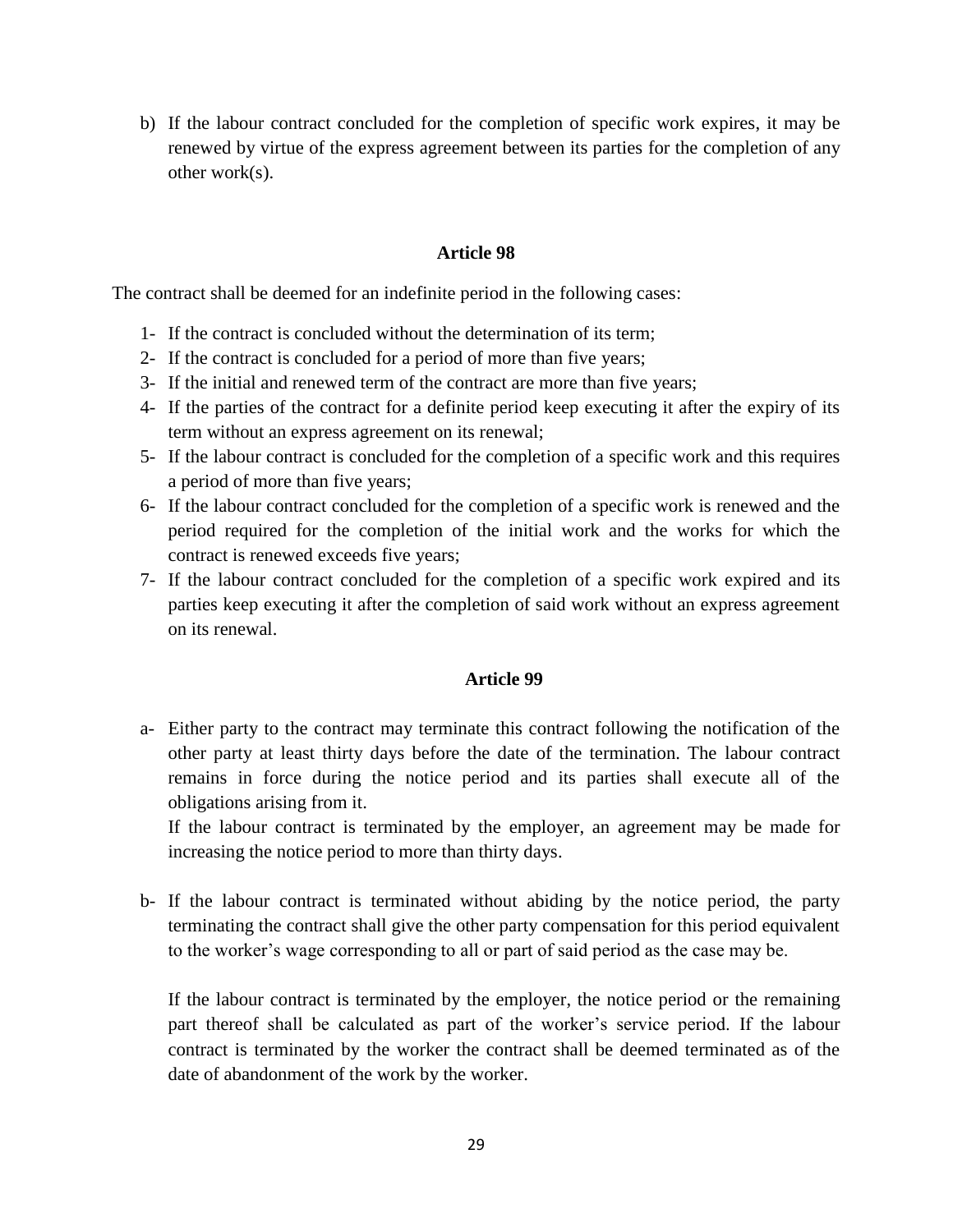c- The employer sends the notice of the employer sends the notice of termination of the contract, the worker may be absent from work for a whole working day or for eight working hours per week to search for another job, provided the absence is suitablewith the work circumstances. The worker shall receive his wage for the working days or hours of absence.

d- The provisions of this article shall not prejudice the right of any of the contracting parties to claim compensation for the termination of the contract if said compensation is due.

# **Article 100**

The notice specified in Article 99 of this Law shall be sent in writing and the party wishing to terminate the labour contract shall send the notice to the other party or his representative and obtain his signature as an acknowledgment of receipt or send this notice by virtue of registered letter with acknowledgment of receipt to the last address provided by the other party.

In cased the party to whom the notice is sent refuses to receive said notice, the other party may prove this through all means of proof.

The notice period starts as of the date of receipt or refusal of receipt of the notice as the case of may be.

The notice of termination of the contract may not be subject to a suspensive or dissolving condition.

# **Article 101**

The worker shall be entitled to compensation for termination by the employer unless the termination of the contract is for a legitimate reason.

The burden of proof of the legitimacy of termination of the contract shall be borne by the employer.

# **Article 102**

a- If the employer sends to the worker a notice of termination of the labour contract during any of the latter's leaves, the notice period shall be only calculated as of the day following the end of the leave.

b- the employer may not terminate the labour contract during any of the worker's leaves.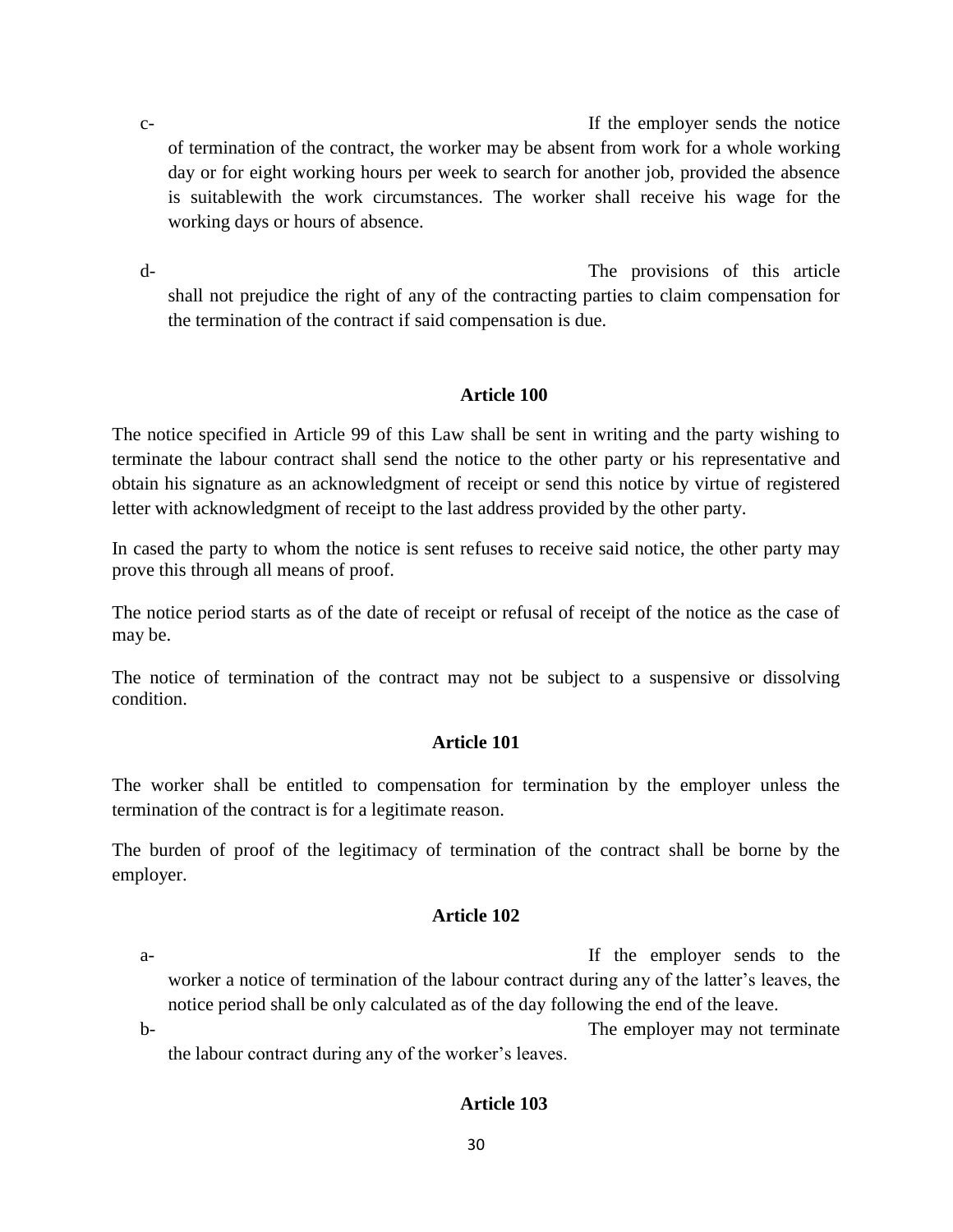Any agreement exempting the employer, contrary to the provisions of this Law, from the notice condition or reducing the period of said notice shall be deemed null and void.

If the worker terminates the contract the employer may exempt him from all or part of the notice period obligation.

# **Article 104**

a- The termination by the employer of the labour contract shall be deemed and arbitrary dismissal if the termination is due to any of the following causes:

- 1- The worker's sex, color, religion, ideology, marital status, family responsibilities,or the female worker's pregnancy, delivery of a child, or breastfeeding;
- 2- If the worker is affiliated to any workers trade union or participates legitimately in any of its activities in accordance with the laws and by-laws;
- 3- If the worker represents workers in a trade union association, has already enjoyed said capacity or seeks to do so;
- 4- If the worker submits a complaint or formal notice or instigates an action against the employer, unless the complaint,formal notice or action are ofa vexatious nature;
- 5- If the worker exercises his right to take a leave in accordance with the provisions of this Law; 6- The garnishment of the worker's

entitlements with the employer.

b- The Court, based on the bdismissed worker's request, shall order that the latter be brought back to work when it is evidenced to it that his dismissal was due to one of the causes specified in item 2 and 3 of the previous paragraph.

# **Article 105**

The worker may terminate the labour contract without any notification in any of the two following events:

1- If the employer or any of person acting on his behalf assaults the worker, during or as a result of the work, whether verbally or through an act sanctioned by virtue of the law.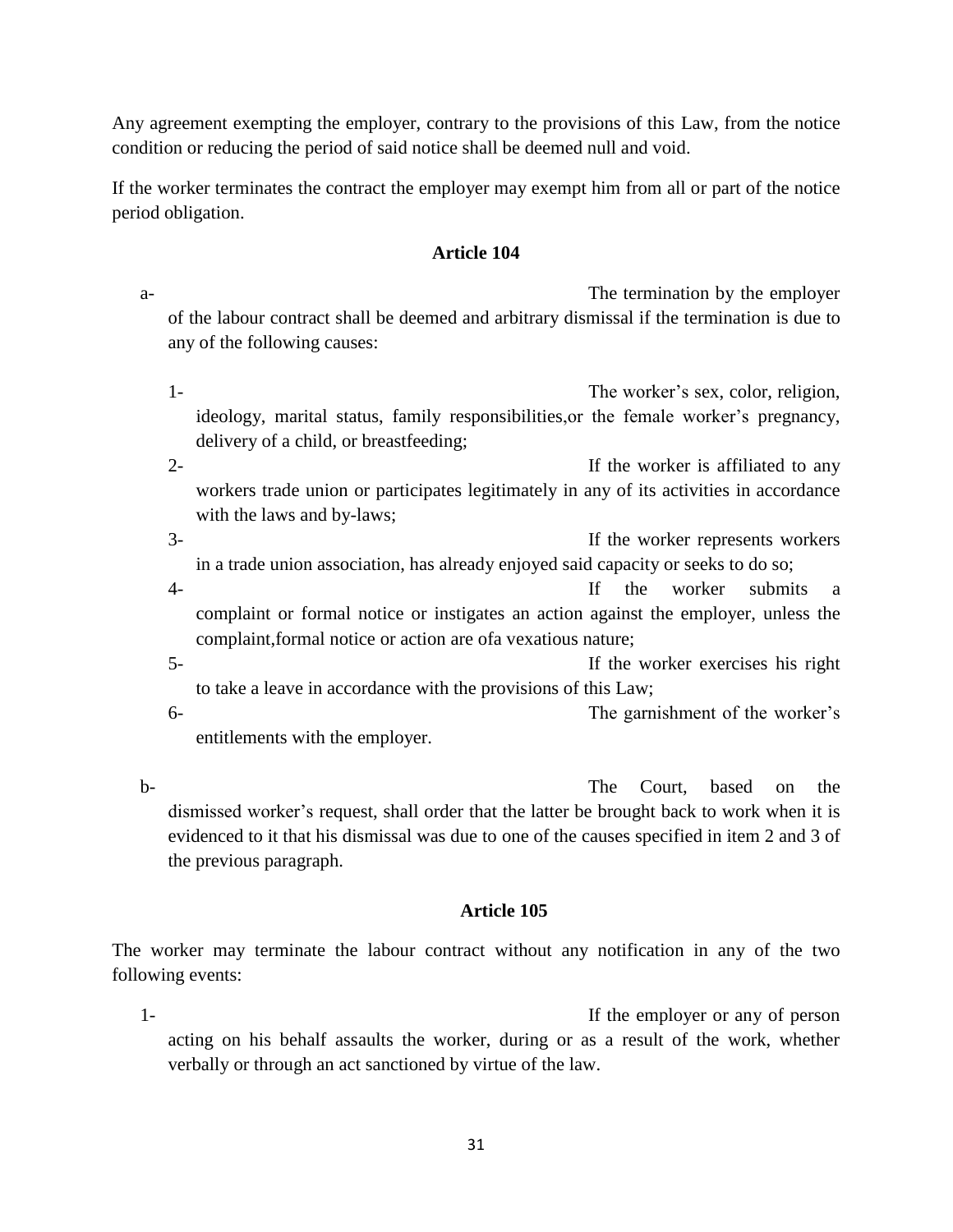2- If the employer or any of his representatives commits an act prejudicing ethics against the worker or any of his family members.

The termination of the labour contract in these two cases shall be deemed an arbitrary dismissal by the employer.

# **Article 106**

The worker may terminate the labour contract following the employer's notification in any of the two following events:

- 1- The violation by the employer of an essential obligation specified by virtue of the law, the labour contract or the work regulations at the establishment;
- 2- If the employer or his representative deceives the worker as to the working conditions or circumstances, when said deception is so serious to the extent that otherwise the labour contract would not have been concluded.

The worker, before sending the notice of termination of the labour contract, must request the employer in writing to remedy the violation or deception within a time-limit not exceeding thirty days as of the date of submittal of the request. If said time-limit elapses without any response by the employer to said request, the worker shall have after sending the abovementioned notice, the right to terminate the labour contract. Such termination of the labour contract shall be deemed lacking a legitimate reason by the employer if the worker's allegations are evidenced.

# **Article 107**

The employer may terminate the labour contract without notice or compensation in any of the following events:

- 1- If the worker has assumed a false identity or submitted false certificates or recommendations;
- 2- If the worker has committed any fault which caused serious material loss to the employer, provided that such employer shall report the matter to the competent authorities within two working days as of the date on which the occurrence of this serious material loss was brought to his knowledge;
- 3- If the worker, despite a written warning, fails to comply with written instructions which are required to the observed for the safety of workers and the establishment, provided that such instructions are written and posted up in an apparent location at the workplace;
- 4- If the worker is absent without reasonable cause for more than twenty non-consecutive days or for more than ten consecutive days in one year, provided that such termination shall be preceded by a written warning by the employer to the worker after an absence of ten days in the former instance and an absence of five days in the latter instance;
- 5- If the worker fails to perform his essential obligations by virtue of the labour contract;
- 6- If the worker discloses the secrets related to the work without a written authorization by the employer;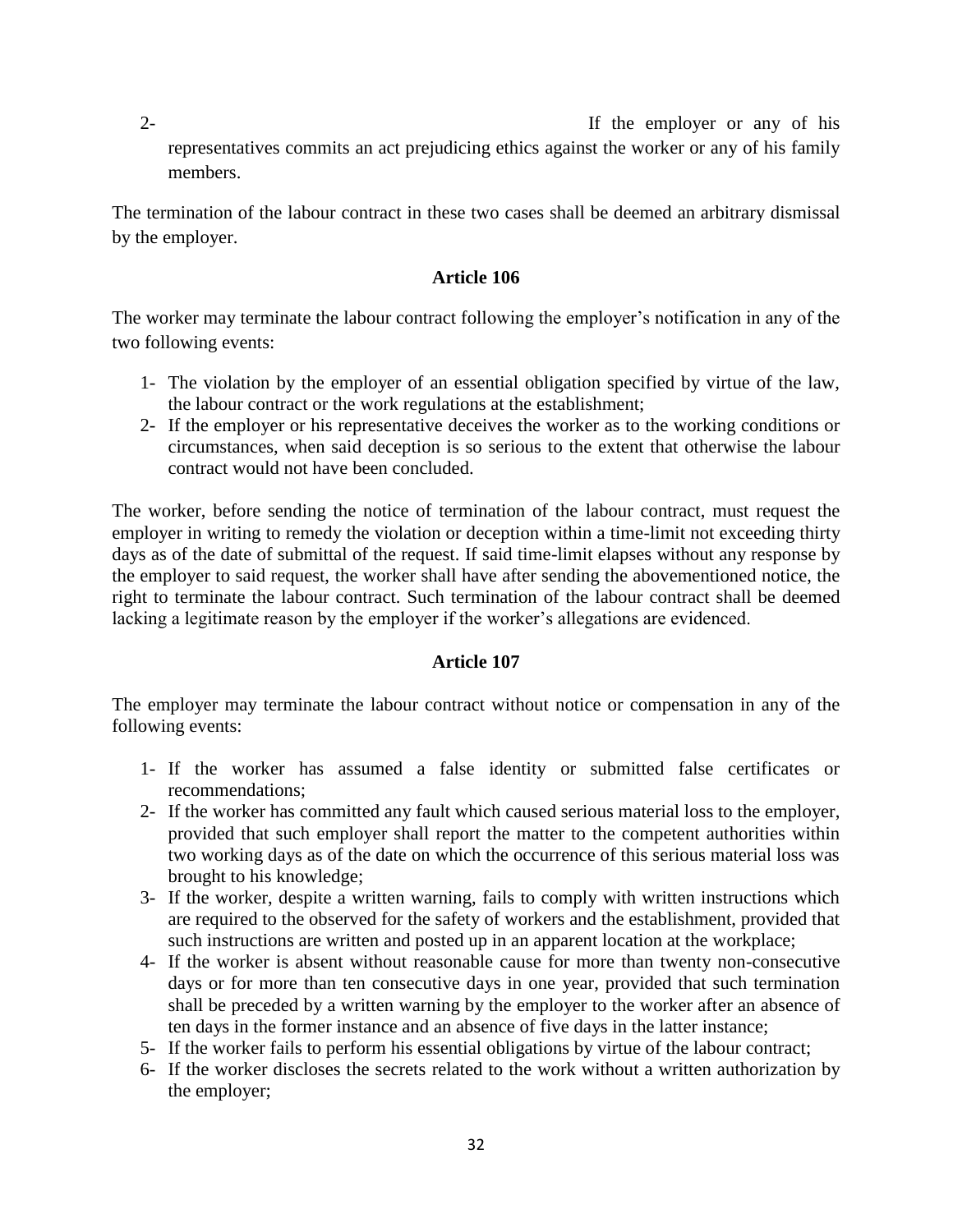- 7- If a final judgment was rendered against the workerfor an offense or a misdemeanor prejudicing honor, trust or public ethics;
- 8- If the worker is found during the working hours to be under the apparent influence of alcohol or drugs; or if he has committed an immoral act at the workplace;
- 9- If the worker assaults his employer or his responsible official or commits a serious assault upon any of the workers or clients at the establishment during or as a result of the work;
- 10- If the worker fails to abide by the controls set by virtue of the law on the exercise of the right to strike;
- 11- If the worker is incapable of performing the work subject of the labour contract for reasons related to him such as the cancelation of his work permit or the loss of his qualifications authorizing him to exercise the work agreed upon;

The employer may not terminate the labour contract for disciplinary reasons without abiding by the provisions of this Law, the decisions issued in implementation thereof, the work regulation and the regulation on sanctions at the establishment.

### **Article 109**

The employer may not terminate the labour contract as a result of the worker's limited or lacking competence unless following his notification of the aspects of said lack or limitation and after giving him an appropriate chance and time-limit of not less than sixty days for reaching the required level. In case of failure by the worker, the employer may terminate the labour contract following a notice sent to the worker in accordance with the provision of paragraph (a) of Article 99 of this Law and in accordance with the retained by-laws.

### **Article 110**

The employer may terminate the labour contract as a result of the total or partial closure of the establishment, the downsizing of its activities, the replacement of the production system by another in a way that affects the number of the workforce, provided the contract is only terminated following the notification of the Ministry of the reason of termination thirty days before the date of notification of the worker of the termination.

The worker shall be entitled in case of termination of the labour contract for any of the reasons specified in the previous paragraph to a reward equivalent to half the compensation specified in Article 111 of this Law.

### **Article 111**

a- If the employer terminates the indefinite labour contract within the first three month as of the start of work, the worker shall not be entitled to any compensation, unless the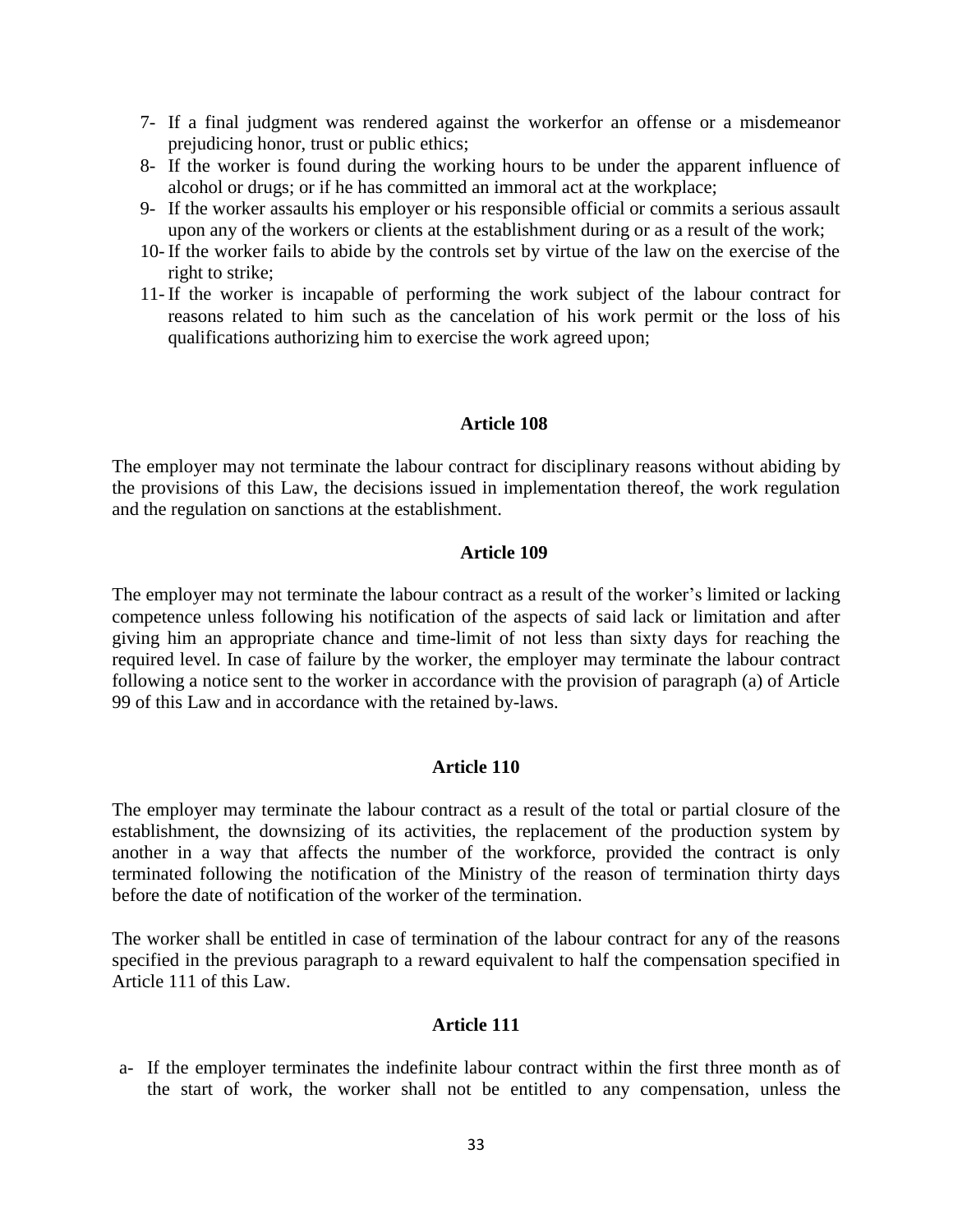termination is an arbitrary dismissal in accordance with any of the provisions of Articles 104 and 105 of this Law and in this case the worker shall be entitled to a compensation equivalent to a one month wage.

- b- If the employer terminates the indefinite labour contract for no reason or for an illegitimate reason following the expiry of three month as of the date of start of work, he shall undertake to compensate the worker with a compensation equivalent to the wage of two working days per each month of service, with a minimum of one month wage and a maximum of twelve months wage.
- c- If the employer terminates the definite labour contract for no reason or for an illegitimate reason, he shall undertake to compensate the worker with a compensation equivalent to the wage of the remaining period of the labour contract, unless the parties agree on a lesser compensation provided the compensation agreed upon does not fall below the wage of three months or the wage for the remaining period whichever is lesser.
- d- If the employer terminates the labour contract concluded for the performance of a specific work for no reason or for an illegitimate reason, he shall undertake to compensate the worker with a compensation equivalent to the wage of the remaining period of the labour contract necessary for the completion of the work agreed upon according to the nature of the work, unless the parties agree on a lesser compensation provided the compensation agreed upon does not fall below the wage of three months or the wage for the remaining period necessary for the completion of the work agreed upon whichever is lesser.
- e- In the cases specified in paragraph (a) and (b) of this Article, if the termination is deemed an arbitrary dismissal in accordance with the provisions of Articles 104 and 105 of this Law, the worker shall be entitled to an additional compensation equivalent to half the compensation due in accordance with the provisions of this Article, unless the contract provides for a higher compensation.
- f- For the purpose of this Article, a fraction of a month shall be deemed a whole month.

# **Article 112**

Without prejudice to any obligations specified by any other law, if the worker terminates the labour contract, he shall only be bound to compensate the employer in the following cases:

- 1- If termination occurs in a time not suitable to the work circumstances in such a way as the employer would be incapable to find a qualified replacement worker;
- 2- If termination was intended to cause the employer damages;
- 3- If termination caused the employer a serious damage.

In all cases, in order for the employer to be entitled to compensation the termination by the worker of the labour contract must have been made without abiding by the notice period obligation.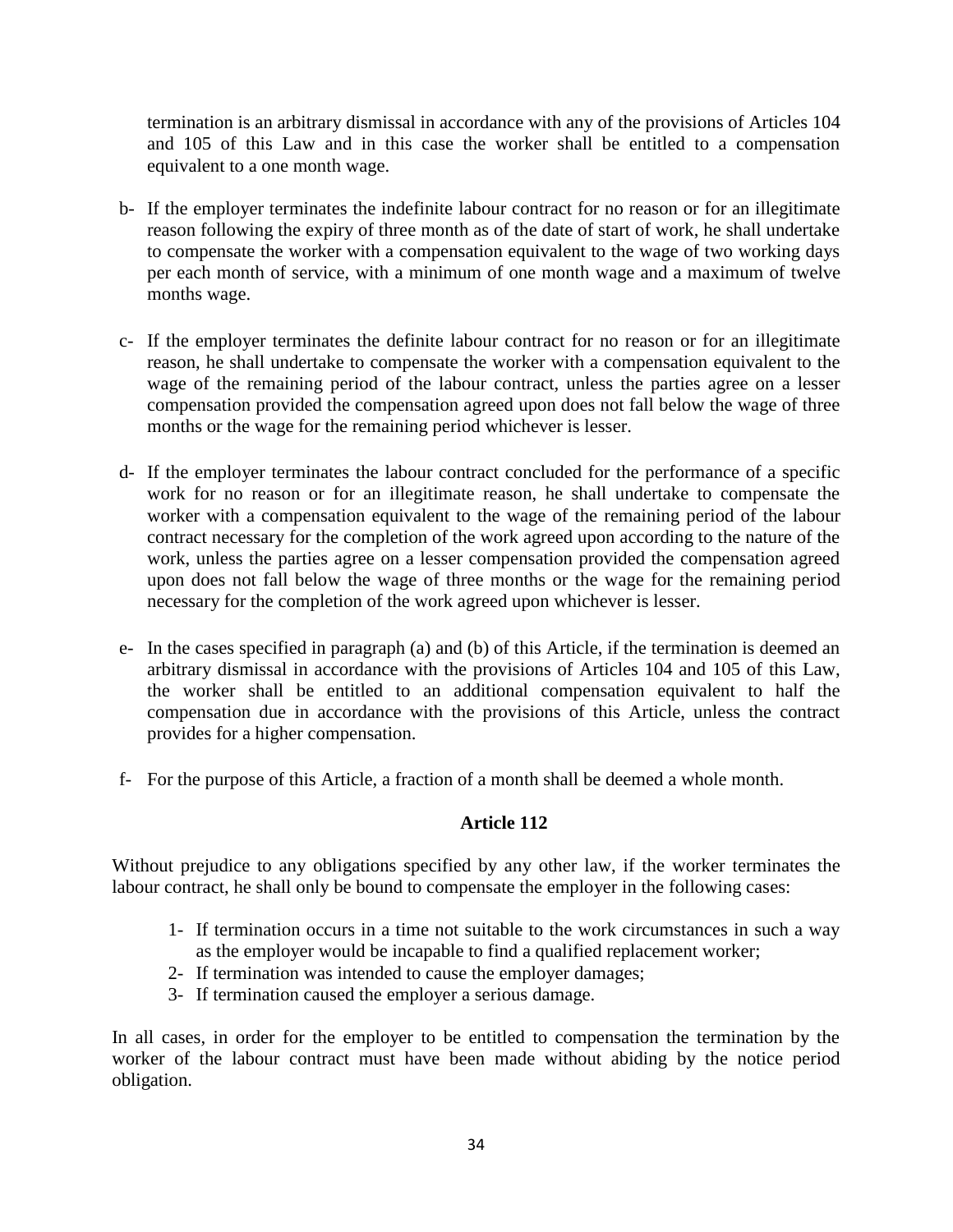The competent Court shall estimate the compensation due to the employer in accordance with the provisions of this Article upon the latter's request.

# **Article 113**

a) The labour contract shall be deemed terminated upon the death of the worker;

In the event of the death of a worker during the period of validity of the labour contract, the employer concerned shall pay to the family of the deceased worker full wages for two months provided that such deceased worker has been employed with said employer for a period of at least one year.

b) The labour contract shall not be deemed terminated upon the death of the employer unless said contract is concluded for considerations related to the employer's person or his occupational activity which stops by his death.

# **Article 114**

- a- The labour contract shall be terminated due to the worker's total disability to execute the duties of his work, whatever the cause of said disability;
- b- The labour contract shall not be terminated due to the worker's partial disability to execute the duties of his work, unless it is evidenced that the employer has no other suitable employment that the worker may execute in a satisfactory manner. In case of existence of such employment, the employer shall notify the worker thereof or transfer him upon his request to said employment without prejudice to the provisions of the Social Insurance Law.
- c- The disability shall be proved and its percentage shall be determined by virtue of a medical certificate issued by the Medical Committee specified in Article 89 of this Law.

### **Article 115**

The employer may terminate the labour contract without compensation when the worker reaches sixty years of age, unless otherwise agreed upon between the parties.

### **Article 116**

The worker not subject to the provisions of the Social Insurance Law shall be entitled upon the termination of his contract to a reward equivalent to the wage of half a month for each year of service for the first three years and the wage of one month for each subsequent year. The worker shall be entitled to a reward for the fraction of a year pro rata the period of service he spent with the employer.

### **Article 117**

The employer may not terminate the labour contract due to the worker's sickness unless the worker exhausts all of the balance of his sick or annual leaves.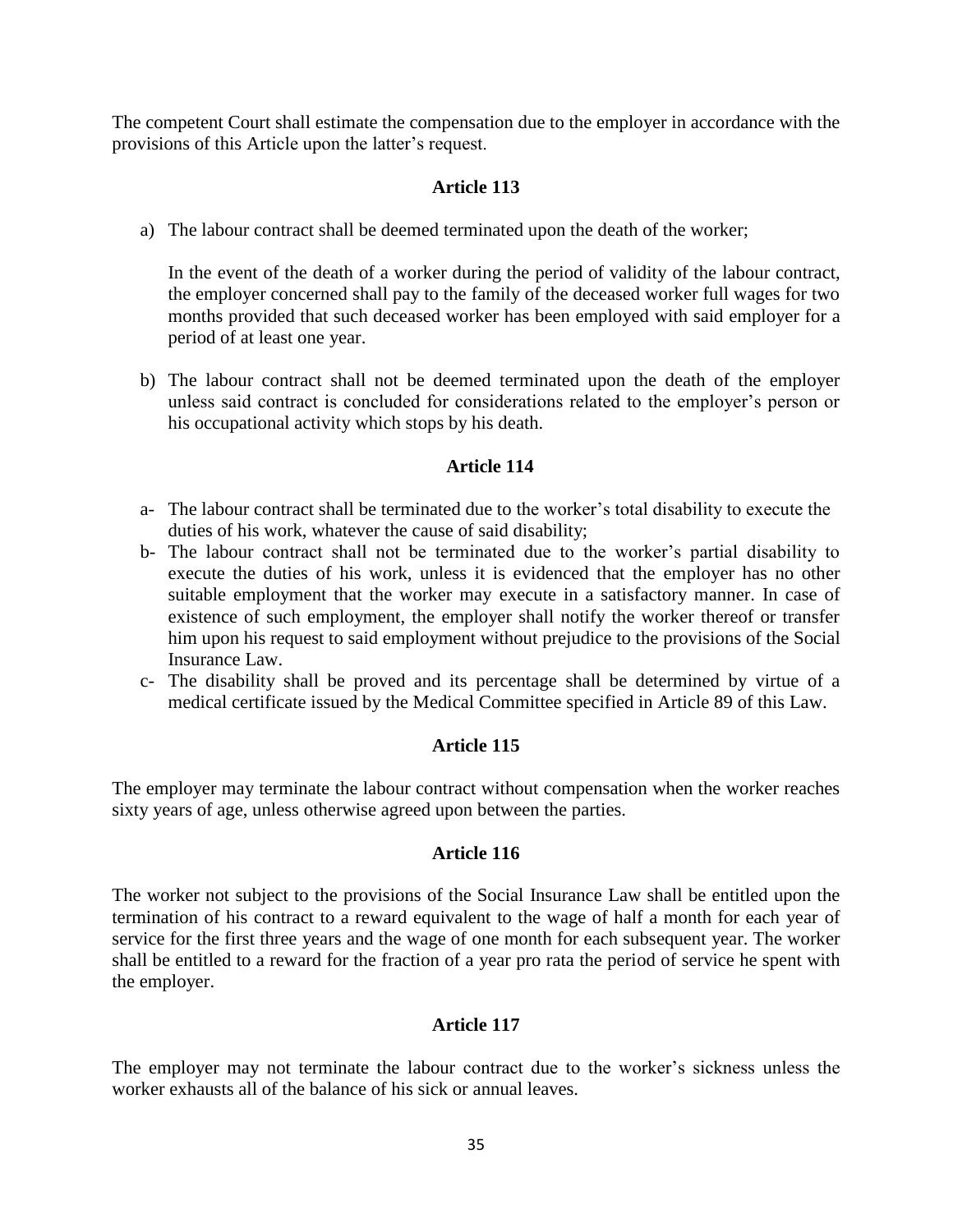The employer must inform him in writing of his wish to terminate the contract fifteen days before the date on which the worker would have exhausted all of his leaves. If the worker is cured before the expiry of this time-limit, the employer shall refrain from terminating the contract due to the worker's sickness.

# **Article 118**

Shall be deemed one integral contract any contract concluded by the employer with the same worker if there is no time difference between the end of the old contract and the beginning of the new contract, or if this difference is less than 30 days.If the new contract includes better benefits or conditions,they shall be deemed an amendment to the previous labour contract.

### **Title XIII Individual Labour Disputes**

### **Article 119**

An authority shall be established with the Ministry under the denomination of "Authority of settlement of individual labour disputes" which shall be in charge of the amicable settlement of any individual labour dispute submitted to it between the worker and the employer with the approval of both parties before resorting to the judiciary.

The Minister shall issue a decision on the regulation governing this Authority and the determination of the procedures, rules and methods of settlement of the dispute.

If the dispute is settled, the Authority shall draft a minutes to be signed by the parties to the dispute or their representatives and the competent civil-servant, and such minutes shall have the power of an executive bond.

### **Article 120**

An office shall be created with the Ministry of Justice for the preparation of the labour action for deliberation, under the denomination of "the Office in charge of labour actions" presided over by a judge with the Higher Civil Court who shall be in charge of the supervision over the work of the Office, in addition to a sufficient number of members from the Lower Civil Court.

The Supreme Judicial Council shall issue a decision nominating the president and the members of the Office, and a number of civil servants shall be subordinated to this Office.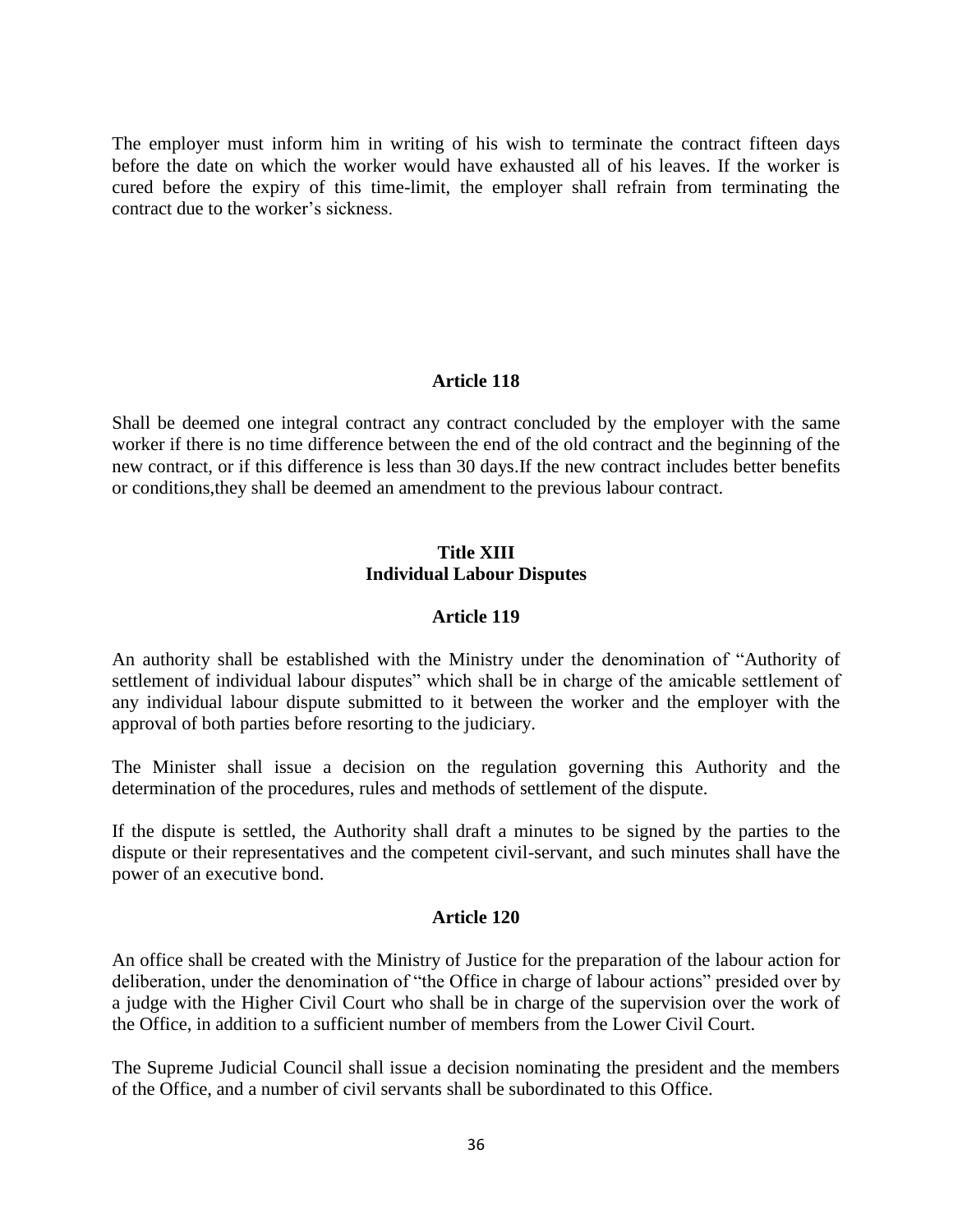The Minister of Justice shall issue a decision on the regulation of the work of the Office and the determination of the procedures of preparation of labour actions and the methods of notification of the litigants.

### **Article 121**

The labour action shall be instigated by virtue of a statement of claim submitted to Office in charge of labour actions in accordance with the procedures specified in the Code of Civil and Commercial Procedure.

The Office shall hand over to the plaintiff all what may be useful to the registration of his action and he shall be notified of the date of the hearing set for the examination of the action by the competent judge in charge of labour actions.

### **Article 122**

The judge in charge of labour actions shall hand over to the litigants in the first hearing set for examination of the action a statement of the dates on which the litigants must appear before him. This shall be evidenced in the minutes and shall be deemed a notification of the litigants of said dates.

If any hearing coincides with an official holidays or if the sequence of the hearings was interrupted for any reason, the litigants shall appear on the date of the following hearing specified in the statement of the dates, without the need for notifying them again.

The Judge in charge of labour actions may modify the dates specified in the first paragraph of this Article in the presence of the litigant parties, provided not to exceed the period set for the examination of the action in accordance with the provision of Article 123 of this Law.

### **Article 123**

The period of examination of the action by the judge in charge of labour actions shall not exceed two months as of the date of submittal of the statement of claim.

The President of the Office in charge of labour actions, based on the request of the Judge in charge of labour actions, may extend this period up to a maximum period of two additional months.

### **Article 124**

The plaintiff or his representative may submit in the first hearing set for the examination of the action by the judge in charge of labour actions, the evidence and supporting documents and he may also indicate the facts he wishes to prove by virtue of a testimony, as well as the names and addresses of the witnesses.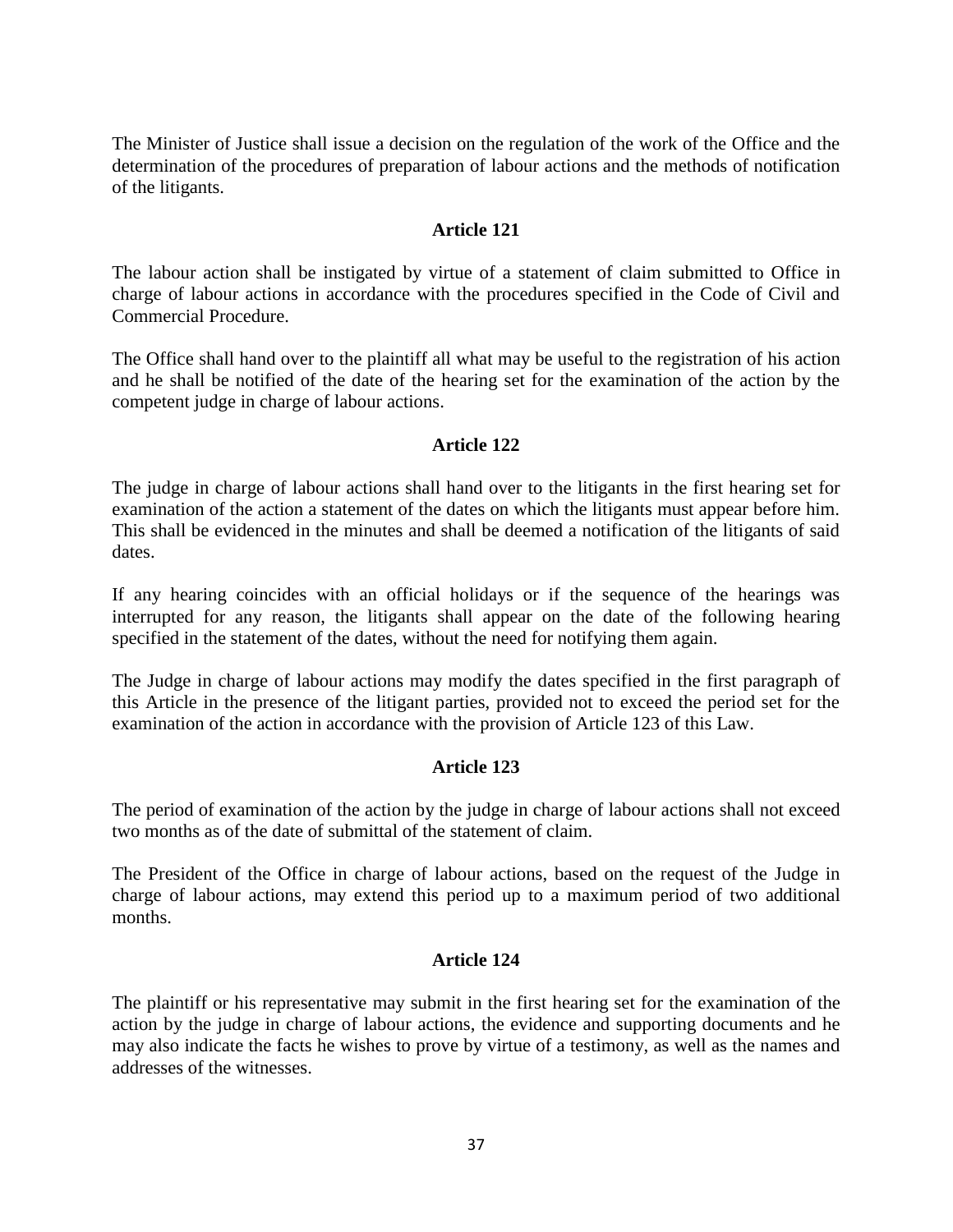The defendant or his representative shall submit a response to the plaintiff's claim coupled with the evidence and supporting documents and he may also indicate the facts he wishes to prove by virtue of a testimony, as well as the names and addresses of the witnesses and the plaintiff is entitled to give his comments on the defendant's defense. All of this shall occur on the dates set by the judge in charge of labour actions.

### **Article 125**

The provisions governing the dismissal of the action and the declaration of the action as null and void specified in the Code of Civil and Commercial Procedure shall apply to the labour actions examined by the judge in charge of labour actions.

### **Article 126**

If any of the litigants fails to attend any hearing before the judge in charge of labour actions following the evidencing of his notification, said judge may examine the action in the presence of the appearing parties.

The judge in charge of labour actions may continue the examination of the action in the absence of any the parties who is notified of the statement of dates without the need to notify him again.

If it is evidenced that any of the parties is not notified of the first hearing set for the examination of the action or of the statement of dates, he must be formally notified thereof.

### **Article 127**

The judge in charge of labour actions may not, other than on the dates set for examination of the action, hear any clarification by any of the litigants unless in the presence of the other litigant. Moreover, he may not accept any document or memorandum from them if the perusal by the other party of said document or memorandum is not evidenced.

### **Article 128**

The governmental and non-governmental authorities must provide the judge in charge of labour actions with the registers, data, information and documents requested by him and necessary for the settlement of the action, on the dates set by him.

### **Article 129**

The judge in charge of labour actions shall study the litigants' defense and examine carefully their evidence. He may have recourse to the civil servants of the Office for assisting him in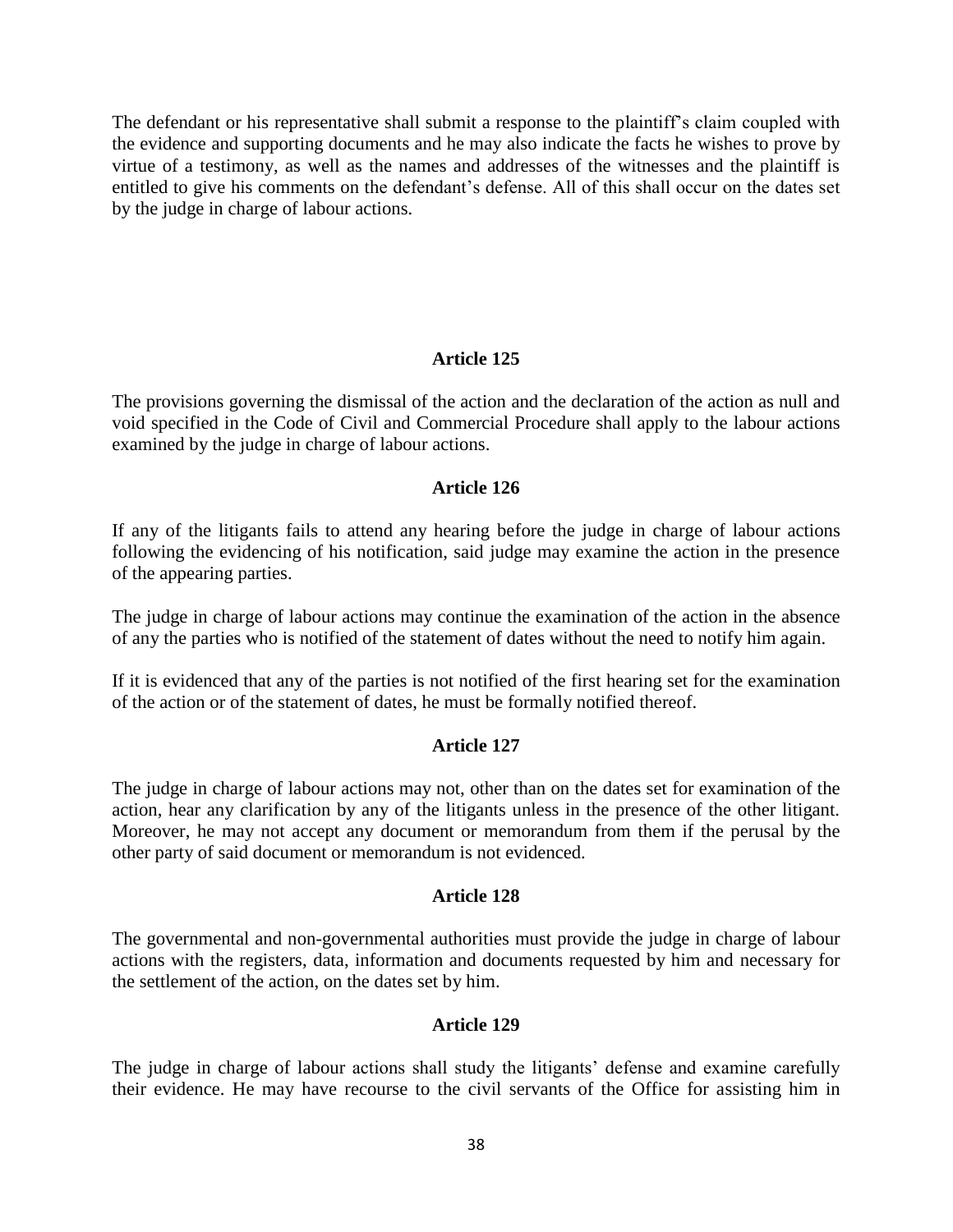calculations related to the action. He may also interrogate the litigants, hear the witnesses, carryout the inspections, order the litigants to submit memorandums, complementary documents and take other procedures necessary for the preparation of the action.

### **Article 130**

The judge in charge of labour actions shall draft before the last hearing set for his examination of the action a report including the facts of action, the pleas and defenses of the parties, the evidences on which they relied and his opinion on the action.

The judge in charge of labour actions shall propose to the parties the settlement of the dispute by virtue of conciliation in accordance with the conclusion of his report. If they agree, the conciliation agreed upon between them shall be evidenced in the hearing's minutes and said minutes shall have following its signature by the litigants or their representatives and the judge in charge of labour actions the power of the executive bond.

Moreover, the litigants may at any time during the examination of the action by the judge in charge of labour actions request him to evidence the conciliation agreed upon between them in the hearing's minutes and said minutes shall have following its signature by the litigants or their representative and the judge in charge of labour actions the power of the executive bond.

### **Article 131**

If the period of examination of the action by the judge in charge of labour actions specified in Article 123 of this Law expires without conciliation being reached, the judge in charge of labour actions shall refer the action as is to the Higher Civil Court coupled with the report specified in Article 130 of this Law. If the litigants are present in the hearing, they shall be deemed to have been notified the date of examination of the action by the Court, otherwise the absent party shall be notified of the date.

### **Article 132**

Neither of the parties to the labour action may submit to the Higher Civil Court any new claims or plea or defense not submitted during the examination of the action by the judge in charge of labour actions unless said plea is related to the public order.

No new evidence may be submitted to this Court unless in the cases where it is evidenced that the non-submittal of the evidence to the judge in charge of labour actions was due to reasons falling beyond the control of the party invoking it, provided the new evidence, in appearance, is true, serious and productive in the action.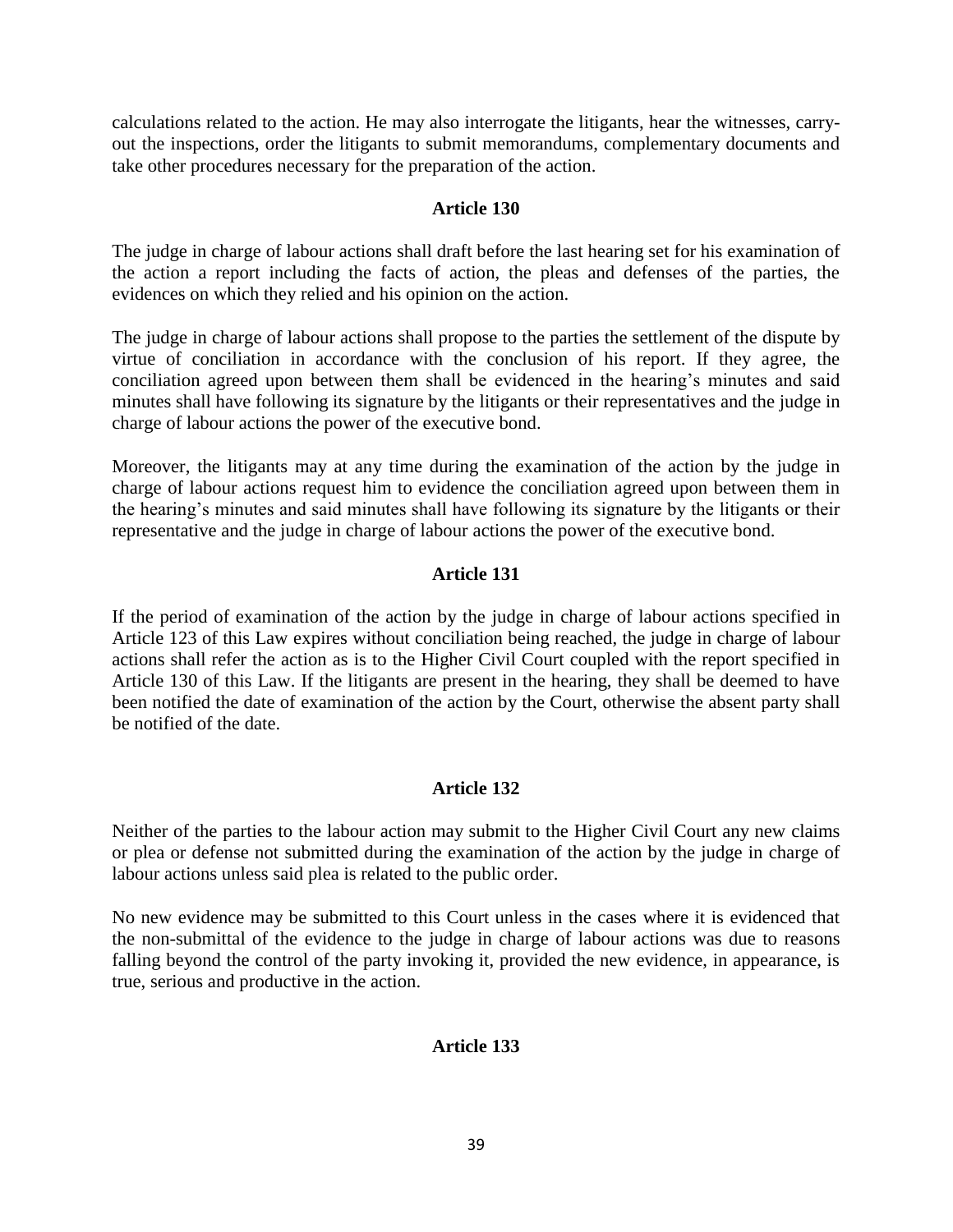The Higher Civil Court shall examine the labour action in an expeditious manner and it must render its judgment in the action within thirty days as of the date of the first hearing.

# **Article 134**

The judgments issued by the Higher Civil Court in labour action are final judgments and they may be challenged by way of cassation in accordance with the procedures and on the date set in the Court of Cassation Law.

# **Article 135**

The action instigated by the worker for compensation due to the termination of the labour contract shall not be heard if submitted following more than thirty days as of the date of termination of the contract.

The validity of this time-limit shall be interrupted by the submittal of the dispute, following the parties' approval, to the Authority of Settlement of Individual Labour Disputes during the time limit specified in the previous paragraph. In this case the action must be instigated within three month as of the date of completion of the proceedings before this Authority.

# **Article 136**

The labour action shall be subject to the statute of limitation by the expiry of one year as of the date of expiry of the labour contract.

This statute of limitation shall not apply to the actions related to the infringement of commercial or industrial secretes or the implementation of the provisions of the labour contract aiming at ensuring the observance of these secrets.

# **Title XIV Collective Labour Disputes**

# **Chapter I Collective Bargaining**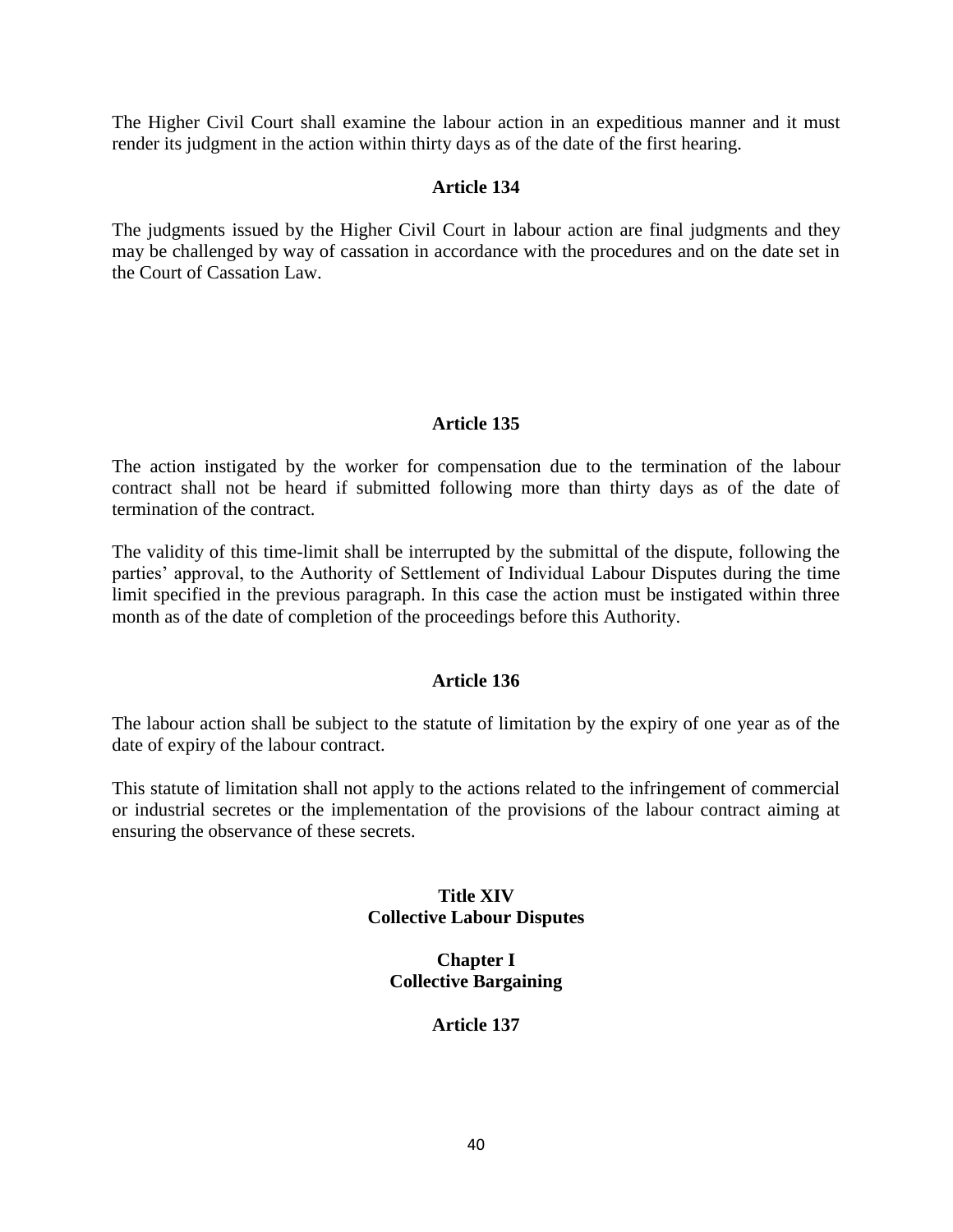Collective bargaining is the dialogue and discussions held between one or more workers trade union association and the employer or a group of employers or one or more employers' association for the purpose of:

- 1- Improving the work conditions and circumstances and the terms of employment;
- 2- Working on achieving the social and economic development of the establishment's workers;
- 3- Settling the collective labour disputes arising between the workers and employers;
- 4- Organizing the relationship between the workers and their associations and the employers and their associations.

# **Article 138**

The collective bargaining shall be held at the level of the establishment, the level of the activity, industry or occupation or at the national level.

If the collective bargaining is at the level of the establishment, the bargaining shall be between the employer or his representative and the trade union representing the workers.

If the bargaining is held on the level of the activity, industry or occupation, the bargaining shall be between the concerned association representing the employers and the concerned associationrepresenting the workers.

If the bargaining is held on the national level, the bargaining shall be between the Bahrain Chamber of Commerce and Industry and the General Confederation Workers Trade Unions in Bahrain.

The representatives of each party are legally authorized to hold the bargaining and conclude the deriving agreement.

### **Article 139**

Each party of the collective bargaining parties must submit the data and information requested by the other party when said data and information are essential and necessary for the proper conduct of the bargaining.

### **Article 140**

During the collective bargaining, the employer shall not take decisions or procedures related to the subjects of the bargaining unless in case of necessity and urgency provided these decisions and procedures are temporary.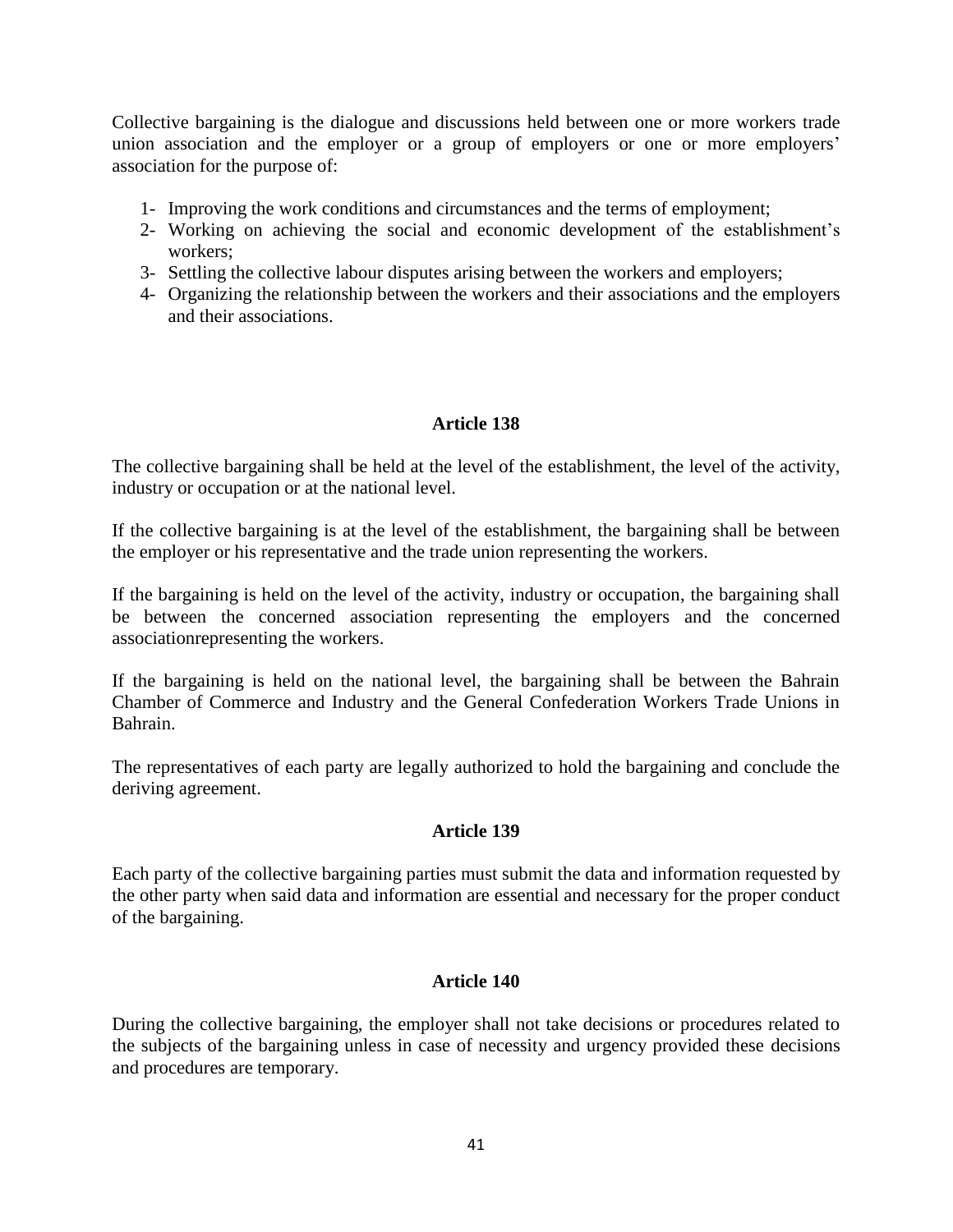If the collective bargaining is successful, a collective labour agreement shall be concluded based on the reached agreements in accordance with the provisions of Chapter II of this Title.

If no agreement is reached, any of the parties may request the Ministry to submit the matter to the Council of Settlement of Collective Dispute or to the Court of Arbitration, in accordance with the provisions of Article 158 of this Law.

## **Chapter II Collective Labour Agreement**

### **Article 142**

The collective labour agreement is an agreement governing the conditions and circumstances of the work and the terms of employment in such a way as to guarantee better conditions, circumstances or benefits for the worker. This agreement shall be concluded between the parties to the collective bargaining specified in Article 138 of this Law.

The collective labour agreement must be written in the Arabic language and signed by the representatives of the parties to the collective bargaining, otherwise it shall be deemed null and void.

- a- Subject to the provision of paragraph (b) of this Article, the Ministry shall be in charge of reviewing the collective labour agreement, entering it into the register it shall set for this purpose, and publishing it in the official gazette within thirty days as of the dare of its submittal to it.
- b- The Ministry may raise objections to the collective labour agreement and refuse to enter it into the register or publish it, provided its parties are notified the reasons of said refusal within thirty days as of the date of submittal of the collective labour agreement to the Ministry. The expiry of said time-limit without entering the agreement into the register, publishing it or raising objections against it shall be deemed as an approval by the Ministry of this agreement, and the latter must enter it into the register and publish it in the official gazette within a time-limit not exceeding fifteen days as of the date of expiry of the timelimit specified in the previous paragraph.
- c- The parties to collective labour agreement may challenge before the competent court the decision rejecting the entry and publication of the agreement, within thirty days as of the date of their notification of this decision.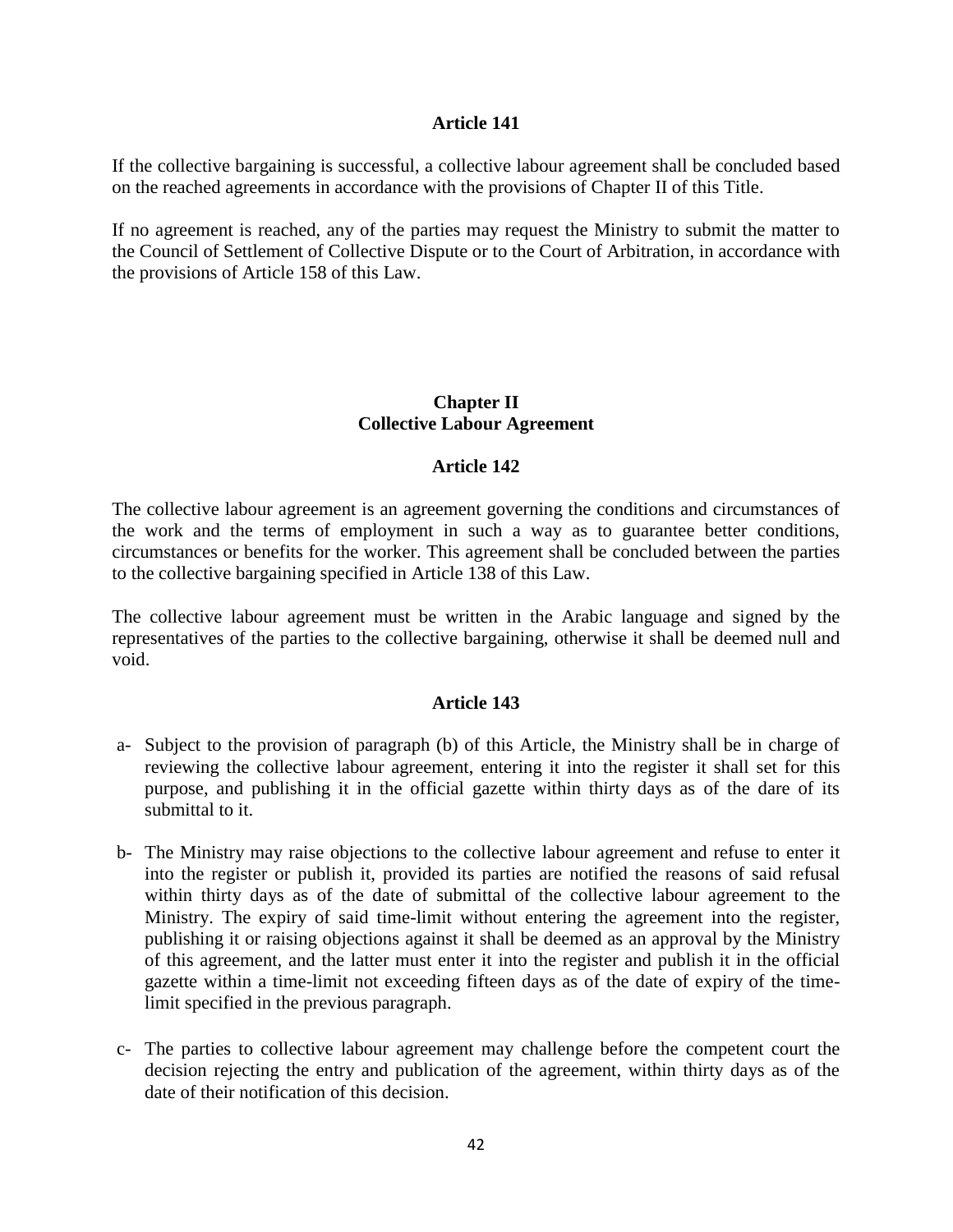d- The collective labour agreement shall only be in force and binding towards its parties following the publication of its summary in the Official Gazette.

### **Article 144**

Trade unions and employers and their associations not parties to the collective labour agreement may enter the agreement following the publication of its summary in the Official Gazette, based on an agreement between the parties wishing to enter the agreement without the need for the approval of the initial parties to the agreement. Said parties shall enter the agreement by virtue of a request signed by the parties and submitted to the Ministry.

### **Article 145**

The Ministry must make a reference in the register mentioned in paragraph (a) of Article 143 of this Law to any renewal, entry by a party or modification to this agreement and must publish the summary of the reference in the Official Gazette within seven days as of the date of its occurrence.

### **Article 146**

The parties to the collective labour agreement must execute all of its provisions in good faith or refrain from taking any procedure or making any act that may disrupt the implementation of its provisions.

### **Article 147**

Any condition included in the collective labour agreement violating any of the provisions of this law shall be deemed null and void unless more beneficial to the worker.

### **Article 148**

Any condition included in the collective labour agreement infringing security or prejudicing the country's economic interest or violating of the provisions of this Law, the retained by-laws, public order or ethics shall be deemed null and void.

### **Article 149**

The collective labour agreement may be concluded for a definite period or for the period necessary for the completion of a specific project provided said period in both cases does not exceed three years.

If this period expires, the agreement shall be deemed automatically renewed for one year unless the parties agree on a lesser period.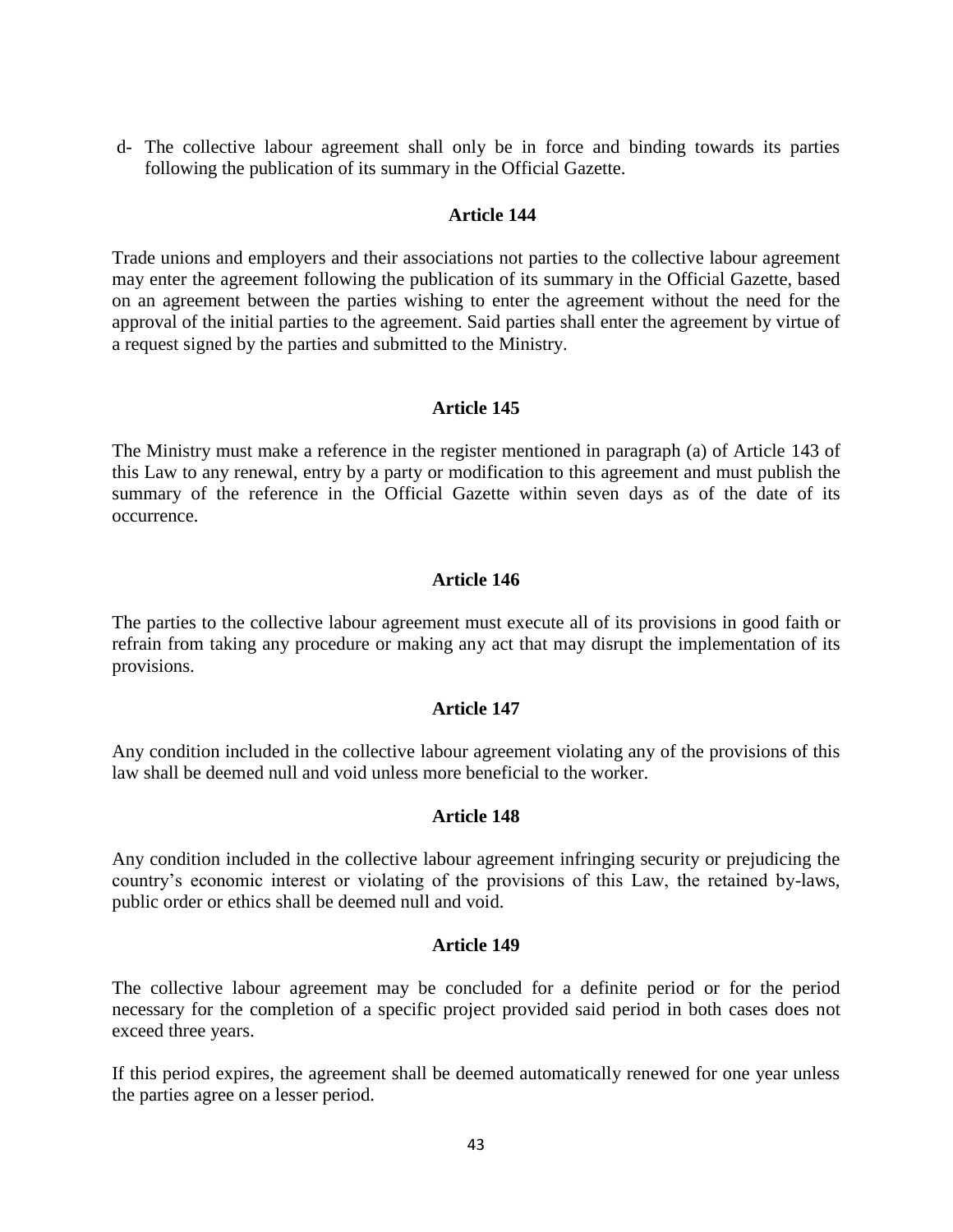The collective labour agreement shall expire by the expiry of its initial or renewed period.

## **Article 150**

If the implementation by one of the parties of the collective labour agreement or of any of its provisions becomes exhausting due to exceptional unforeseen circumstances occurring during the validity period of the contract, the parties must recourse to the collective bargaining for discussing these circumstances in order to reach an agreement achieving balance between the interests of the parties. If no agreement is reached, either of the parties may request the Ministry to submit the matter to the Council of Settlement of Collective Disputes or to the Court of Arbitration as the case may be, in accordance with the provisions of Article 158 of this Law.

# **Article 151**

The provisions of the collective labour agreement concluded by a trade union shall apply to all of the workers of the establishment even if some of them are not affiliated to this trade union, provided the number of affiliated workers is not less than half the number of workers at the establishment at the time of conclusion of the agreement.

# **Article 152**

Any of the parties to the collective labour agreement may instigate, in favor of any of its members and upon the latter's request, all actions arising from the violation of any of the provisions of this agreement, without the need to a power of attorney from this member in this respect.

The member in favor of whom the action is instigated may intervene in this action.

### **Article 153**

Some of the procedures and methods of examination and settlement of disputes arising from the collective labour agreement shall be subject to the rules agreed upon between the parties or otherwise to the provisions of Chapter III of this Title.

### **Article 154**

The Ministry shall establish an administrative unit in charge of collective labour bargaining and agreements affairs and of the monitoring of the implementation of these agreements.

The Minister, following the opinion of the Bahrain Chamber of Commerce and Industry and of the General Confederation Workers Trade Unions in Bahrain issues a decision determining the rules and procedures to be retained with respect to each level of collective bargaining.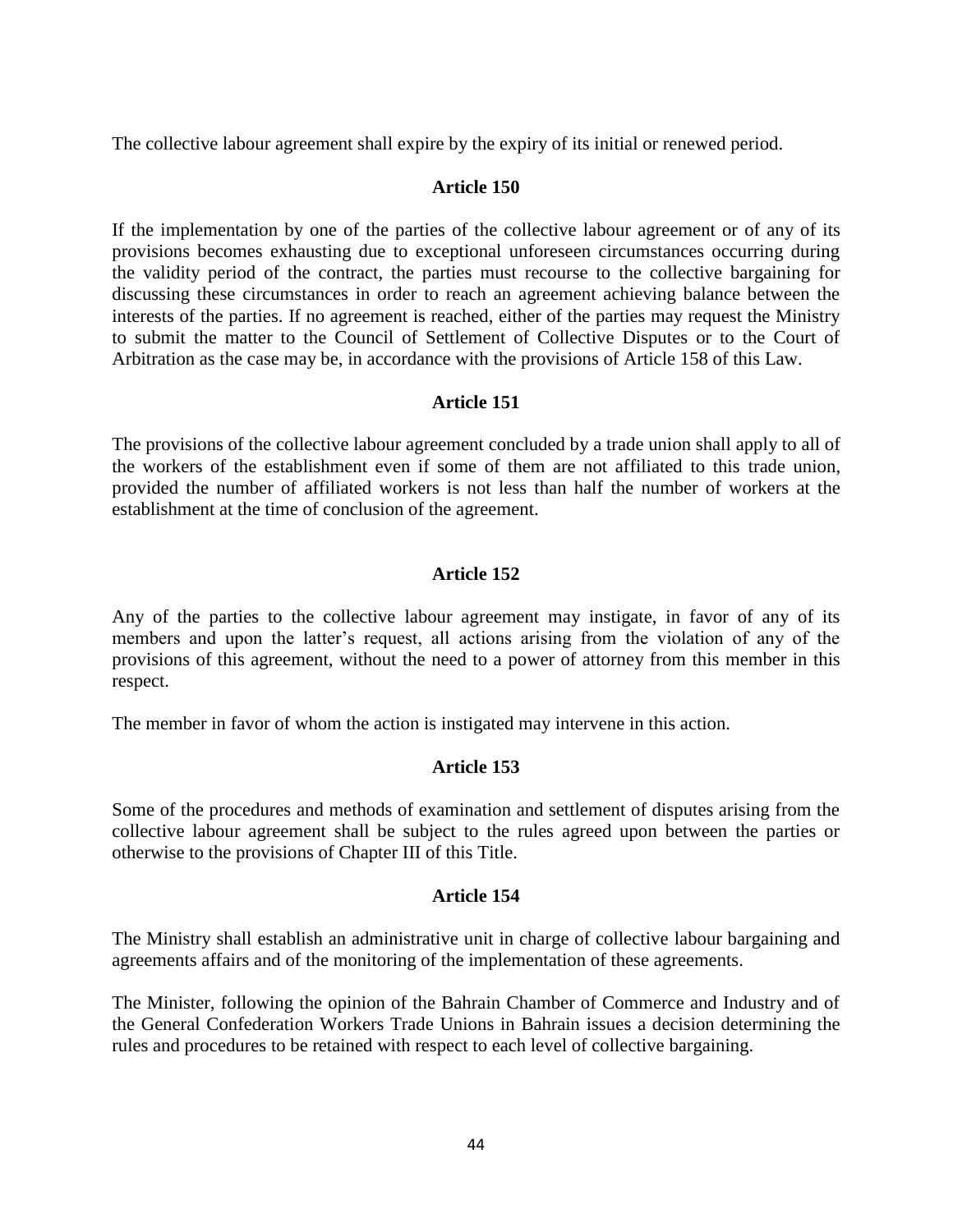The Minister shall issue a decision retaining a collective labour agreement specimen to be used as a guide by the parties to the collective bargaining.

### **Chapter III Collective Labour Disputes**

#### **Article 156**

The provisions of this chapter shall apply to each dispute related to the conditions or circumstances of the work or the terms of employment which arises between one or more employer and all or a group of their workers.

### **Article 157**

If a dispute which is subject to the provision of the previous Article arises the disputing parties must seek its amicable settlement by means of collective bargaining.

### **Article 158**

- a- If the disputing parties do not partially or totally settle the existing dispute within sixty days as of the date of the request by either of them of settlement of the dispute by means of collective bargaining, either of them may request the Ministry to submit the dispute to the Council of Settlement of Collective Disputes, whose formation and work regulation are set by virtue of a decision issued by the Minister.
- b- If the dispute is not settled within sixty days as of the date of its submittal to the Council of Settlement of Collective Disputes either of them may request the Ministry to submit the dispute to the Arbitration Court specified in Article 160 of this Law.

#### **Article 159**

If the request to submit the dispute to the Arbitration Court was submitted by the employer, it must be signed by him or his representative.

If the request was submitted by the workers it must be submitted by the Chairman of the concerned trade union following the approval of its Board of Directors. If said workers are not affiliated to a trade union the request must be submitted by the majority of the workers concerned by the dispute at the establishment or at the establishment's department as the case may be.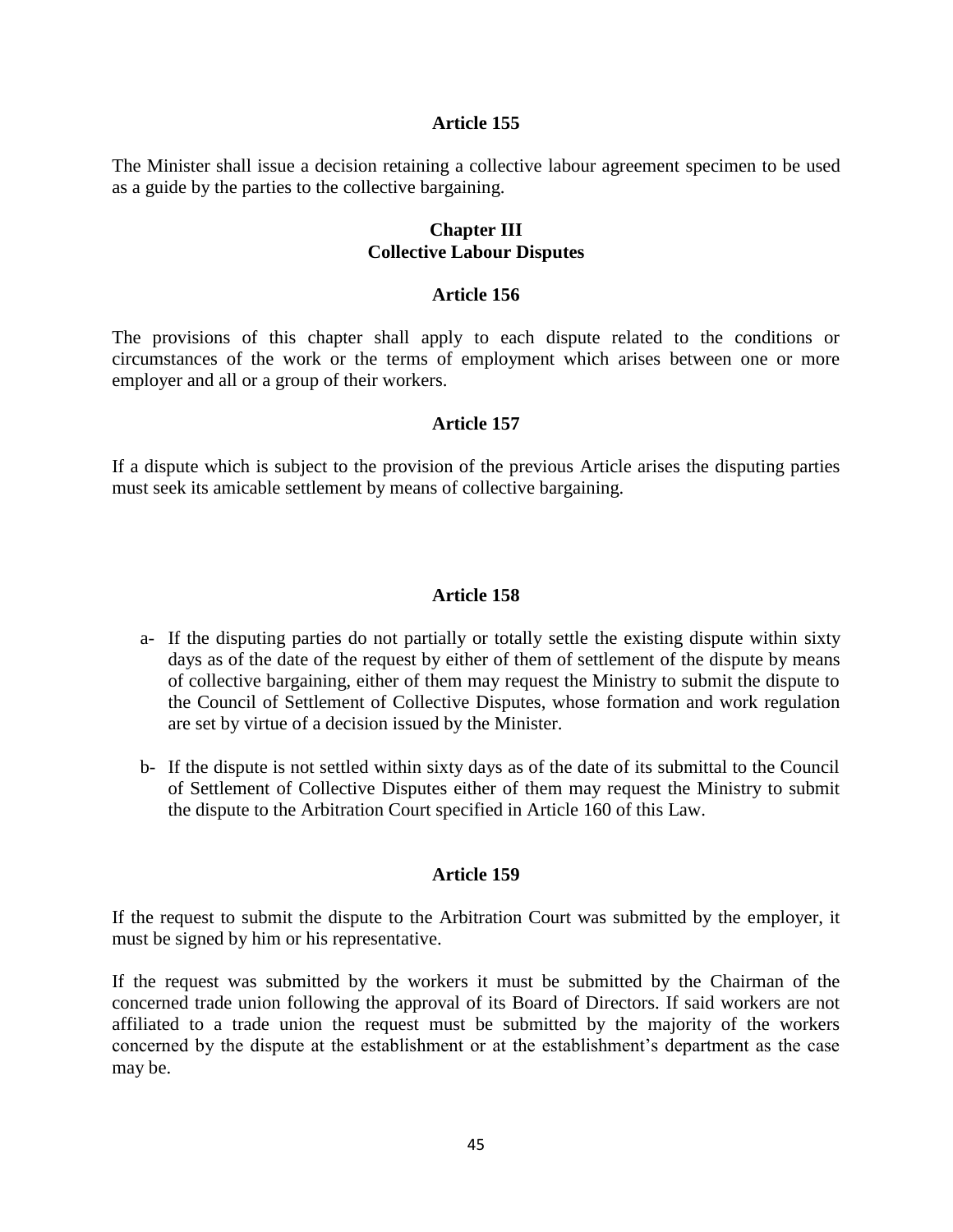The Ministry must send to the party submitting the request a receipt acknowledging the receipt of his request provided it refers the file of the dispute to the competent Arbitration Court within three working days as of the date of its receipt of the request.

### **Article 160**

The Arbitration Court shall be formed for a three year period by virtue of the decision of the Minister in charge of judicial affairs and shall consist of:

- 1) Three judges of the Higher Civil Court of Appeal appointed by the Supreme Judicial Council, and the senior of these judges shall preside over the Arbitration Court;
- 2) An arbitrator representing the employers' association appointed by the Bahrain Chamber of Commerce and Industry;
- 3) An arbitrator representing the workers' trade union appointed by the General Confederation Workers Trade Unions in Bahrain;
- 4) An arbitrator representing the Ministry and appointed by the Minister.

The authoritiesmentioned in items 2, 3 and 4 of this Article shall appoint an alternate arbitrator replacing the initial arbitrator in case of his absence or impediment

The Minister in charge of judicial matters shall issue a decision determining the attendance fees of the members of the Court from among the employers' association and the workers trade union.

### **Article 161**

Each arbitrator shall before starting his duties take the following oath before the President of the Court of Arbitration:

"I swear by God Almighty to respect the Constitution and laws of the State and fulfill my mission with trust and honesty".

### **Article 162**

The President of the Court of arbitration shall set the hearing for the examination of the dispute on a date not exceeding fifteen days as of the date of its receipt of the dispute. The members of the Court and the parties to the dispute shall be notified the date of this hearing at least three working days before the scheduled date.

# **Article 163**

The Arbitration Court shall settle the dispute submitted to it within a time-limit not exceeding thirty days as of the date of the first hearing set for the examination of the dispute.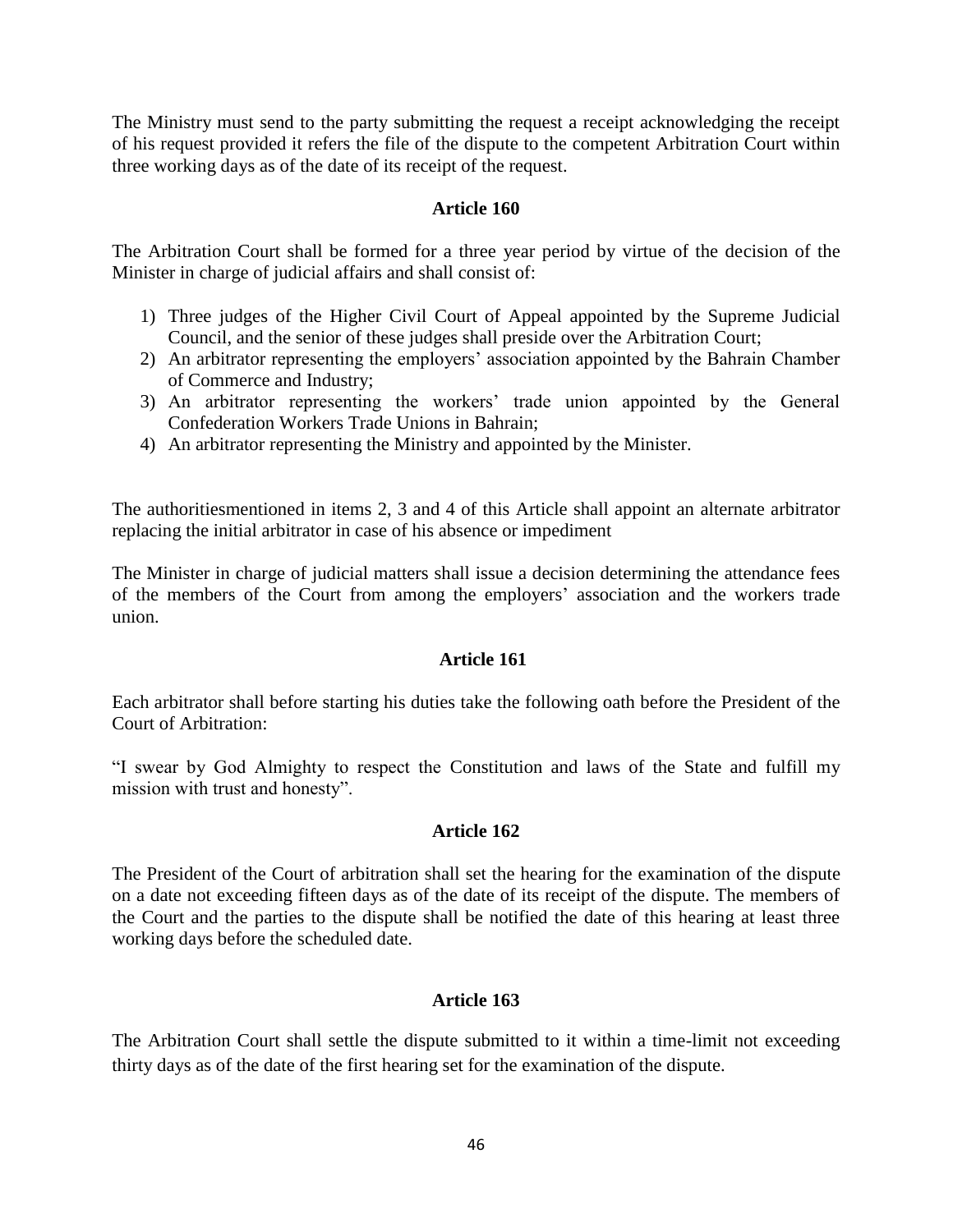The Arbitration Court may interrogate litigants, hear witnesses, carry out inspection, delegate experts, examine the documents and books of accounts relating to the dispute and take all of the procedures enabling it to settle the dispute.

This Court may impose the sanctions prescribed by the applicable laws upon the failure by the witness to appear before it without an acceptable excuse or upon the latter's refusal to tender the oath or answer the questions addressed to him subject to the provisions of the Law of Evidence in civil and commercial matters.

# **Article 164**

The Arbitration Court shall apply the statutory laws and decisions in force. In the event of inexistence of a legislative text to be applied, the Court shall settle the dispute by virtue of customs, and in the event of inexistence of such customs it shall settle the dispute by virtue of the Islamic Shariaa, otherwise the dispute shall be settled by virtue of the principles of the natural law and the rules of equity in accordance with the economic and social circumstances of the country.

The award of the Arbitration Court shall be rendered motivated with the majority of the opinions of its members. In case of tied vote the President shall have the casting vote. This award shall be deemed to be a final decisionrendered by the Higher Civil Court of Appeal upon an executory clause being endorsed therein by the Clerk's Office of such Court.

The Arbitration Court shall send to the parties to the dispute a copy of its award by virtue of a registered letter within three days as of the date of its rendering.

Following the notificationof the two parties to the dispute in accordance with the provision of the previous paragraph, the Arbitration Court shall send the file of the dispute to the Ministry to be kept with it. The concerned parties shall have the right to obtain a copy of such award.

Either of the parties to the dispute is entitled to challenge the award rendered by the Arbitration Court by way of cassation in accordance with the procedures and on the dates specified in the the Court of Cassation Law.

# **Article 165**

The awards rendered by the Arbitration Court shall be subject to the rules of rectification and interpretation of awards specified in the applicable laws and moreover, the recusal and dismissal of arbitrators other than judges shall be subject to the provisions on the recusal and dismissal of judges specified in these laws.

# **Title VX**

# **Occupational Safety and Health and Working Environment**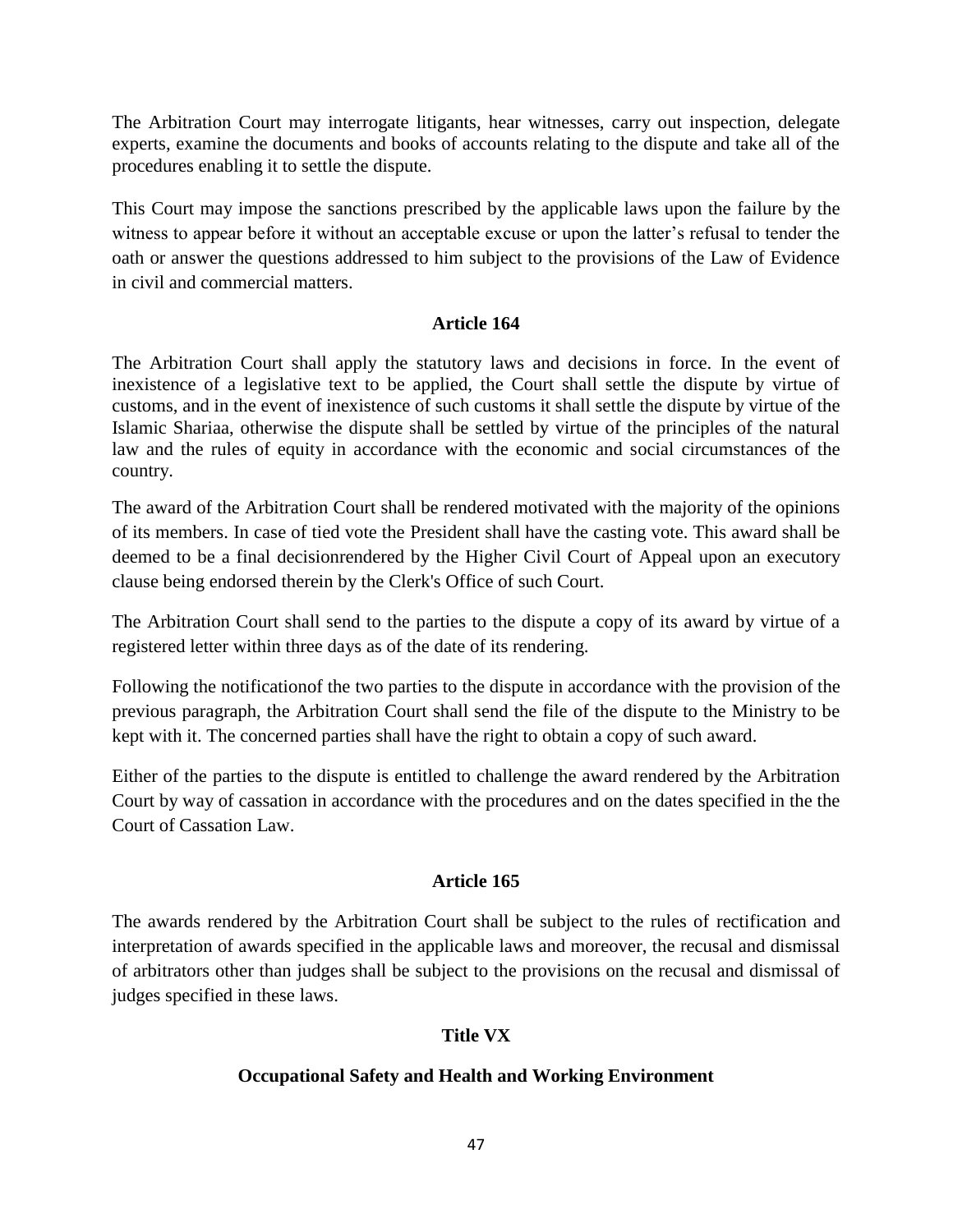The employer undertakes to provide the means of occupational safety and health at the workplaces in such a way as to ensure prevention from work hazards, in particular the following hazards:

1- Mechanical hazards arising as a result of a collision or contact between the worker's body and a solid object, such as construction, building and excavation hazards, collapse and fall hazards, and hazards arising from devices, machines and transportation and handling means;

2- Hazards arising from handling solid, liquid or gas chemical substances or arising from the leakage of such substances to the working environment;

3- Natural hazards affecting the worker's safety and health as a result of a natural hazard or damage such as heat, humidity, cold, noise, dangerous and harmful radiations, quakes or the high or low atmospheric pressure in the workplace.

4- Hazards arising from the unavailability of means of safety, rescue, first aid and hygiene or the like and hazards arising from nutrition in cases where the employer is bound by virtue of the law to provide nutrition.

5- Fire hazards and hazards

arising from electricity and lighting.

# **Article 167**

The establishments determined by virtue of the Minister's decision in coordination with the Minister in charge of industrial affairs shall assess and analyze the expected industrial and natural hazards and disasters and draft an emergency plan to protect these establishments and the workers therein upon the occurrence of any disaster, provided the efficacy of this plan is tested in order to ascertain its adequacy and the workers are trained on said plan.

The abovementioned establishments shall notify the Ministry of this emergency plan drafted by them with any modifications thereto.

### **Article 168**

The employer or his representative shall inform the worker of the work hazards and the means of prevention he must abide by, provide him with the personal prevention means and train him on using them.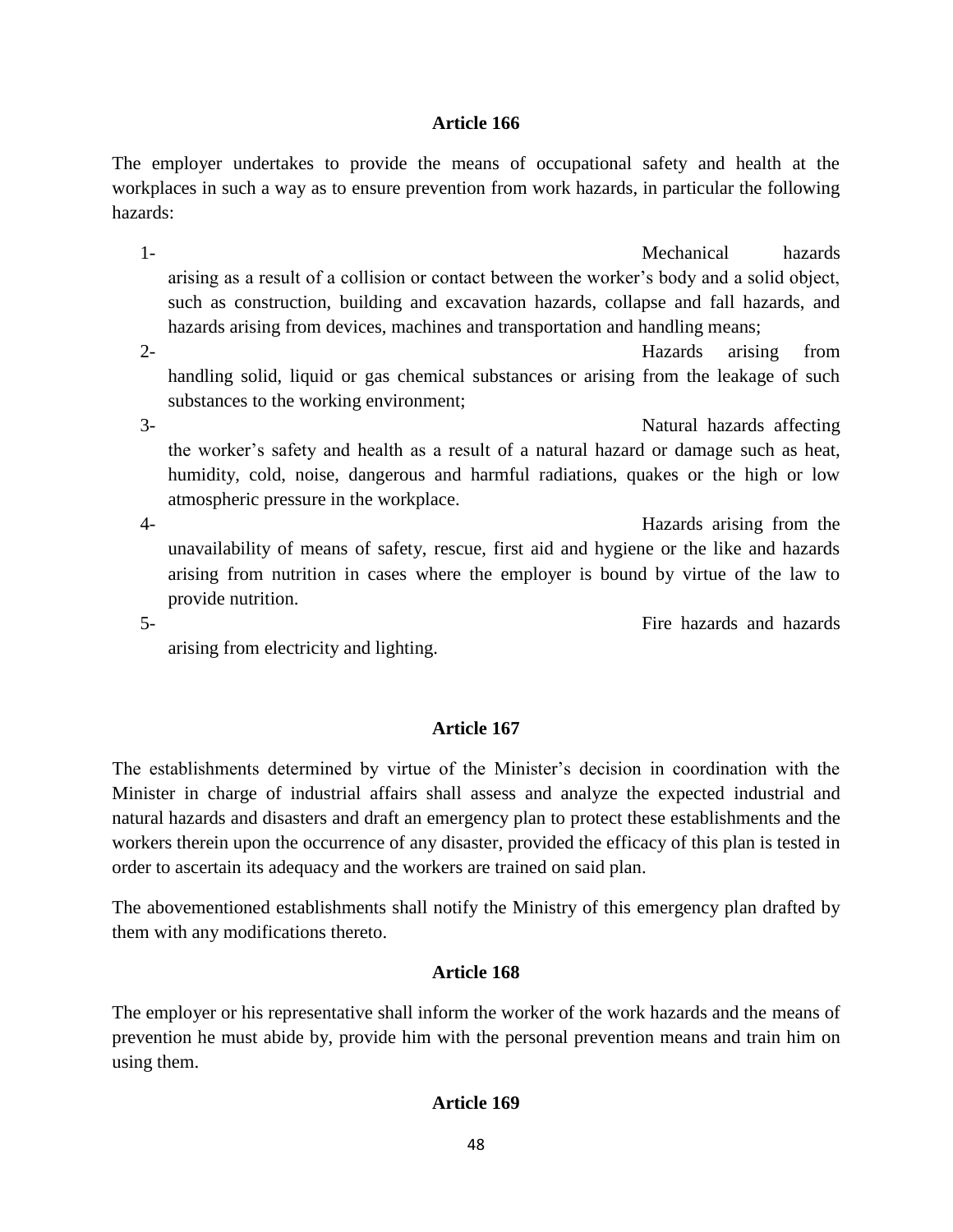The employer shall not make the worker bear any expenses or deduct from the latter's wage any amounts for the provision of the necessary means of prevention against work hazards.

# **Article 170**

The worker must use the means of occupational safety and health and diligently preserve the ones under his possession. He must execute the instructions set forth in order to preserve his health and avoid working hazards. The worker shall not commit any act that may disrupt or destroy any of these means or prevent or hinder their use and shall not misuse them.

# **Article 171**

Subject to the provisions of the Law on Social Insurance, the employer must:

1- Subject the worker before his engagement in the work to the preliminary medical examination in order to ascertain his health, physical, mental and moral safety and fitness in line with the nature of the work entrusted to him;

2- Subject the workers sustaining an occupational disease to periodical medical examination in order to verify whether they still enjoy their health fitness and to discover any disease they may have contractedat its early stages, in accordance with the regulation issued by virtue of the decision of the Minister of Health in agreement with the Minister;

3- Provide his workers with the means of medical aids and with the treatment of emergency cases in accordance with the regulation issued by virtue of the decision of the Minister of Health in agreement with the Minister;

4- Prepare a medical file for each worker clarifying in particular, any development in terms of the worker health situation, the procedures of his treatment, the types of regular and occupational diseases and work injuries, the degrees of disability if any as well as the period of absence of the worker due to illness.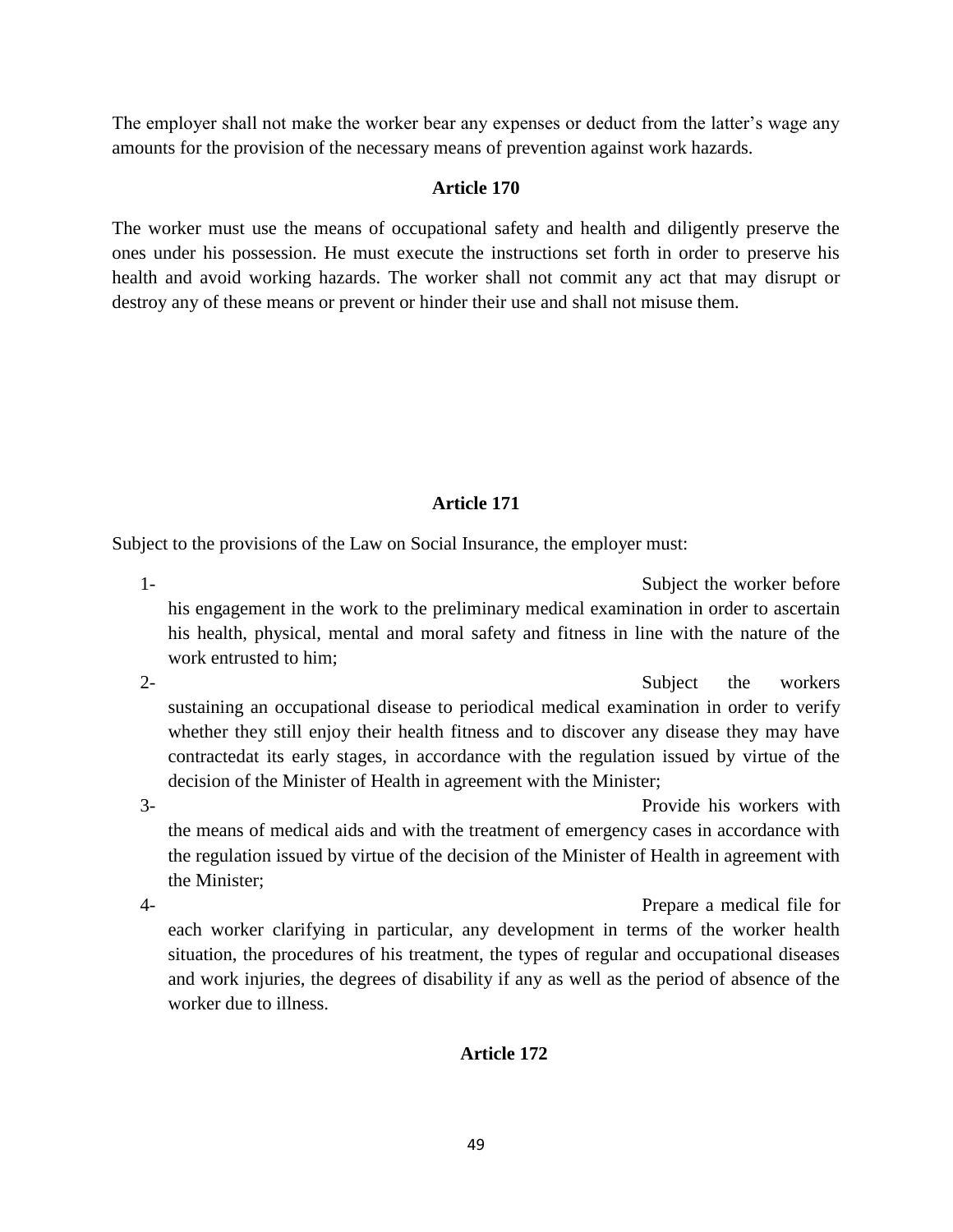The employer undertakes to provide the basic health care for his workers, regardless of their number, in accordance with the regulation issued by virtue of a decision of the Minister of Health in agreement with the Minister.

### **Article 173**

Without prejudice to the provisions of Title XVI of this Law, the Ministry shall:

1- Create an authority denominated "The Authority of occupational safety and health inspection" formed of a sufficient number of inspectors enjoying qualifications and suitable experience, which shall be in charge of carrying out periodical inspection over the establishments to verify their implementation of the provisions of this Title.

The Minister shall issue a decision on the formation of this Authority and the organization of its work;

2- Provide the Authority of occupational safety and health inspection with all what is required for its fulfillment of its mission, including equipment and measuring devices;

3- Organize qualitative and specialized training sessions and programs to improve the competence of the members of the Inspection Staff and the level of their performance and to provide them with the necessary technical experiences to guarantee the best occupational safety and health levels.

# **Article 174**

a- The Authority of

occupational safety and health inspection shall:

1- Subject the workers at the establishments to the necessary medical and labouratory tests for verifying the adequacy of the working conditions and their effect on the worker's health and prevention level;

2- Take samples from the substances used or handled in industrial operations which may have a harmful effect on the workers' safety and health or on the working environment for their analysis in order to determine the extent the hazards arising from the use of said substances, provided the establishment is notified in this respect;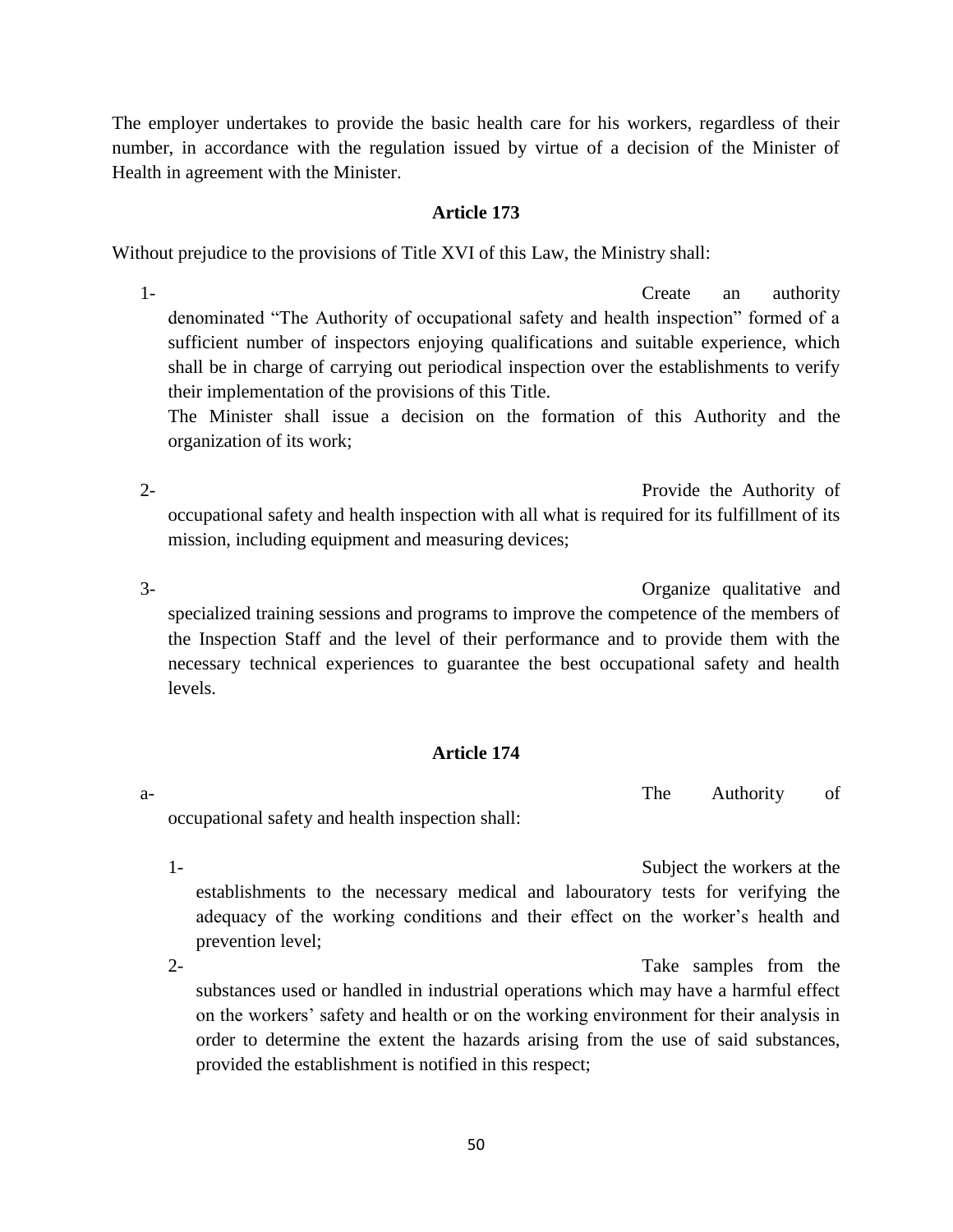3- Use the devices and equipment necessary for the analysis of the causes of occupational accidents; 4- Peruse the results of the technical and administrative reports incoming to the establishment about serious accidents and their causes; 5- Peruse the emergency plan and hazards analysis of the establishment; 6- Execute any other mission entrusted to the Authority by virtue of the Minister's decision.

b- The Minister in charge of the Commercial Register, based on the report of the Authority of occupational safety and health inspection shall order the partial or total administrative closing of the establishment, the interruption of a specific work or the use of one or more machine in case of imminent danger threatening the establishment or the safety or health of the workers in it, or in case the establishment failed to draft an emergency plan in accordance with the provision of Article 167 of this Law, until the elimination of the danger or the drafting of said plan.

c- The Authority of occupational safety and health inspection shall draft an annual report on its activities including in particular, a statement of the establishments subject to inspection, the number of workers therein, the inspection visits made by inspectors, violations, imposed sanctions, and the discovered work injuries and occupational disease.

The Ministry shall publish this report in any appropriate manner ensuring its public perusal, within three years as of the end of the year.

# **Article 175**

A Council of Occupational Safety and Health shall be created and shall be in charge of drafting and following-up on the implementation of general policies in terms of occupational safety and health and the provision of the appropriate working environment.

This Council shall be presided over by the Minister and a number of members representing the related administrative authorities, the Bahrain Chamber of Commerce and Industry and the General Confederation Workers Trade Unions in Bahrain, as well as the experienced parties in terms of occupational safety and health and the working environment.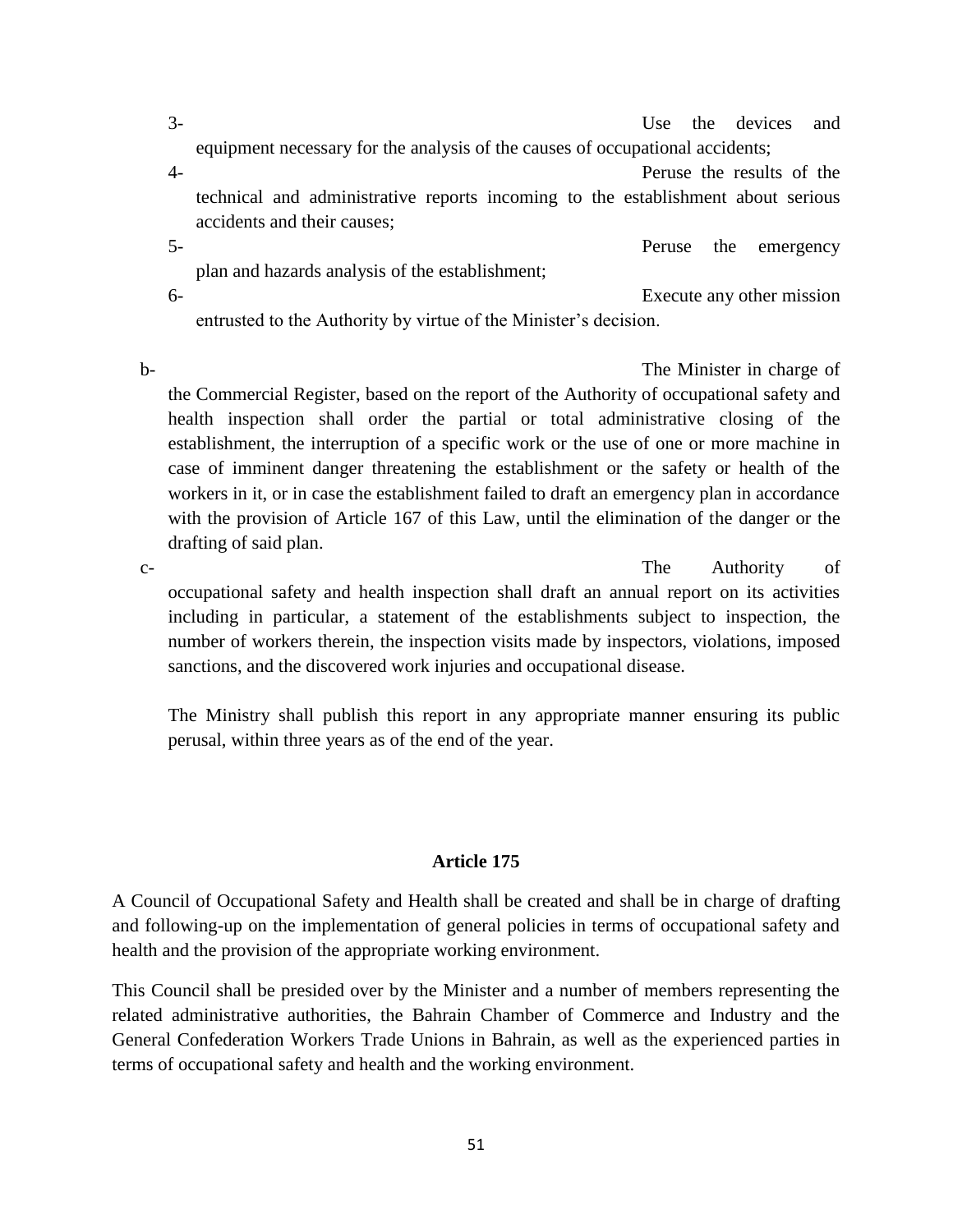The Prime Minister shall issue a decision on the formation of this Council and the organization of its work.

Subcommittees for occupational health and safety shall be established by virtue of the Council's decision in the economic and industrial sectors specified in said decision, provided each subcommittee includes among its members representative of the related parties. The Council shall set the powers and the rules governing the work of these subcommittees.

### **Article 176**

The establishment employing fifty workers or more shall provide its workers with the necessary social and cultural services in agreement with the trade union if any or the workers' representatives. The competent Minister shall issue a decision in agreement with the General Confederation Workers Trade Unions in Bahrain on the determination of these services and their extent that must be provided.

### **Title XVI**

#### **Labour inspection and law enforcement**

#### **Article 177**

The civil servants appointed by the Minister for carrying out the inspection works and verifying the implementation of the provisions of this Law and the decisions issued in implementation thereof shall have the power to enter the workplaces, peruse the registers of the workers, and request the data, information and documents necessary for the execution of the inspection works.

### **Article 178**

The employer shall provide the civil servants specified in Article 177 of this Law with the requested registers, data, information and documents necessary for the execution of the inspection works within an appropriate time-limit determined by said civil servants.

### **Article 179**

The employer or his representative must respond to the request of appearance sent by the civil servants entrusted with monitoring the implementation of the provisions of this Law and the decisions issued in implementation thereof on the dates specified by said civil servants.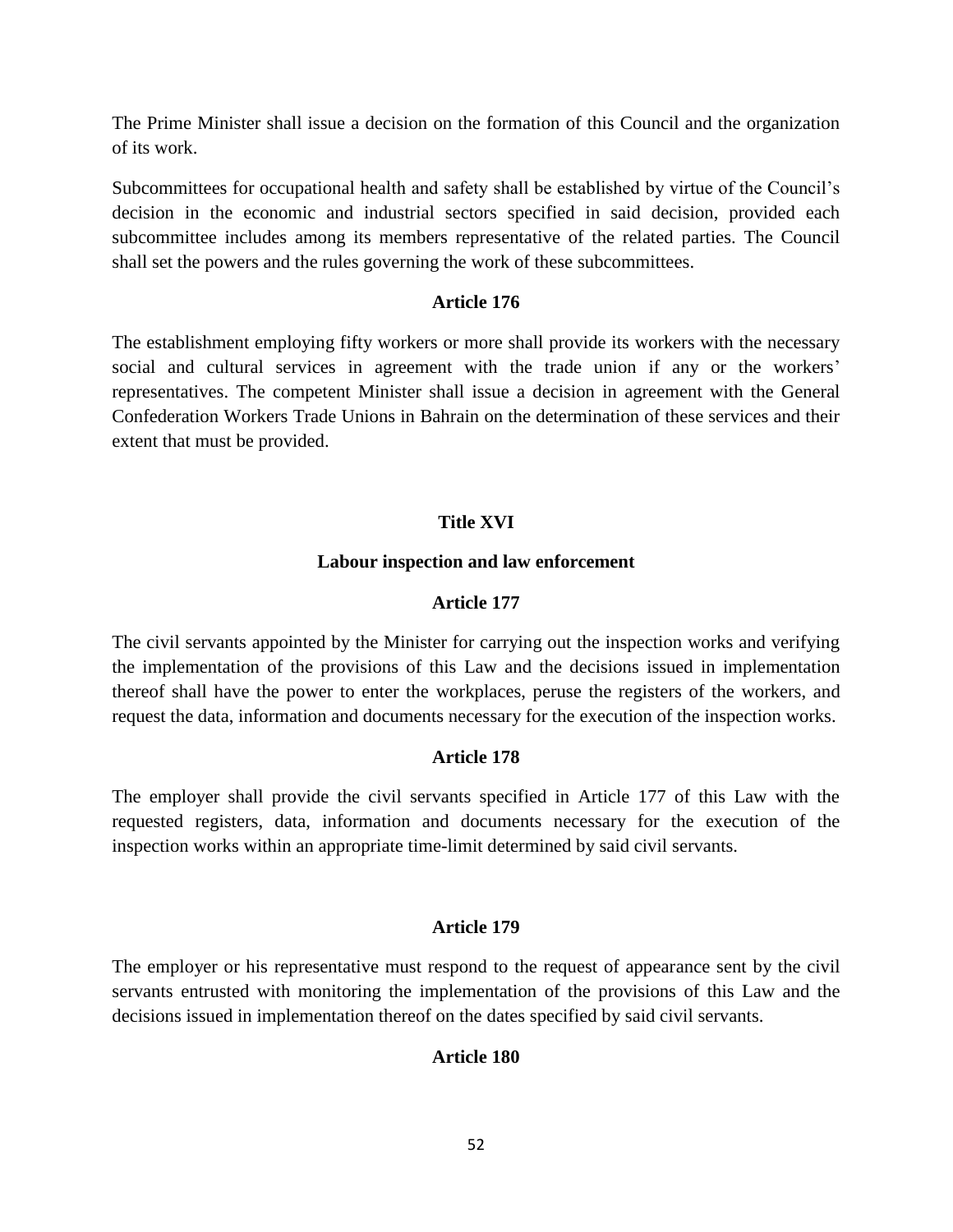The administrative authorities must provide the civil servants entrusted with monitoring the implementation of the provisions of this Law and the decisions issued in implementation thereof with efficient assistance upon the civil servants' request.

### **Article 181**

The Minister shall issue a decision organizing the inspection works over establishments subject to the provision of this Law and determining the rules of inspections carried out at night and during non-official working hours.

### **Article 182**

The Ministry's civil servants authorized by the Minister in charge of judicial affairs in agreement with the Minister shall have the capacity of law enforcement officers with respect to the crimes committed within the scope of their jurisdiction and in relation to the works of their jobs. The minutes related to these crimes shall be referred to the Public Prosecutor's Office by virtue of a decision issued by the Minister or his delegate.

### **Title XVII**

### **Sanctions**

### **Article 183**

Without prejudice to more stringent sanctions specified by any other law, the crimes mentioned in the following articles shall be subject to the sanctions specified therein.

### **Article 184**

Every employer or his representative violating any of the provisions of Title II of this Law shall be sanctioned by a fine not less than two hundred Dinars and not more than five hundred Dinars.

### **Article 185**

Every employer or his representative violating any of the provisions of Articles 19 and 20 of this Law shall be sanctioned by a fine not less than two hundred Dinars and not more than five hundred Dinars.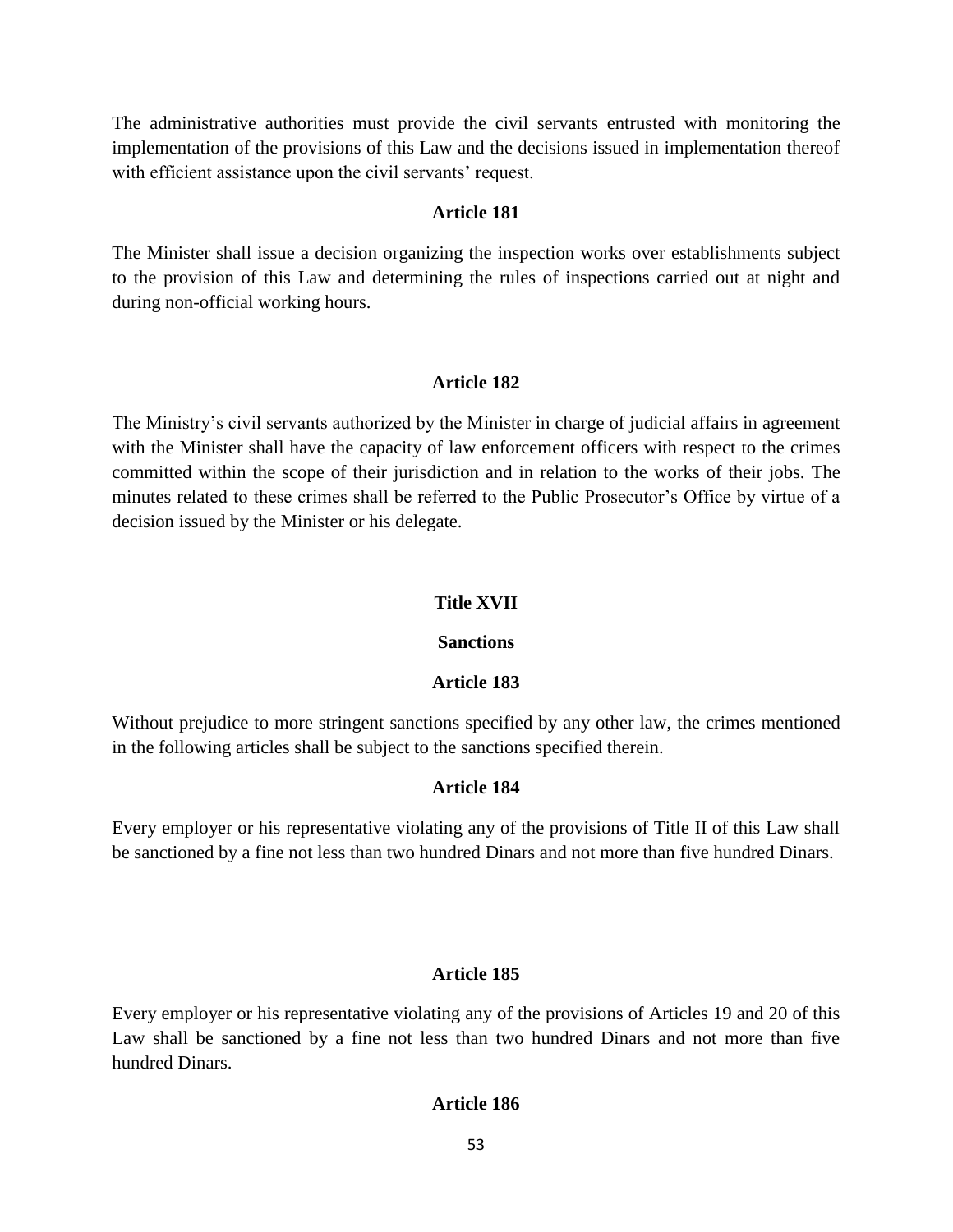Any party violating any of the provisions of Title IV of this Law or the decisions issued in implementation thereof shall be sanctioned by a fine not less than two hundred Dinars and not more than five hundred Dinars.

#### **Article 187**

Any party violating any of the provisions of Title V of this Law or the decisions issued in implementation thereof shall be sanctioned by a fine not less than two hundred Dinars and not more than five hundred Dinars.

### **Article 188**

Every employer or his representative violating any of the provisions of Title VI of this Law or the decisions issued in implementation thereof shall be sanctioned by a fine not less than two hundred Dinars and not more than five hundred Dinars.

#### **Article 189**

Every employer or his representative violating any of the provisions of Titles IX, X and XI of this Law or the decisions issued in implementation thereof shall be sanctioned by a fine not less than fifty Dinars and not more than two hundred Dinars.

#### **Article 190**

Every employer or his representative violating any of the provisions of Articles 139 and 140 of this Law shall be sanctioned by a fine not less than two hundred Dinars and not more than five hundred Dinars.

#### **Article 191**

Every employer or his representative who totally or partially interrupts work at his establishment without notifying the Ministry shall be sanctioned by a fine not less five hundred Dinars and not more than one thousand Dinars.

#### **Article 192**

Any party violating any of the provisions of Title XV of this Law or the decisions issued in implementation thereof shall be sanctioned by imprisonment for a period not exceeding three months and by a fine not less than five hundred Dinars and not more than one thousand Dinars, or by any of the two sanctions.